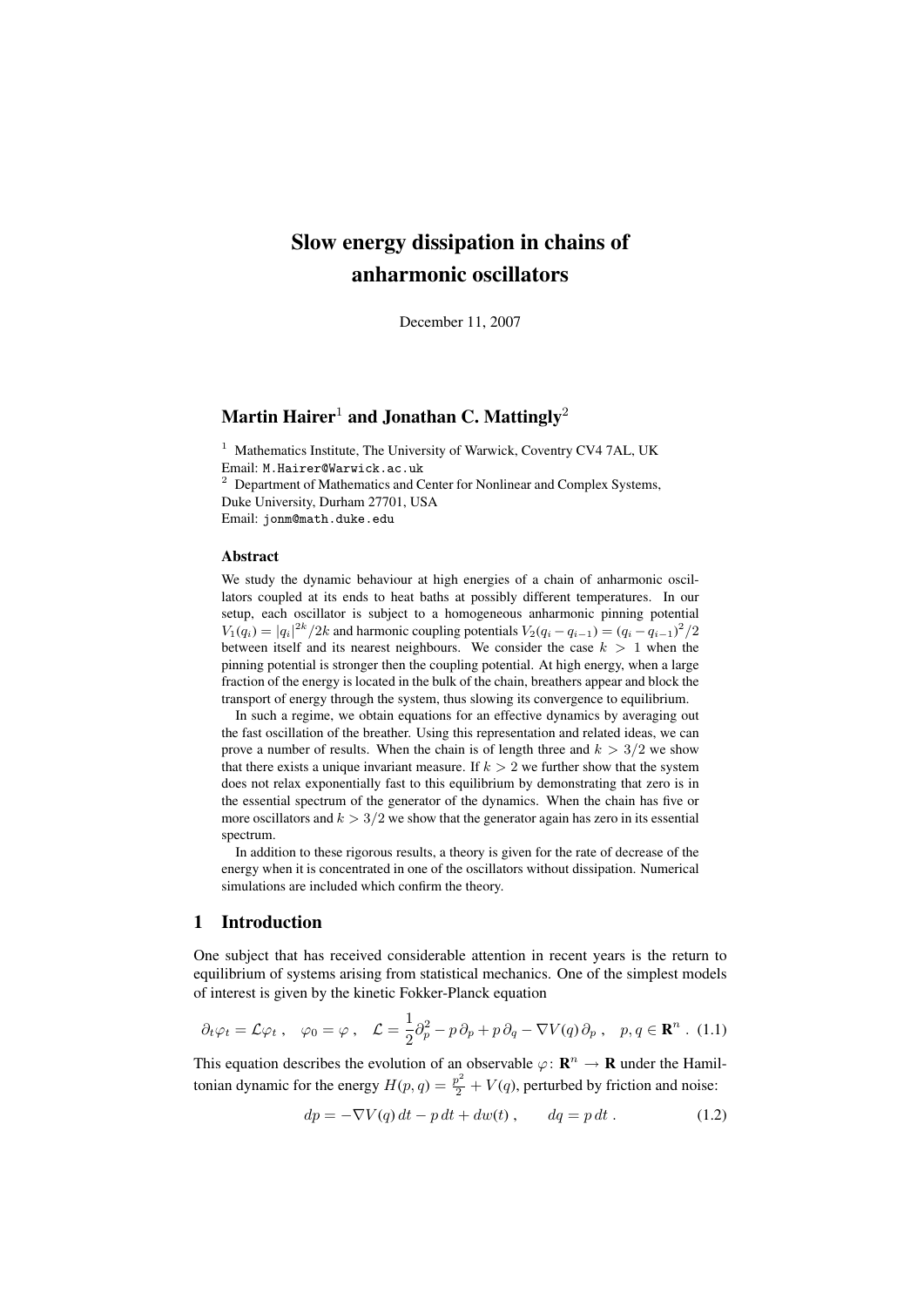#### **INTRODUCTION** 2

The relation between (1.2) and (1.1) is given by the fact that the function  $\varphi_t(p_0, q_0)$  =  $\mathbf{E}\varphi_0(p(t), q(t))$  satisfies the partial differential equation (1.1), provided that the pair  $(p(t), q(t))$  solves (1.2). It can easily be checked by inspection that if V is sufficiently smooth and coercive, the measure  $\mu = \exp(-2H(p, q)) dp dq$  is invariant under this dynamic in the sense that if  $\varphi_t$  satisfies (1.1), then  $\int \varphi_t d\mu$  does not depend on t. This can be rephrased as saying that if  $(p_0, q_0)$  is a random variable with law  $\mu$  independent of the driving noise w, then the law of  $(p(t), q(t))$  is given by  $\mu$  for all times.

Underpinning much of the analysis of  $\mathcal L$  on the space  $L^2(\mu)$  is the guiding principle that it related to the corresponding *Witten Laplacian* [HN05]

$$
\Delta_V = -\Delta_q + |\nabla V(q)|^2 - (\Delta V)(q) . \qquad (1.3)
$$

In particular, it was conjectured by Helffer and Nier [HN05, Conjecture 1.2] that  $\mathcal L$ has compact resolvent on  $L^2(\mu)$  if and only if  $\Delta_V$  has compact resolvent on the *flat* space  $L^2(\mathbf{R}^n)$ . This conjecture has been partially solved in [HN05] (see also [Nie06]) in the sense that one can exhibit a large class of potentials for which it holds (loosely, V should grow in a sufficiently regular way at infinity). Recently, upper as well as lower bounds on the spectral gap of  $\mathcal L$  have been obtained in [HN04, Vil06] for potentials V that satisfy certain growth conditions at infinity.

All of the results cited above make heavy use of the following two key facts:

- a. There is an explicit formula for the invariant measure of (1.2).
- b. The friction term  $-p\partial_p$  acts on all (physical) degrees of freedom of the system.

Both of these facts are violated in the following very popular model for heat conduction. Take a finite collection of  $N+1$  anharmonic oscillators with nearest-neighbour couplings, that is a classical Hamiltonian system with Hamiltonian given by

$$
H(p,q) = \sum_{i=0}^{N} \left( \frac{p_i^2}{2} + V_1(q_i) \right) + \sum_{i=1}^{N} V_2(q_i - q_{i-1}). \tag{1.4}
$$

Here, the potential  $V_2$  is the interaction potential between neighboring oscillators, whereas  $V_1$  is a *pinning potential*. This system is then put in contact with two heat baths at *different* temperatures  $T_0$  and  $T_N$ . We model the interaction with the heat baths by the standard Langevin dynamics, so that the equations of motion of our system are given by

$$
dp_0 = -\gamma_0 p_0 dt - V'_1(q_0) dt - V'_2(q_0 - q_1) dt + \sigma_0 dw_0
$$
  
\n
$$
dp_i = -V'_1(q_i) dt - V'_2(q_i - q_{i-1}) dt - V'_2(q_i - q_{i+1}) dt
$$
  
\n
$$
dp_N = -\gamma_N p_N dt - V'_1(q_N) dt - V'_2(q_N - q_{N-1}) dt + \sigma_N dw_N
$$
  
\n
$$
dq_j = p_j dt.
$$
\n(1.5)

Here, we set  $\sigma_i^2 = 2\gamma_i T_i$ , the index i runs from 1 to  $N-1$  and the index j runs from 0 to  $N$ . As described in [BLR00], the rigorous analysis of this model and in particular the derivation of Fourier's law (or the proof of its breakdown) is an outstanding mathematical problem of great interest to the applied community.

If  $T_0 = T_N = T$ , then one can check as before that this set of equations has a unique invariant measure, which has density  $exp(-H(p, q)/T)$  with respect to the Lebesgue measure, where  $H$  is the Hamiltonian from (1.4). When the two temperatures  $T_0$  and  $T_N$  are different however, much less is known. In particular, as we will see immediately, even the *existence* of an invariant probability measure is an open problem in some cases as simple as  $V_1(q) = q^4$  and  $V_2(q) = q^2$ .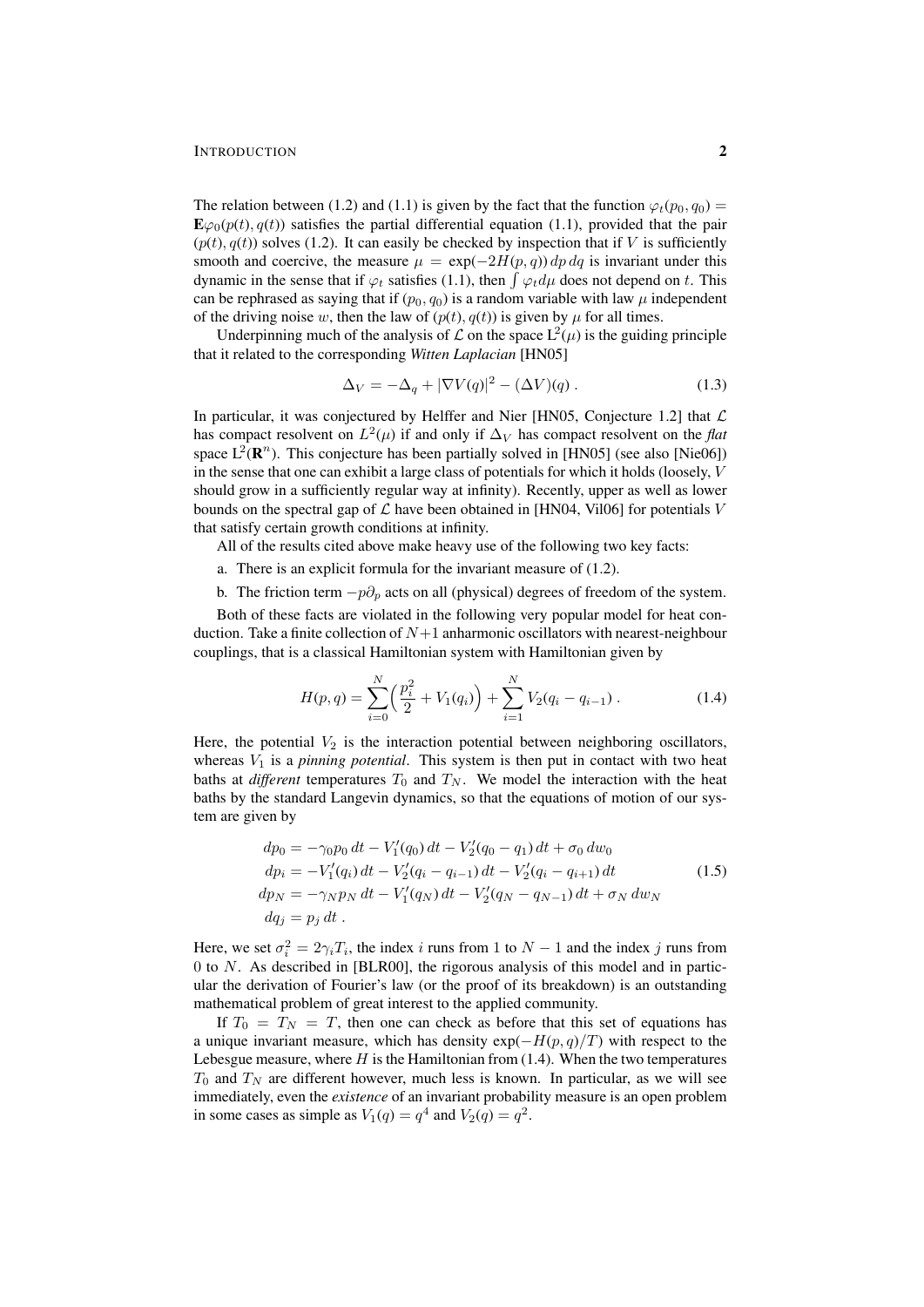#### INTRODUCTION 3

This model has been the subject of many studies, both from a numerical and from a theoretical perspective. The purely harmonic case has been solved explicitly in [RLL67]. Though no explicit solution is known in the anharmonic case, a wealth of numerical experiments exist, see for example [LLP03] and references therein. Since we will mainly focus on the theoretical aspects of the model, we refer to [EPR99a, EPR99b], which seems to be one of the first rigorous studies of the anharmonic case. It was shown in [EH00, EH03] that if  $V_1(q)$  and  $V_2(q)$  behave approximately like  $|q|^{a_1}$ and  $|q|^{a_2}$  respectively at infinity then, provided that  $a_2 > a_1 > 2$ , there exists a unique invariant measure for (1.5). The statement that was proved was actually stronger than that, namely it was shown that the generator  $\mathcal L$  of (1.5) has compact resolvent in every space of the form  $L^2(\exp(-H(p,q)/T)\,dp\,dq)$  with  $T > \max\{T_0, T_N\}/2$ . In [RBT02], it was also shown, using entirely probabilistic rather than functional-analytic techniques, that the condition  $a_2 \geq a_1 \geq 2$  is sufficient for the existence and uniqueness of an invariant measure for (1.5). Furthermore, the compactness of the corresponding semigroup in some weighted  $L^{\infty}$  space was also proved there.

This left open the case  $a_2 < a_1$  which is the subject of the present study. To our knowledge, no previous rigorous results exist in this case, although some interesting theory has been developed recently in [BK07, LS05]. At first sight, one might think that there is no *a priori* reason for the behaviour of (1.5) to differ in any essential way from the case  $a_2 \ge a_1$  where spectral gap results are known. Such wishful thinking turns out to be overly optimistic. Even in the simplest possible scenario, that is when  $V_1(q) = q^4$  and  $V_2(q) = q^2$ , we will show in Theorem 3.11 below that the compactness property of the resolvent of  $\mathcal L$  is destroyed as soon as  $N + 1 \geq 3$ . Furthermore, when  $N + 1 \geq 5$ , it will be shown in Theorem 3.13 that the essential spectrum of  $\mathcal{L}$  (always in a weighted  $L^2$  space of the type considered before) extends all the way to 0. These negative results hold even in the case where  $T_0 = T_N = T$ , showing that having the friction acting on all physical degrees of freedom is a crucial assumption for the Helffer-Nier conjecture to hold.

The reason why the behaviour of (1.5) changes so drastically when  $a_2 < a_1$  can be understood heuristically by the appearance of *breathers* (see for example [MA94]). Breathers are dynamically stable, spatially localised, periodic orbits that arise in the noise-free translation invariant ( $i = -\infty, \ldots, +\infty$ ) version of (1.5). Good approximations to these orbits persist in  $(1.5)$ , especially if N is large. It is therefore possible to put the system into a state where most of its energy is localised in a few oscillators located in the middle of the chain. On the other hand, energy can be dissipated only through the terms  $-\gamma p$  appearing in the equations for the first and the last oscillator. Therefore, one expects the energy of the system to decay extremely slowly. The appearance of breathers can be proved in the case where the strength of the nearest-neighbour coupling is much weaker than the strength of the pinning potential. At high energies, this is precisely the case when  $a_2 < a_1$ .

This discussion shows that even the mere *existence* of an invariant measure is a nontrivial problem in this model unless  $T_0 = T_N$ , in which case one can check explicitly that the usual Boltzmann-Gibbs distribution is invariant. This differs from many other systems in that the *existence* of an invariant measure, not its *uniqueness*, is difficult. In fact, the uniqueness of an invariant measure for a chain of arbitrary length follows quickly from the hypoellipticity of the generator and the Hamiltonian structure once the existence of an invariant measure is established.

We are at the moment unable to provide a general proof that shows the existence of an invariant measure for a chain of arbitrary length. However, in the case of a chain comprising of 3 oscillators, we show in Theorem 5.6 below that there exists a unique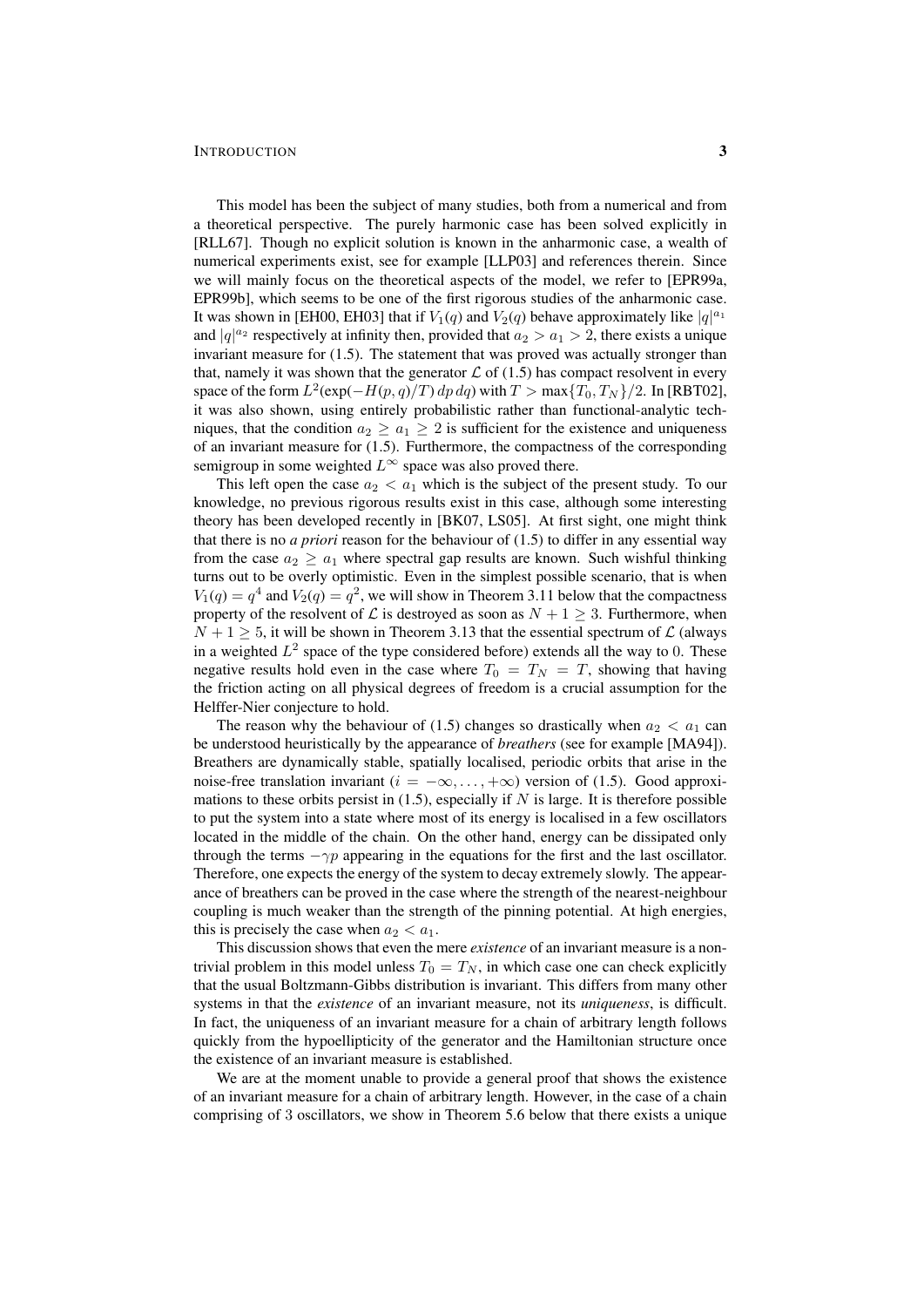invariant measure, provided that the coupling potential is harmonic and the pinning potential is homogeneous of sufficiently high degree. This result is proven by first obtaining an effective dynamics when most of the energy is concentrated in the central oscillator. This effective dynamics is then used to construct a Lyapunov function whose level sets are compact and hence, by a variation on the classical Kryloff-Bogoliouboff method, implies the existence of an invariant measure.

The remainder of this article is organised as follows. In Section 2, we give a formal calculation that shows how it is possible to relate the spectral properties of  $\mathcal L$  to the scaling properties of the potentials  $V_1$  and  $V_2$ . The results given by these formal calculations are then compared to numerical simulations. We proceed in Section 3 to the proof of the *negative* results concerning the lack of compactness and/or of a spectral gap for  $\mathcal L$ . In Section 4 we derive effective equations of motion for the system of three oscillators in the regime when a breather is present. Here, we make heavy use of the compensator techniques from averaging / homogenization theory [BLP78]. Finally, we show in Section 5 that in the simplest case of a chain of three oscillators with harmonic coupling potentials, one can show the existence of an invariant measure for any degree of homogeneity greater than 2 for the pinning potential. Perhaps more interesting then this last result is the method of proof. We derive as system of effective equations and prove their accuracy that when the energy of middle oscillator is large. These effective equations give insight into the mechanism of energy dissipation and are used to construct a Lyapunov function.

#### Acknowledgements

We would like to thank the University of Bonn (and the then-nascent Hausdorff institute) for providing the pleasant working environment where this project began. MH would like to thank Jean-Pierre Eckmann and Luc Rey-Bellet for many long discussions about this problem. We would also like to thank Arnaud Guillin for his encouragements which aided in completing this text in a (more or less) timely manner. MH acknowledges support from EPSRC fellowship EP/D071593/1. JCM acknowledges the support of the Sloan Foundation and National Science Foundation through a PECASE award (DMS 04-49910) and a standard award (DMS 06-16710).

## 2 A formal calculation

In this section, we first perform a formal calculation that allows us to get a feeling of the speed at which energy is extracted from such a system. Consider the simplest nontrivial case, that is when  $N + 1 = 3$ . In order to keep things simple, we furthermore assume that the coupling potential  $V_2$  is quadratic:  $V_2(q) = q^2/2$  and that the pinning potential is homogeneous of degree  $2k$ :  $V_1(q) = |q|^{2k}/(2k)$  for some real number  $k > 1$ . The equations of motion for the system of interest are thus given by

$$
dp_0 = -\gamma_0 p_0 dt - q_0 |q_0|^{2k-2} dt - (q_0 - q_1) dt + \sqrt{2\gamma_0 T_0} dw_0
$$
  
\n
$$
dp_1 = -q_1 |q_1|^{2k-2} dt - (2q_1 - q_0 - q_2) dt
$$
  
\n
$$
dp_2 = -\gamma_2 p_2 dt - q_2 |q_2|^{2k-2} dt - (q_2 - q_1) dt + \sqrt{2\gamma_2 T_2} dw_2
$$
\n
$$
dq_j = p_j dt.
$$
\n(2.1)

Let us first have a look at the motion of the middle oscillator by itself, *i.e.* at the solution of

$$
dp = -q|q|^{2k-2} dt , \t dq = p dt . \t (2.2)
$$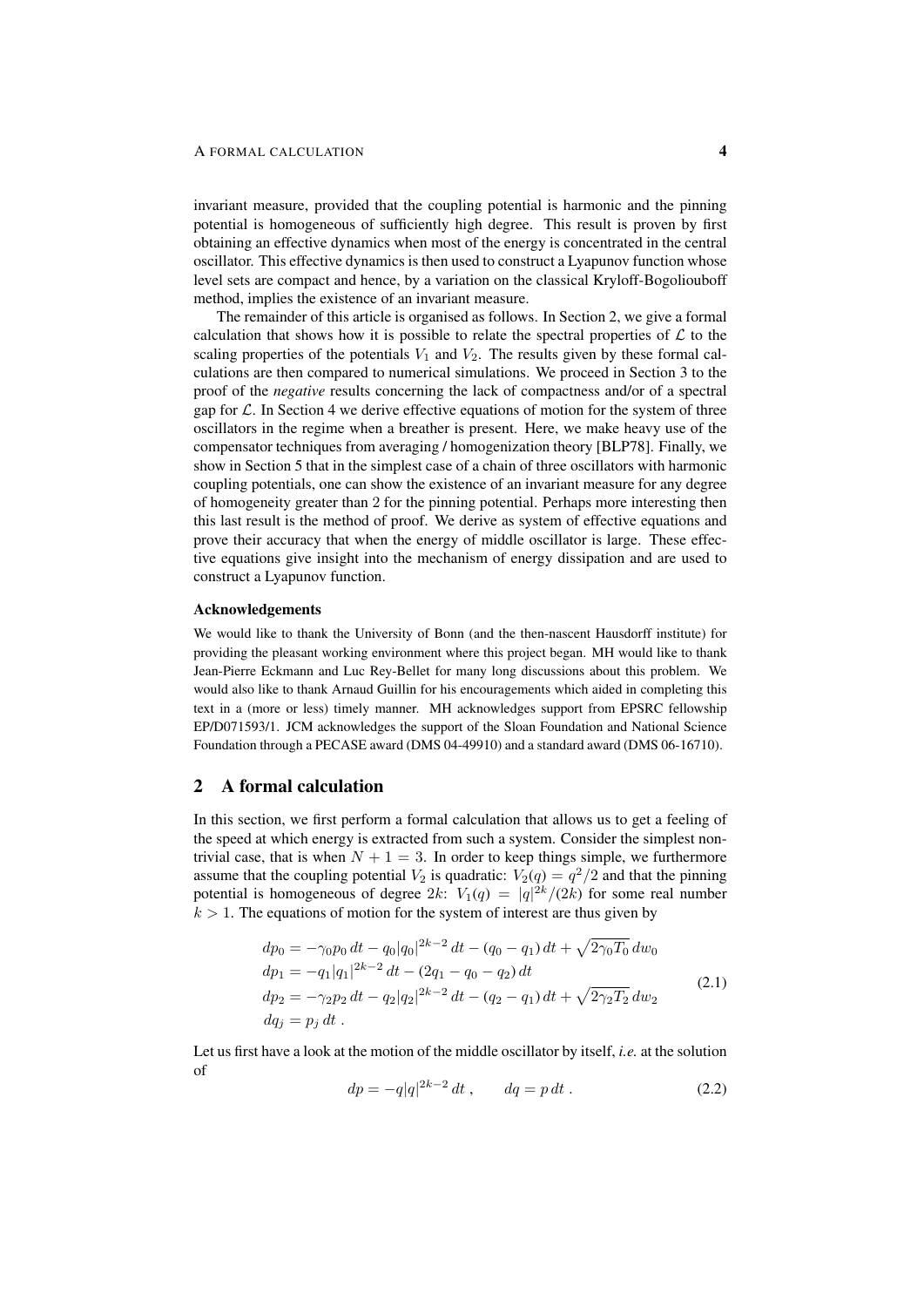It is easy to see that this equation is invariant under the substitution

$$
q(t) = E^{\frac{1}{2k}} \tilde{q}(E^{\alpha}t) , \quad p(t) = E^{\frac{1}{2}} \tilde{p}(E^{\alpha}t) , \qquad (2.3)
$$

with  $\alpha = \frac{1}{2} - \frac{1}{2k}$ . Let us now denote by  $(\tilde{p}, \tilde{q})$  the solution to (2.2) with initial condition  $(\sqrt{2}, 0)$ , so that  $(p, q)$  as given by (2.3) is the (unique up to a phase) solution to (2.2) at energy E. Since the variables  $p$  and  $q$  are assumed to be one-dimensional, the solution  $(\tilde{p}, \tilde{q})$  is periodic, say with period  $\tau$ .

Consider now the equation for the left oscillator, into which we substitute the (approximate) solution to the motion of the middle oscillator that we just found:

$$
dp_0 = -\gamma_0 p_0 dt - q_0 |q_0|^{2k-2} dt + q_0 dt + \sqrt{2\gamma_0 T_0} dw_0 + E^{\frac{1}{2k}} \tilde{q}(E^{\alpha}t) dt
$$
  

$$
dq_0 = p_0 dt.
$$
 (2.4)

If E is large compared to the typical size of  $(p_0, q_0)$  we expect that, up to lower order corrections, the solution to this equation behaves like the superposition of the solution  $(\bar{p}_0, \bar{q}_0)$  to (2.4) with the exogenous forcing  $\tilde{q} \equiv 0$  and of a highly oscillatory term of the form

$$
\tilde{p}_0 = E^{\frac{1}{2k} - \alpha} P(E^{\alpha} t) , \qquad \dot{P} = \tilde{q} . \tag{2.5}
$$

By symmetry, the same applies to the right oscillator  $(p_2, q_2)$ . Applying now Itô's formula to the total Hamiltonian  $H$  for (2.1) yields

$$
\frac{d}{dt}\mathbf{E}H(t) = \mathbf{E}(\gamma_0 T_0 + \gamma_2 T_2 - \gamma_0 p_0^2(t) - \gamma_2 p_2^2(t)).
$$
\n(2.6)

In light of the above discussion, we take  $(p_i, q_i) \approx (\bar{p}_i + \tilde{p}_i, \bar{q}_i + \tilde{q}_i)$  for  $i = 0, 2$  so  $p_i^2 = \bar{p}_i^2 + 2\bar{p}_i\tilde{p}_i + \tilde{p}_i^2$ . From its definition, observe that  $\mathbf{E}\bar{p}_i^2(t) \to T_i$  as  $t \to \infty$  for  $i = 0, 2$ . Furthermore, when the energy E of the middle oscillator is large, we expect the product  $\bar{p}_0(t)\tilde{p}_0(t)$  to average out to a small quantity when integrated over time periods much larger than  $E^{-\alpha}$  due to the highly oscillating, mean zero  $\tilde{p}_0(t)$ . Applying this line of reasoning to (2.6) shows that, in the regime where most of the energy of the system is concentrated in the middle oscillator, one expects to have

$$
\frac{d}{dt}H(t) \approx -(\gamma_0 \mathbf{E}\tilde{p}_0^2 + \gamma_2 \mathbf{E}\tilde{p}_2^2) \approx -(\gamma_0 + \gamma_2)\kappa_k H(t)^{\frac{2}{k}-1},\tag{2.7}
$$

where  $\kappa_k$  is the variance of the function P introduced in (2.5), that is

$$
\kappa_k = \frac{1}{\tau} \int_0^{\tau} P^2(s) \, ds - \frac{1}{\tau^2} \Big( \int_0^{\tau} P(s) \, ds \Big)^2 \,, \qquad \dot{P}(t) = \tilde{q}(t) \,. \tag{2.8}
$$

The dependence on k comes from the fact that  $\tilde{q}$  is the position of the free oscillator with potential  $\frac{|q|^{2k}}{2k}$  $\frac{2}{2k}$ . Actually, one expects this behaviour to be correct even in a chain with more than just three oscillators. If the chain has  $N + 1 = 2n + 1$  oscillators and most of the energy is stored in the middle oscillator, one expects the motion of the endpoints to be given by the superposition of a *slow* motion and a highly oscillatory *fast* motion  $\tilde{p}_0$  with a scaling of the type

$$
\tilde{p}_0 = E^{\frac{1}{2k} - (2n-1)\alpha} \hat{P}(E^{\alpha}t) ,
$$

where  $\hat{P}$  is the (unique) periodic function such that  $\frac{d^{2n-1}\hat{P}}{dt^{2n-1}} = \tilde{q}$  and such that the integral of  $\hat{P}$  over one period vanishes. (This is because we assume that the nearestneighbour couplings are linear.) This suggests that in the general case of a chain of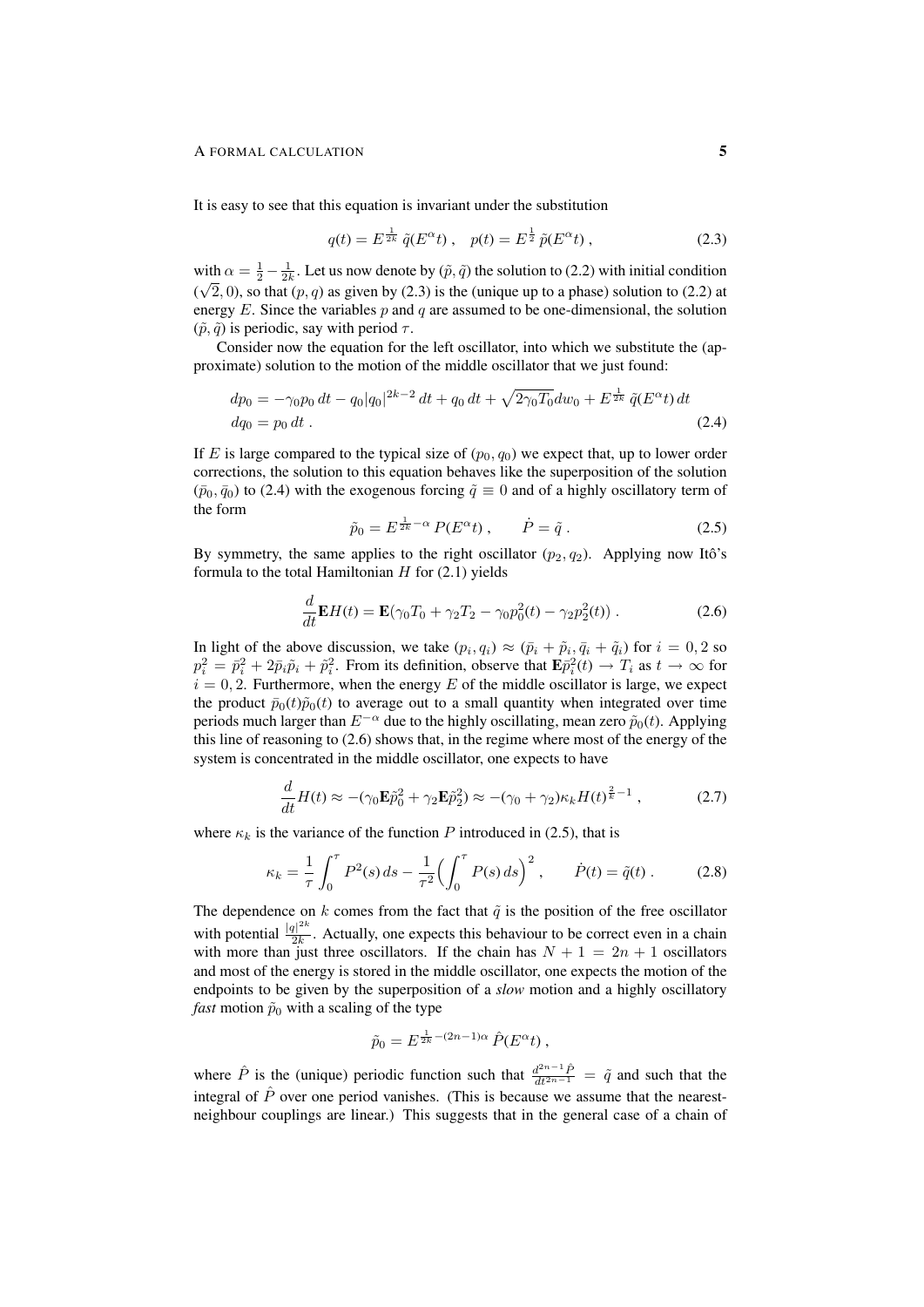length  $N + 1 = 2n + 1$ , the energy of the system decreases like

$$
\frac{d}{dt}H(t) \approx -(\gamma_0 + \gamma_N)\kappa_{k,n}H(t)^{\frac{2n}{k}+1-2n},\qquad(2.9)
$$

for  $\kappa_{k,n}$  the variance of  $\hat{P}$  (of course,  $\kappa_{k,1} = \kappa_k$  as defined above). If  $N + 1 = 2n$ is even, the worst-case scenario is obtained by storing most of the energy in one of the two middle oscillators. Since their distance to the boundary is the same as the distance of the middle oscillator to the boundary in the chain of length  $2n + 2$ , we expect the rate of decay of the energy to be similar in both cases.

**Remark 2.1** If the coupling potential is not quadratic but homogeneous of degree  $2\ell$ , one can still perform a calculation similar to the one we just did, but one has to be more careful. When looking at the influence of  $q_i$  on  $p_{i-1}$  say, one should take into account whether the fast oscillations of  $q_i$  are of order smaller or larger than 1. If they are of order smaller than one, one can linearise the coupling potential. If they are or order larger than one, one should multiply them by the scaling exponent arising in the coupling. Suppose as before that the chain contains  $N + 1 = 2n + 1$  oscillators and that most of it's energy is stored in the middle oscillator (oscillator  $n$ ). Assume that the amplitudes in the fast oscillations of  $p_i$  and  $q_i$  scale like  $E^{\beta_i}$  and  $E^{\beta_i-\alpha}$  respectively. (Recall that  $\alpha = \frac{1}{2} - \frac{1}{2k}$  is the exponent giving the period of the oscillations.)

One then has  $\beta_n = 1/2$ . The values of  $\beta_i$  with  $i < n$  are given by the following recursion formula:

$$
\beta_i = \begin{cases} (2\ell - 1)(\beta_{i+1} - \alpha) - \alpha & \text{if } \beta_{i+1} > \alpha \\ \beta_{i+1} - 2\alpha & \text{if } \beta_{i+1} \le \alpha \end{cases}
$$

Using this formula, one can then compute  $\gamma = 2\beta_0$ . Note that if  $\ell = 1$ , one obtains  $\beta_0 = \frac{1}{2} - 2n\alpha$  which agrees with the value for  $\gamma$  obtained previously.

Remark 2.2 One would expect these scaling relations to hold at high energies, even if the potentials are not exactly homogeneous. One can then still perform most of the analysis presented below by splitting the right-hand side of the equations into a homogeneous part and a remainder term and by assuming that the remainder gets small (in a suitable sense) at high energies.

## 2.1 Numerical simulations

In this section, we show that there is a surprisingly good agreement, even over extremely long time intervals, between numerical simulations of (2.1) and the predictions (2.7) and (2.9). In order to compare the two, we introduce the function

$$
H^{(k,n)}(p,q) = H^{\beta}(p,q) , \qquad \beta = 2n \Big( 1 - \frac{1}{k} \Big) .
$$

Plugging this into (2.9), we get the prediction

$$
H^{(k,n)}(t) \approx H^{(k,n)}(0) - (\gamma_0 + \gamma_2)n(2 - \frac{2}{k})\kappa_{k,n}.
$$
 (2.10)

A straightforward numerical simulation (essentially integration of the free equation) furthermore allows to compute the values of  $\kappa_{k,n}$  to very high precision. For example, we obtain

$$
\kappa_{2,1} \approx 0.63546991 \,, \qquad \kappa_{3,1} \approx 0.42363371 \,. \tag{2.11}
$$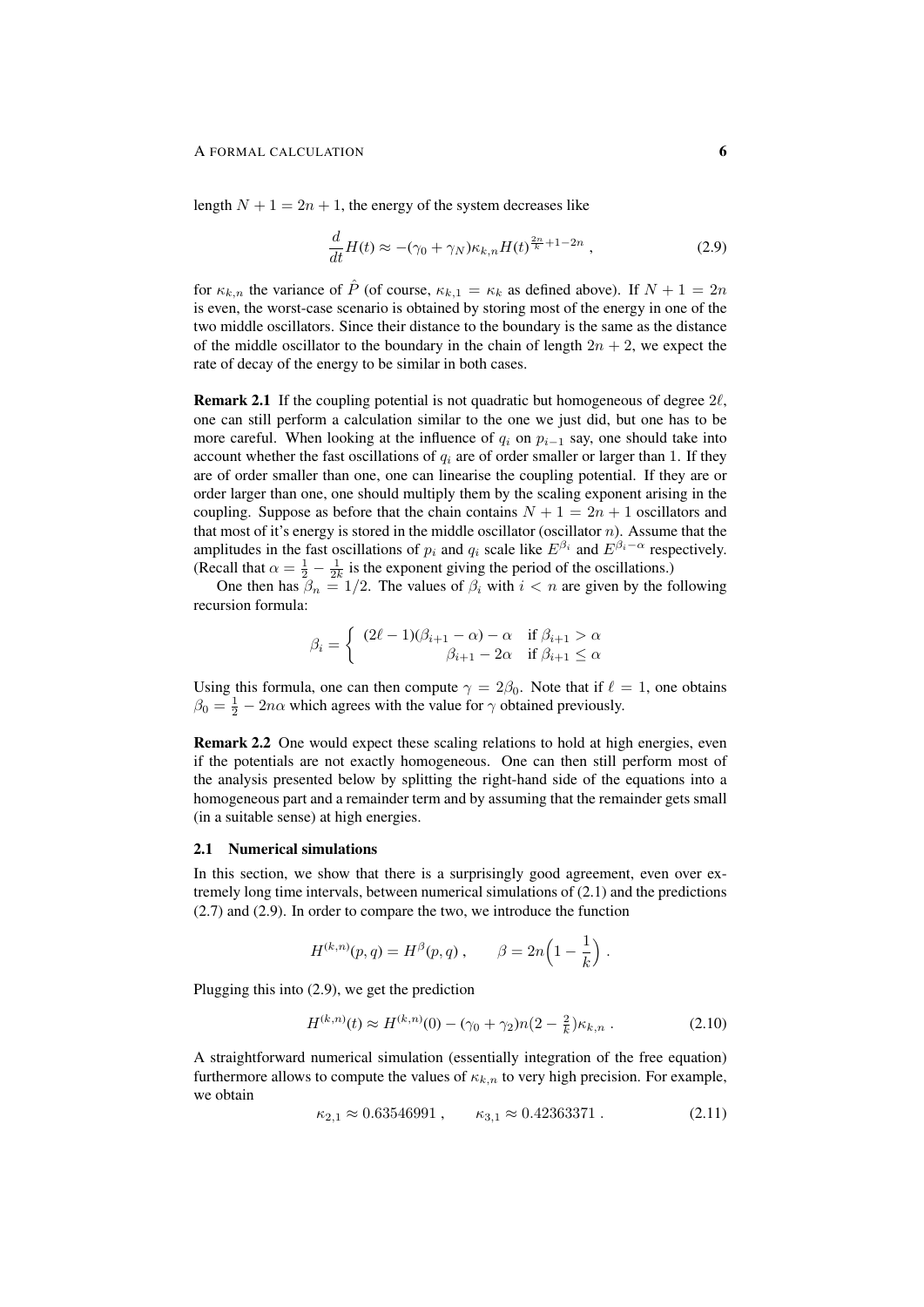We performed numerical simulations for the cases  $k = 2$  and  $k = 3$ . Both simulations were performed using a modification of the classical Störmer-Verlet method (see for example [HLW06]) to take into account for the friction and the noise. The modification was done in such a way that the resulting method is still of order two.

The simulation for  $k = 2$  was performed at a stepsize  $h = 10^{-3}$ , and the simulation for  $k = 3$  was performed at a stepsize  $h = 4 \cdot 10^{-4}$ . Both simulations used  $\gamma_0 = \gamma_2 =$ 1.3 and  $T_0 = T_2 = 1$ .



The prediction obtained from  $(2.10)$  with the values  $(2.11)$  is shown as a dashed line on these figures, but it fits the numerics so well that it is nearly invisible. We emphasise that there were *no* free parameters in the fit, all constants are predicted by the theory. Note that the timescale in the second picture differs by a factor 40 from the timescale in the first picture.

#### 2.2 Comparison to a gradient diffusion

In this section, we argue that the energy decay rate predicted by (2.9) also yields a prediction on the qualitative nature of the spectrum of the generator of (2.1) in the weighted space  $L^2(\mu)$ , where  $\mu$  is the invariant measure.

The idea is to model the behaviour of the energy  $H(t)$  by a one-dimensional diffusion of the type

$$
dx = b(x) dt + a(x) \circ dw(t). \tag{2.12}
$$

.

It is well-known that the invariant measure for  $(2.12)$  is given by

$$
\mu(dx) = Z^{-1} \exp\left(2 \int_0^x \frac{b(t)}{a^2(t)} dt\right)
$$

Since we expect the invariant measure of (2.1) to behave roughly like  $\exp(-\beta H) dH$ (up to lower-order corrections), we should choose a such that  $a^2(x) \approx |b(x)|$  for large  $x$ . Combining this with  $(2.9)$ , we obtain the model

$$
b(x) = -x^{\gamma}, \qquad a(x) = x^{\gamma/2}, \qquad \gamma = \frac{2n}{k} + 1 - 2n, \tag{2.13}
$$

which has  $2 \exp(-2x) dx$  as its invariant measure (we restrict ourselves to the halfspace  $x \geq 0$ ). Note that since  $k > 1$  (the pinning potential grows faster than the coupling potential), one has always  $\gamma$  < 1.

<sup>&</sup>lt;sup>1</sup>Here the "∘" represents a Stratonovich integral (rather than an Itô integral).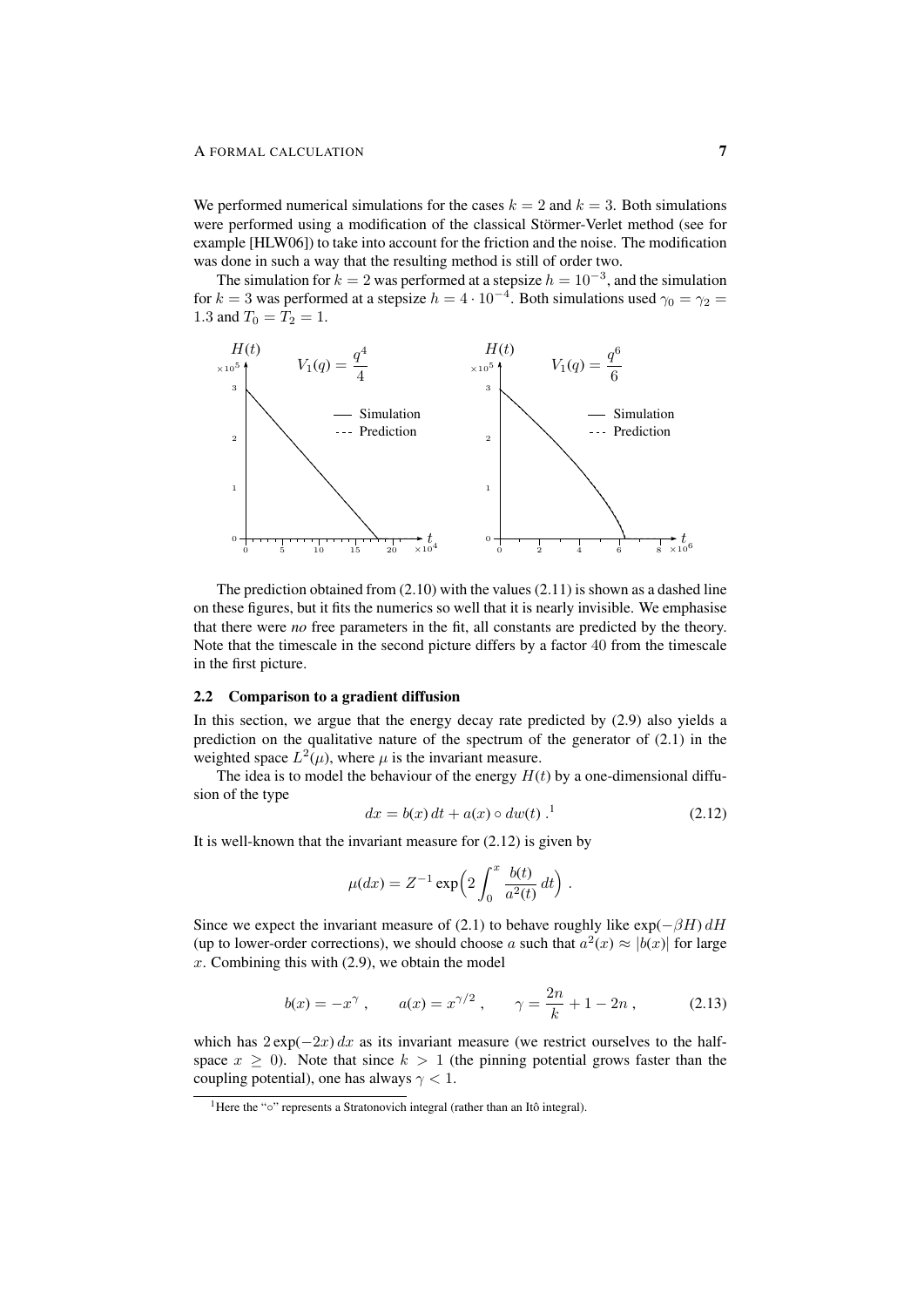With the choice  $(2.13)$ , the generator for  $(2.12)$  is then given by

$$
(\mathcal{L}f)(x) = \frac{1}{2}\partial_x(x^{\gamma}\partial_x f)(x) - x^{\gamma}\partial_x f(x).
$$

Since the operator  $(Kf)(x) = f(x) \exp(-x)$  is a unitary operator from the weighted space  $L^2$ (exp(-2x) dx) to the flat  $L^2$  space, the operator  $\mathcal L$  is unitarily equivalent to the operator  $\mathcal{L}_1$  on  $L^2$  given by

$$
(\mathcal{L}_1 f)(x) = \frac{1}{2} \partial_x (x^{\gamma} \partial_x f)(x) - \frac{x^{\gamma - 1}}{2} (x - \gamma).
$$

At this point, we recall that if  $\varphi: \mathbf{R}_{+} \to \mathbf{R}_{+}$  is a strictly increasing differentiable function with  $\varphi(0) = 0$  and  $\lim_{x \to \infty} \varphi(x) = \infty$ , then the operator

$$
(U_{\varphi}f)(x) = f(\varphi(x))\sqrt{\varphi'(x)}
$$

is a unitary operator from  $L^2(\mathbf{R}_+)$  to itself which furthermore satisfies the identity  $U_{\varphi}^{-1} = U_{\varphi^{-1}}$ . Under conjugation with  $U_{\varphi}$ , we see that one has the unitary equivalences

$$
\partial_x \approx \frac{1}{\varphi'(x)} \partial_x - \frac{\varphi''(x)}{2(\varphi'(x))^2}, \qquad V(x) \approx V(\varphi(x)).
$$

Choosing  $\varphi(x) = x^{2/(2-\gamma)}$ , we see that  $\mathcal{L}_1$  is unitarily equivalent to the operator  $\mathcal{L}_2$ given by

$$
(\mathcal{L}_2 f)(x) = \frac{1}{2} \left( \frac{2 - \gamma}{2} \partial_x + \frac{\gamma}{4x} \right) \left( \frac{2 - \gamma}{2} \partial_x - \frac{\gamma}{4x} \right) - \frac{x^{\frac{2\gamma - 2}{2 - \gamma}}}{2} (x^{\frac{2}{2 - \gamma}} - \gamma)
$$
  
= 
$$
\frac{(2 - \gamma)^2}{8} \partial_x^2 + \left( \frac{\gamma (2 - \gamma)}{16} - \frac{\gamma^2}{32} \right) x^{-2} - \frac{x^{\frac{2\gamma - 2}{2 - \gamma}}}{2} (x^{\frac{2}{2 - \gamma}} - \gamma)
$$

This is a Schrödinger operator with a potential that behaves at infinity like  $x^{2\gamma/(2-\gamma)}$ . It follows that

- If  $1 > \gamma > 0$ , then the operator  $\mathcal{L}_2$  has compact resolvent.
- If  $\gamma = 0$ , the operator  $\mathcal{L}_2$  does not have compact resolvent, but it still has a spectral gap (since one can see that its essential spectrum is the interval  $[1/2, \infty)$ ).
- If  $\gamma$  < 0, then 0 belongs to the essential spectrum of  $\mathcal{L}_2$ .

See for example [RS78] for a proof. It is then a natural conjecture that the spectrum of the generator of (1.5) on the  $L^2$  space weighted by the invariant measure has the same behaviour (as a function of the parameter  $\gamma = \frac{2n}{k} + 1 - 2n$ ) as just described. The next section is a step towards a proof of this conjecture.

## 3 Lack of spectral gap

The aim of this section is to obtain information on the location of the essential spectrum of the generator  $\mathcal L$  for (1.5). This will be accomplished by using ideas from averaging/homogenization theory to build a set of approximate eigenvectors. Since  $\mathcal L$  is not self-adjoint, there are various possible definitions of its essential spectrum (see [EE87] or [GW69] for a survey). We choose to retain the following definition:

**Definition 3.1** For  $T$  a closed densely defined operator on a Banach space  $\mathcal{B}$ , the essential spectrum  $\sigma_e(T)$  is defined as the set of all values  $\lambda \in \mathbb{C}$  such that  $T - \lambda$  is not a semi-Fredholm operator.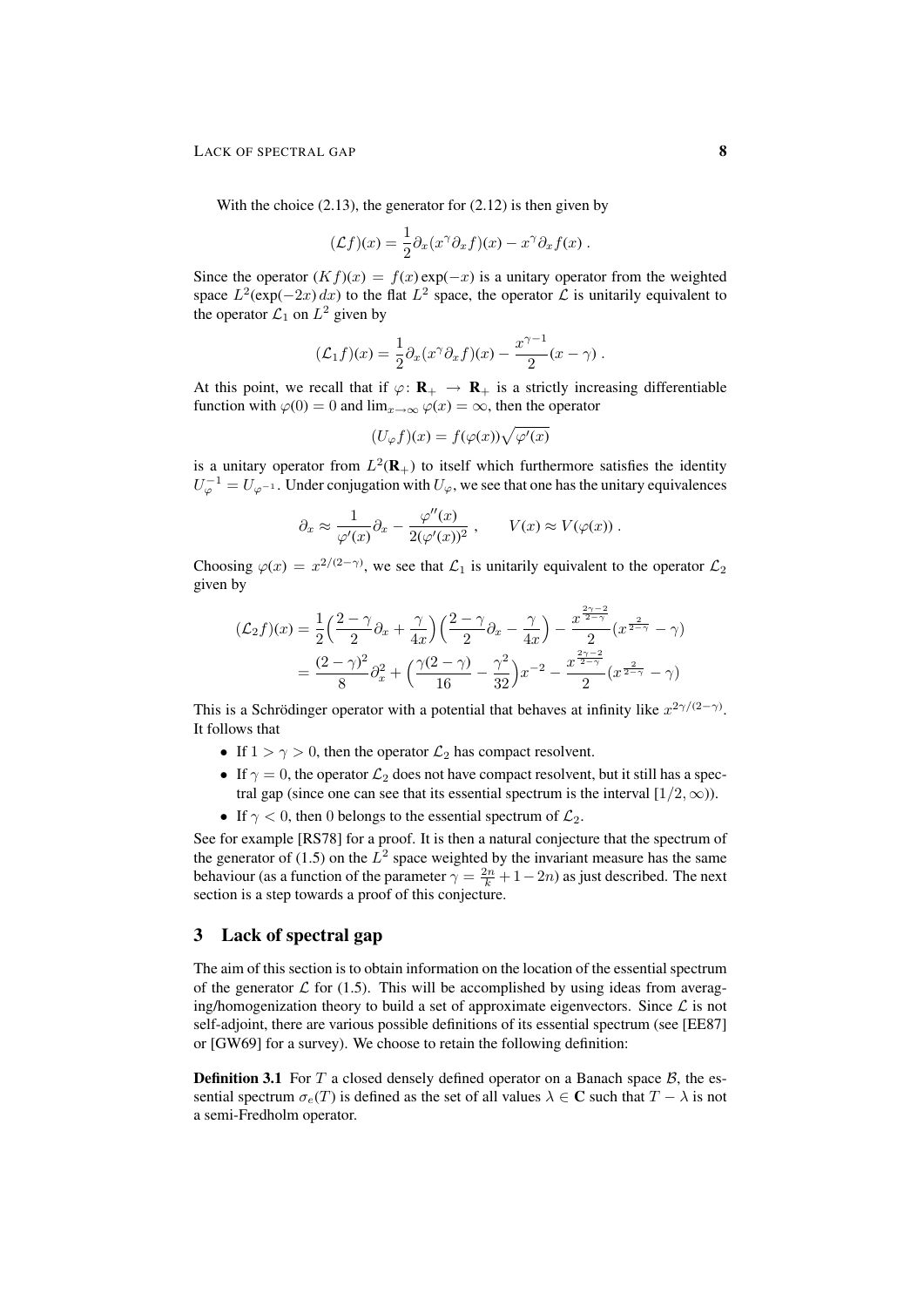The set  $\sigma_e(T)$  is contained in the corresponding sets for all other alternative definitions of the essential spectrum appearing in the abovementioned works. In this sense, the statement " $\lambda \in \sigma_e(T)$ " used here is the strongest. In particular, it is contained in the set

$$
\bigcap_{K\in\mathcal{K}(\mathcal{B})}\sigma(T+K)\,,
$$

where  $\mathcal{K}(\mathcal{B})$  denotes the ideal of all compact operators on  $\mathcal{B}$  and  $\sigma(T)$  denotes the spectrum of an operator T.

We will make use of the following generalisation of Weyl's criterion [RS78], which gives a useful criterion for identifying the essential spectrum:

Proposition 3.2 *Let* T *be a closed densely defined operator on a Banach space* B*. For*  $a_n y \lambda \in \mathbf{C}, \ \lambda \in \sigma_e(T)$  *if and only if there exist sequences*  $\varphi_n$  *and*  $\varphi_n^*$  *of elements in*  $\mathcal{D}(T) \subset \mathcal{B}$  and  $\mathcal{D}(T^*) \subset \mathcal{B}^*$  respectively with  $\|\varphi_n\| = \|\varphi_n^*\| = 1$  and having *no convergent subsequence such that*  $\lim_{n\to\infty} ||T\varphi_n - \lambda\varphi_n|| = \lim_{n\to\infty} ||T^*\varphi_n^* \bar{\lambda}\varphi_n^*\| = 0.$ 

*Proof.* See [EE87, Theorem 9.1.3] and [Kat95, Theorem IV.5.11], or the original work [Wol59].  $\Box$ 

There are situations in which, even though it is difficult to locate the essential spectrum precisely, one can nevertheless exhibit a sequence  $\varphi_n$  as above such that  $T\varphi_n$ remains bounded. In that case, one has:

Proposition 3.3 *Let* T *be a closed densely defined operator on a Banach space* B *with non-empty resolvent set. If there exists a sequence*  $\varphi_n$  *of elements in*  $\mathcal{D}(T) \subset \mathcal{B}$  *with*  $\|\varphi_n\| = 1$  *and having no convergent subsequence such that* lim  $\sup_{n \to \infty} ||T\varphi_n|| < \infty$ , *then* T *does not have compact resolvent.*

*Proof.* This claim follows from the fact that the compactness of the resolvent is equivalent to the statement that sets of the form  $\{\varphi \mid ||\varphi|| \leq 1 \& ||T\varphi|| \leq K\}$  are precompact.  $\Box$ 

### 3.1 Scalings

Before we turn to the study of the generator, we make some remarks about the regularity and the behaviour of functions that scale in a particular way.

Denote by  $X_{H_f} = P \partial_Q - Q |Q|^{2k-2} \partial_P$  the Liouville operator associated to the "free" oscillator

$$
H_f(P,Q) = \frac{P^2}{2} + \frac{|Q|^{2k}}{2k} \tag{3.1}
$$

The constant k is not necessarily an integer, so that in general the function  $H_f$  is not  $C^{\infty}$  but only  $C^{[2k]}$ , where  $[2k]$  is the integer part of  $2k$ . We introduce the following definition:

**Definition 3.4** A function  $\psi \colon \mathbf{R}^2 \setminus \{0\} \to \mathbf{R}$  is said to *scale like*  $H_f^{\alpha}$  if it satisfies the relation  $\psi(\lambda P, \lambda^{\frac{1}{k}} Q) = \lambda^{2\alpha} \psi(P, Q)$ .

One has the following elementary result: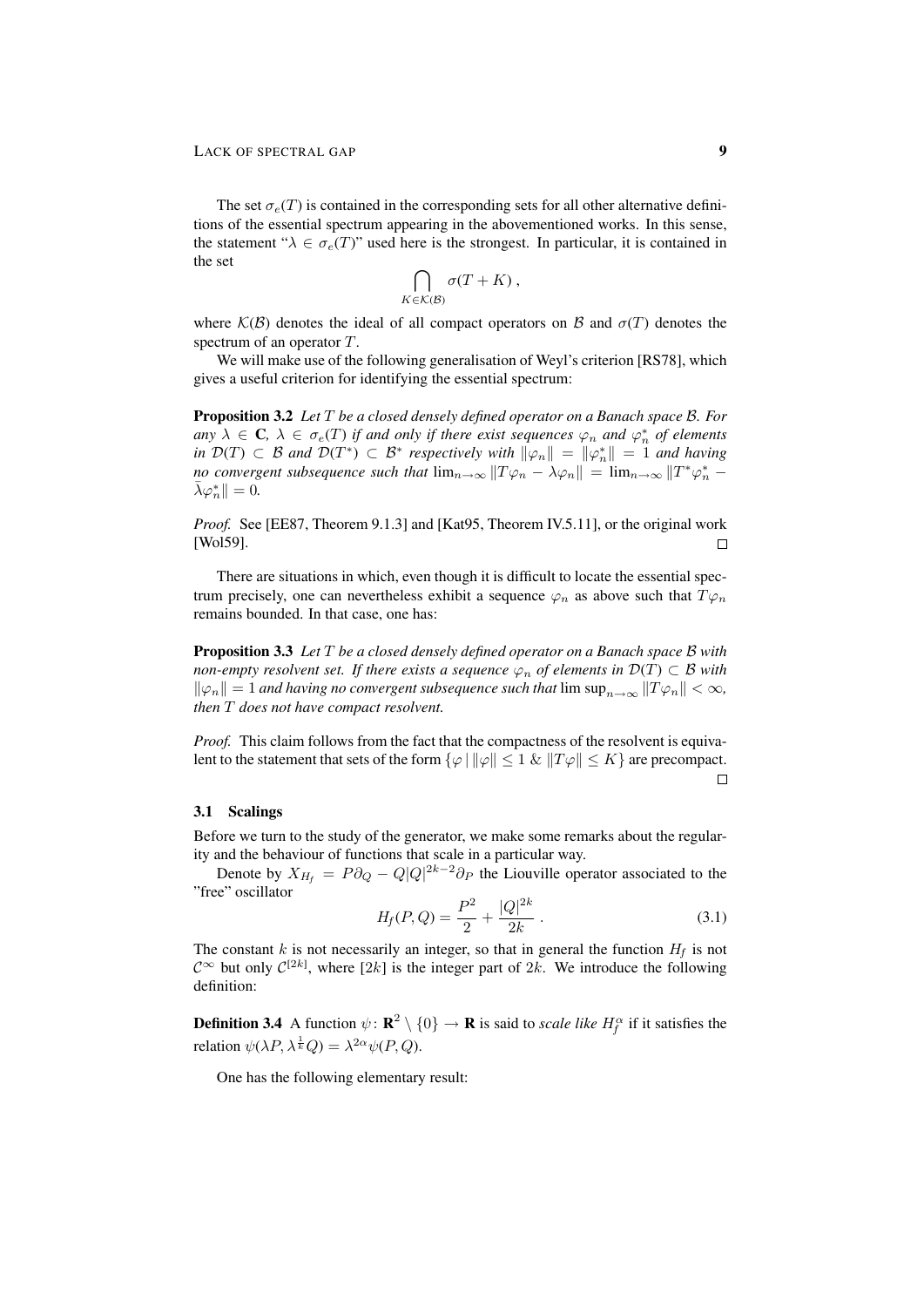**Lemma 3.5** If  $\psi \in C^1(\mathbf{R}^2 \setminus \{0\})$  scales like  $H_f^{\alpha}$ , then  $\partial_P \psi$  scales like  $H_f^{\alpha - \frac{1}{2}}$ ,  $\partial_Q \psi$ scales like  $H_f^{\alpha-\frac{1}{2k}}$ , and  $X_{H_f}\psi$  scales like  $H_f^{\alpha+\frac{1}{2}-\frac{1}{2k}}$ .

Given some fixed  $\alpha$ , there is a one-to-one correspondence between functions  $\varphi$  that scale like  $H_f^{\alpha}$  and functions on the circle  $S^1$  in the following way. Define a function  $r: S^1 \to \mathbf{R}_+$  by the unique positive solution to

$$
\frac{r^2(\theta)\cos^2\theta}{2} + \frac{r^{2k}(\theta)\sin\theta|^{2k}}{2k} = 1,
$$

and set

$$
(\mathcal{S}\varphi)(\theta) = \varphi(r(\theta)\cos\theta, r(\theta)\sin\theta).
$$

The function r is bounded away from 0 (it is actually between  $\sqrt{2}$  and  $(2k)^{1/(2k)}$ ) and, by the implicit functions theorem, it is of class  $C^{[2k]}$ . A straightforward but slightly tedious calculation shows that, via  $S$ , the operator  $X_{H_f}$  is conjugated to the differential operator

$$
(\tilde{X}_{H_f}f)(\theta) = \omega(\theta)f'(\theta) , \qquad \omega(\theta) = \cos^2 \theta + r^{2k-2}(\theta) |\sin \theta|^{2k} .
$$

**Definition 3.6** A function  $\psi : \mathbf{R}^2 \to \mathbf{R}$  that scales like  $H_f^{\alpha}$  is said to average out to 0 if

$$
\int_0^{2\pi} \frac{(\mathcal{S}\psi)(\theta)}{\omega(\theta)} d\theta = 0.
$$

With these preliminaries, the following result is now straightforward:

**Proposition 3.7** Let  $\psi \in C^r(\mathbf{R}^2 \setminus \{0\})$  scale like  $H_f^\alpha$  and average out to 0. Then, there *exists a unique solution*  $\varphi$  *to the equation* 

$$
X_{H_f}\varphi = \psi \tag{3.2}
$$

such that  $\varphi$  also averages out to 0. Furthermore,  $\varphi$  scales like  $H_f^{\alpha+\frac{1}{2k}-\frac{1}{2}}$  and one has  $\varphi \in C^{r'}(\mathbf{R}^2 \setminus \{0\})$  *with*  $r' = \min\{[2k], r + 1\}.$ 

*Proof.* Let  $\varphi$  be the unique function scaling like  $H_f^{\alpha + \frac{1}{2k} - \frac{1}{2}}$  and such that

$$
(\mathcal{S}\varphi)(\theta) = \int_0^{\theta} \frac{(\mathcal{S}\psi)(t)}{\omega(t)} dt - \frac{1}{2\pi} \int_0^{2\pi} \int_0^{\theta} \frac{(\mathcal{S}\psi)(t)}{\omega(t)} dt d\theta.
$$

One can check that one has indeed  $X_{H_f} \varphi = \psi$ . Furthermore, it follows from their explicit expressions that both S and  $S^{-1}$  map  $\mathcal{C}^r$  functions into  $\mathcal{C}^r$  functions as long as  $r \leq \lceil 2k \rceil$ .

We conclude this section with a small lemma that allows us to compute the  $L^2$ norm of functions that scale in a certain way. Let  $(P,Q) \in \mathbb{R}^2$  and  $(x, y) \in \mathbb{R}^{2n}$  for some  $n \geq 1$ . The functions that will be considered in the remainder of this section will always be of the form

$$
\varphi_{\mathcal{E}}(P,Q,x,y) = F(x - g(P,Q), y - h(P,Q))\psi(P,Q)\chi(H_f(P,Q)/\mathcal{E}), \quad (3.3)
$$

for some parameter  $\mathcal{E} > 0$ . One has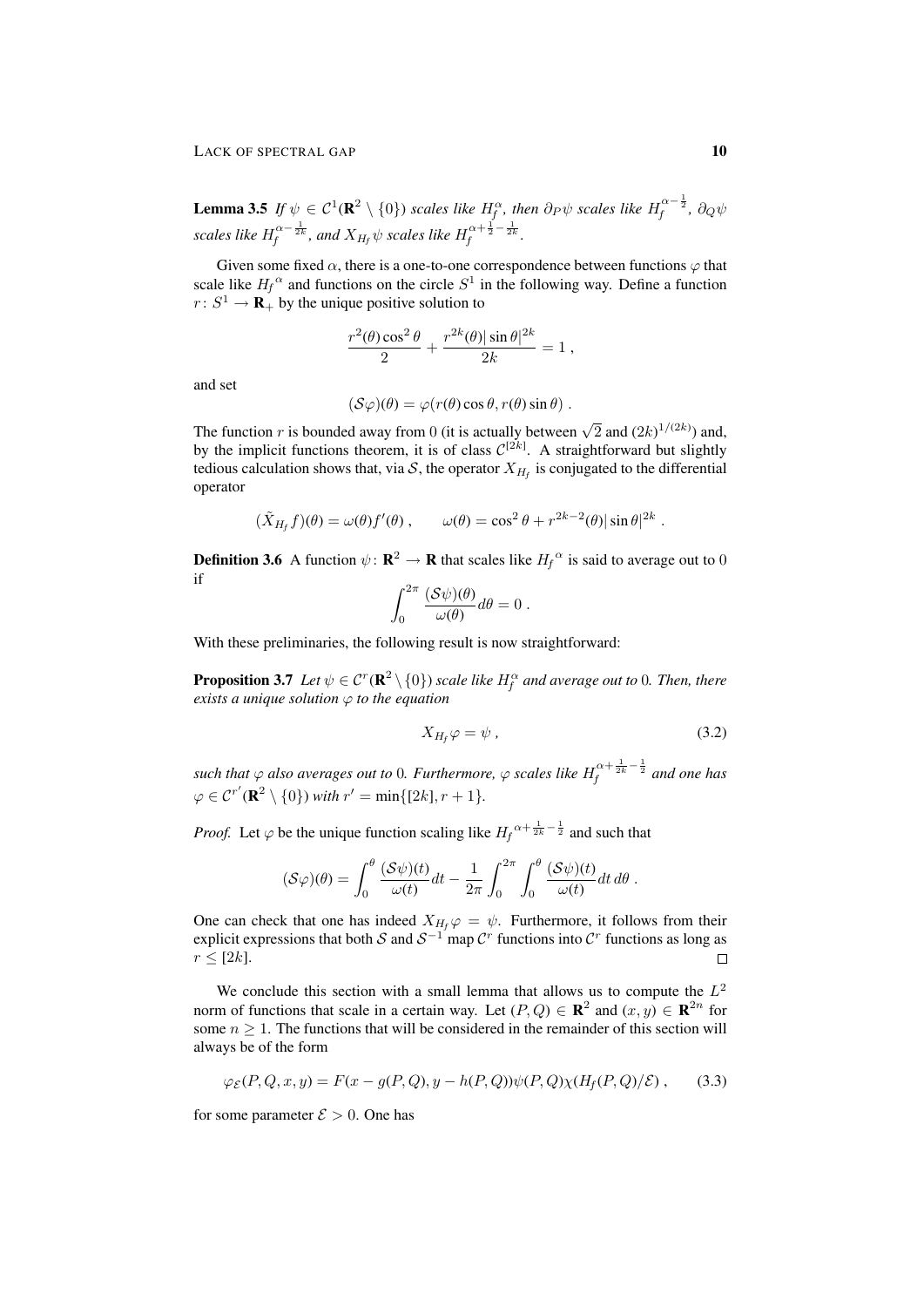**Lemma 3.8** *Let*  $F \in L^2(\mathbf{R}^{2n})$ , *let*  $g, h: \mathbf{R}^2 \to \mathbf{R}^n$  *be measurable, let*  $\chi: \mathbf{R}_+ \to \mathbf{R}$ *be continuous and compactly supported away from* 0*, and let*  $\psi$  *be a function that is*  $\it continuous$  away from  $0$  and scales like  $H_f^\alpha$  for some  $\alpha \in \mathbf R.$  Then, the  $L^2$ -norm of  $\varphi_{\mathcal E}$ *defined as in (3.3) satisfies*  $\|\varphi_{\mathcal{E}}\| \propto \mathcal{E}^{\alpha + \frac{1}{4} + \frac{1}{4k}}.$ 

*Proof.* Make the change of variables  $(\tilde{P}, \tilde{Q}) = (\mathcal{E}^{\frac{1}{2}}P, \mathcal{E}^{\frac{1}{2k}}Q)$  and use the scaling properties of  $\psi$ .  $\Box$ 

### 3.2 The case of three oscillators

Before we tackling the general case of a chain with arbitrary length, let us "cut our teeth" on the problem with three oscillators. Since we do not have an explicit expression for the invariant measure  $\mu$  (indeed, at this stage, we do not even know that it exists!), we are going to study the generator of (1.5) in spaces of the type  $L^2(e^{-\beta H} dp dq)$ . As in [EPR99b, EH00], it is not expected that the qualitative nature of the spectrum of  $\mathcal L$ depends on the choice of  $\beta$ , as long as  $\beta < 2 \min{\beta_0, \beta_2}$  (as usual, we set  $\beta_i = 1/T_i$ ). Since one expects the true invariant measure to be somehow "in between" the Gibbs measures at temperatures  $T_0$  and  $T_2$ , it is very likely that the qualitative nature of the spectrum of  $\mathcal L$  in  $L^2(\mu)$  is also the same.

We write

$$
H_0 = \frac{p_0^2}{2} + \frac{|q_0|^{2k}}{2k} + \frac{q_0^2}{2}, \qquad H_2 = \frac{p_2^2}{2} + \frac{|q_2|^{2k}}{2k} + \frac{q_2^2}{2},
$$
  

$$
H_1 = \frac{p_1^2}{2} + \frac{|q_1|^{2k}}{2k}.
$$

**Remark 3.9** One should not think of  $H_0$  (and  $H_2$ ) as the energy one gets by pinning  $q_1$  at 0, but rather as the energy such that the corresponding force is the one that gets averaged out over the fast motion of the middle oscillator.

With this notation, the Liouville operator  $X_H = \partial_p H \partial_q - \partial_q H \partial_p$  for the total Hamiltonian can be broken up as follows:

$$
X_H = X_{H_0} + X_{H_2} + X_{H_1} + (q_0 + q_2 - 2q_1) \partial_{p_1} + q_1 (\partial_{p_0} + \partial_{p_2})
$$

Recall that the generator of the stochastic dynamics is given by

$$
\mathcal{L} = X_H - \gamma_0 p_0 \partial_{p_0} + \gamma_0 T_0 \partial_{p_0}^2 - \gamma_2 p_2 \partial_{p_2} + \gamma_2 T_2 \partial_{p_2}^2.
$$

The space  $L^2(e^{-\beta H} dp dq)$  isometric to  $L^2$  via the operator  $Kf = e^{-\beta H/2}f$ . This shows that L is conjugate to the operator  $\tilde{\mathcal{L}} = K \mathcal{L} K^{-1}$  on the flat  $L^2$  space given by

$$
\tilde{\mathcal{L}} = X_H + \sum_{i=0,2} \gamma_i T_i \Big( (\alpha_i - \alpha_i^*) p_i \partial_{p_i} + \partial_{p_i}^2 - \alpha_i \alpha_i^* p_i^2 + \alpha_i \Big)
$$
  
=  $X_H + \gamma_0 T_0 \mathcal{L}_{\text{ou}}^0 + \gamma_2 T_2 \mathcal{L}_{\text{ou}}^2$ .

where we set

$$
\alpha_i = \frac{\beta}{2} , \qquad \alpha_i^* = \frac{1}{T_i} - \frac{\beta}{2} .
$$

**Remark 3.10** Here we see the importance of the condition  $\beta < 2 \min\{\beta_0, \beta_2\}$ : it makes sure that the coefficients in front of  $p_i^2$  are strictly negative. If this is not the case,  $\mathcal L$  is not dissipative anymore and does therefore not generate a  $C_0$ -semigroup on  $L^2(e^{-\beta H} dp dq)$ .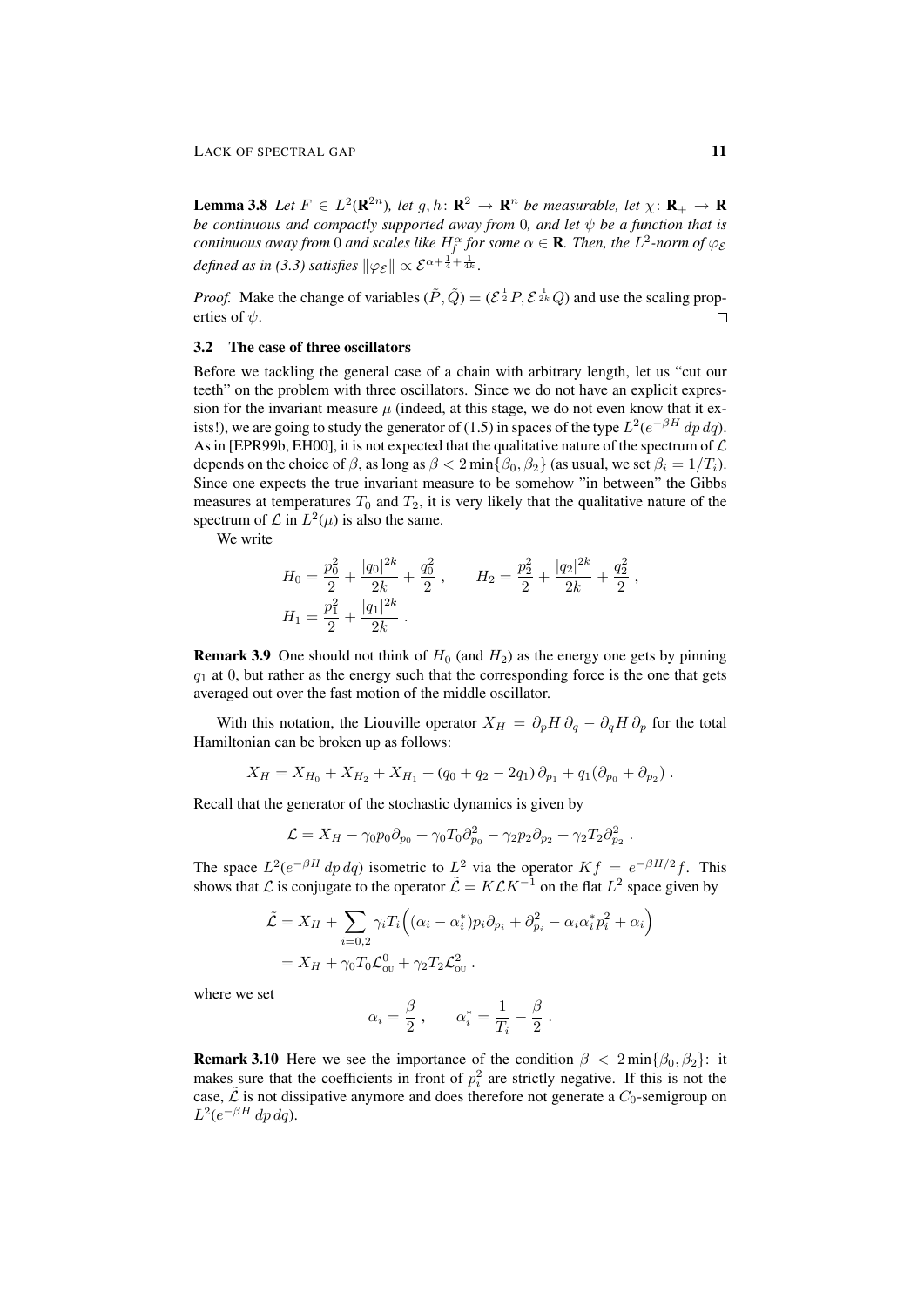The main result of this section is:

**Theorem 3.11** *If*  $k \geq 2$ , then the operator  $\tilde{\mathcal{L}}$  does not have compact resolvent for any  $\beta < 2 \min\{\beta_0, \beta_2\}$ . If  $k > 2$ , then it has essential spectrum at 0.

*Proof.* The aim is to construct a sequence  $\varphi_n$  of *approximate eigenfunctions* such that all the  $\varphi_n$  are mutually orthogonal,  $\|\varphi_n\| = 1$  and  $\|\tilde{\mathcal{L}}\varphi_n\|$  either stays bounded or converges to 0. By Propositions 3.2 and 3.3, this would then immediately imply a lack of compactness for the resolvent of  $\tilde{\mathcal{L}}$ , or even the presence of essential spectrum at 0. Since the spectral properties of  $\tilde{\mathcal{L}}$  and of its adjoint  $\tilde{\mathcal{L}}^*$  are the same, we can also construct such a sequence of approximate eigenfunctions for  $\tilde{\mathcal{L}}^*$  instead. They can then be interpreted as *approximate invariant measures* for the dynamic (1.5). Since it seems to be a little bit easier to get an intuition about densities of approximate invariant measures rather than about approximately invariant observables, this is what we are going to do in this section.

The adjoint of  $\mathcal L$  is given by

$$
\tilde{\mathcal{L}}^* = -X_H + \gamma_0 T_0 (\mathcal{L}_{\text{ou}}^0)^* + \gamma_2 T_2 (\mathcal{L}_{\text{ou}}^2)^*
$$
  

$$
(\mathcal{L}_{\text{ou}}^i)^* = (\alpha_i^* - \alpha_i) p_i \partial_{p_i} + \partial_{p_i}^2 - \alpha_i \alpha_i^* p_i^2 + \alpha_i^*.
$$

Direct calculation shows that  $exp(-\alpha_i H_i)$  is an eigenfunction with eigenvalue 0 for  $\mathcal{L}_{\text{ou}}^{i}$  and  $\exp(-\alpha_i^* H_i)$  is an eigenfunction with eigenvalue 0 for  $(\mathcal{L}_{\text{ou}}^{i})^*$  with  $i \in \{0, 2\}$ . However, if  $T_0 \neq T_2$  (and therefore  $\alpha_0 \neq \alpha_2$ ) it is not possible in general to find a closed expression for an eigenfunction with eigenvalue 0 for  $\tilde{\mathcal{L}}^*$ . Note also that  $\alpha_i = \alpha_i^*$  if and only if  $T_i = 1/\beta$ , which is not surprising since in this case  $\mathcal{L}_{\text{ou}}^i$  is self-adjoint.

Choose now a function  $\chi : \mathbf{R} \to [0, 1]$  which is smooth and compactly supported on [1, 2] and set for example  $\mathcal{E}_n = 3^n$ , so that the functions  $\chi(H_1/\mathcal{E}_n)$  have disjoint support. The formal calculation performed in Section 2 suggests that when the energy of the middle oscillator is large, the dynamic of (1.5) keeps that energy approximately constant, while the two boundary oscillators equilibrate approximately at Gibbs measures at temperatures  $T_0$  and  $T_2$  respectively. Our first guess would be therefore to build approximate eigenfunctions for  $\tilde{\mathcal{L}}$  and  $\tilde{\mathcal{L}}^*$  by setting

$$
\varphi_n = C_n e^{-\alpha_0 H_0 - \alpha_2 H_2} \chi(H_1/\mathcal{E}_n) , \quad \varphi_n^* = C_n^* e^{-\alpha_0^* H_0 - \alpha_2^* H_2} \chi(H_1/\mathcal{E}_n) .
$$

Here, the constants  $C_n$  and  $C_n^*$  are chosen such that  $\|\varphi_n\| = \|\varphi_n^*\| = 1$ . From Lemma 3.8, one infers that  $C_n \propto C_n^* \propto \mathcal{E}_n^{-\frac{1}{4k} - \frac{1}{4}}$ . With this guess, we get

$$
\tilde{\mathcal{L}}\varphi_n = C_n e^{-\alpha_0 H_0 - \alpha_2 H_2} \left( \frac{p_1 (q_0 + q_2 - 2q_1)}{\mathcal{E}_n} \chi' \left( \frac{H_1}{\mathcal{E}_n} \right) - q_1 (\alpha_0 p_0 + \alpha_2 p_2) \chi \left( \frac{H_1}{\mathcal{E}_n} \right) \right),
$$

and similarly for  $\tilde{\mathcal{L}}^*\varphi_n^*$ . Since  $p_1 \approx \mathcal{E}_n^{\frac{1}{2}} \ll \mathcal{E}_n$  (on the support of  $\varphi_n$ ), the first term goes to 0 in  $L^2$ . The second term however goes to  $\infty$  because of the factor  $q_1$ , so we have to be a little bit more careful in our analysis.

The problem is that we have not so far exploited the fact that we also know approximately what the fast oscillations superimposed over the *slow* dynamic of the boundary oscillators look like, see (2.5). These oscillations can be expressed as a function  $\Phi$  of the middle oscillator, solution to the *Poisson equation*

$$
X_{H_f} \Phi(P, Q) = -Q. \tag{3.4}
$$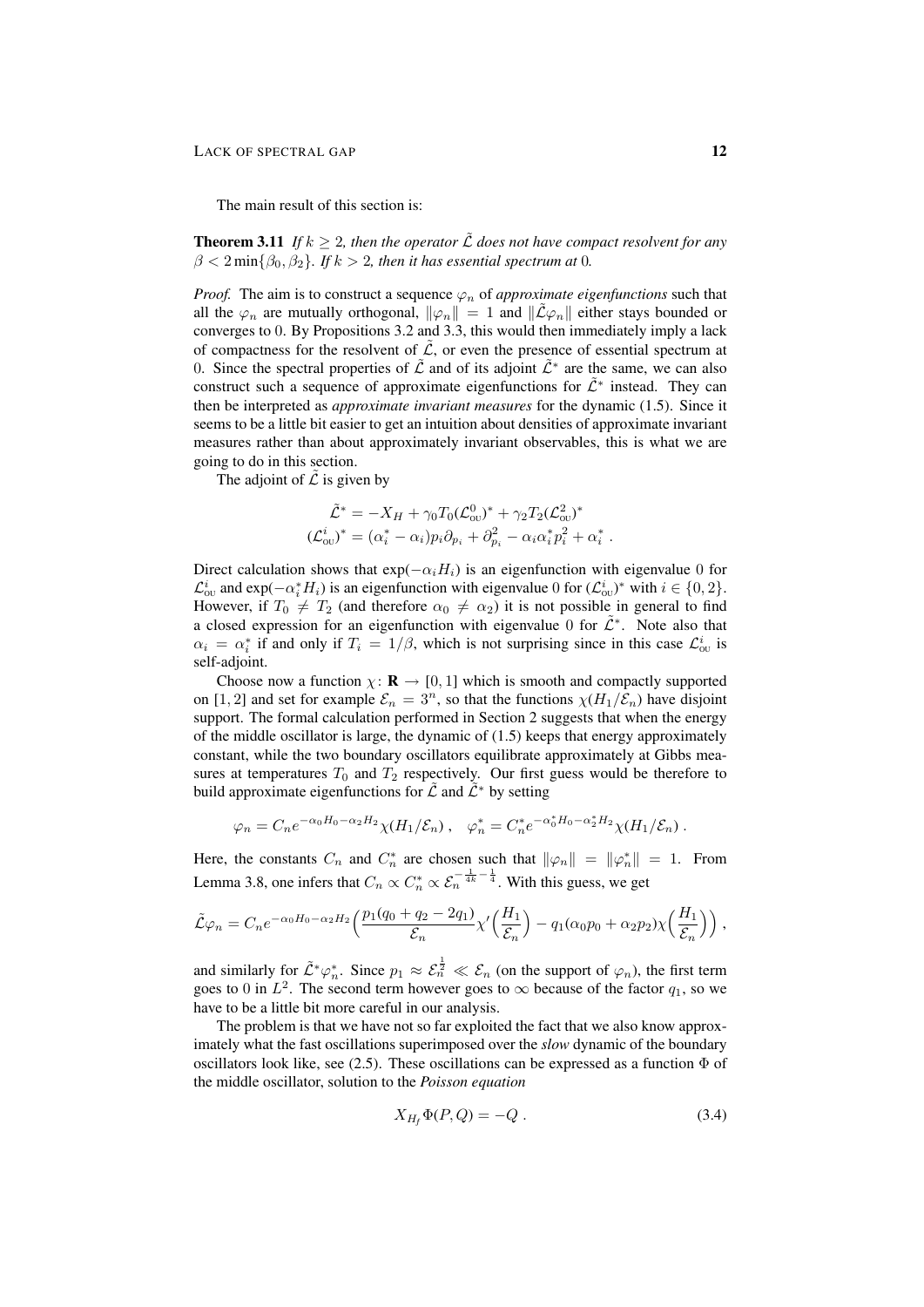By Proposition 3.7, this equation has a unique solution that averages to 0 along orbits of the solutions corresponding to  $H_f$ . Furthermore,  $\Phi$  scales like  $H_f^{\frac{1}{k}-\frac{1}{2}}$ . In particular, we note that  $\Phi$  is bounded when  $k = 2$  and converges to 0 at large energies when  $k > 2$ .

Our next guess is therefore to compensate for these fast oscillations by setting  $\bar{p}_i =$  $p_i + \Phi(p_1, q_1)$  and taking

$$
\varphi_n = C_n \exp\Bigl(-\alpha_0 H_0(\bar{p}_0, q_0) - \alpha_2 H_2(\bar{p}_2, q_2)\Bigr) \chi\Bigl(\frac{H_1}{\mathcal{E}_n}\Bigr) .
$$

Observe at this stage that  $H_1 = H_f(p_1, q_1)$ , so that we can make use of (3.4) when computing  $X_{H_1} \varphi_n$ . One has, for  $i = 0, 2$ :

$$
X_{H_i}\varphi_n = -\alpha_i (q_i|q_i|^{2k-2} + q_i)\Phi\varphi_n ,
$$
  
\n
$$
X_{H_1}\varphi_n = \alpha_0 \bar{p}_0 q_1 \varphi_n + \alpha_2 \bar{p}_2 q_1 \varphi_n ,
$$
\n(3.5)

$$
q_1(\partial_{p_0} + \partial_{p_2})\varphi_n = -\alpha_0 \bar{p}_0 q_1 \varphi_n - \alpha_2 \bar{p}_2 q_1 \varphi_n , \qquad (3.6)
$$

$$
(q_0 + q_2 - 2q_1)\partial_{p_1}\varphi_n = (q_0 + q_2 - 2q_1)\Big( -(\alpha_0\bar{p}_0 + \alpha_2\bar{p}_2)\partial_P\Phi + \frac{p_1}{\mathcal{E}_n}\frac{\chi'}{\chi}\Big)\varphi_n ,
$$
  

$$
\mathcal{L}_{ov}^i\varphi_n = \alpha_i\Phi((\alpha_i + \alpha_i^*)p_i + \alpha_i\Phi)\varphi_n .
$$

Here, we have omitted the argument  $(p_1, q_1)$  of  $\Phi$  and the argument  $H_1/\mathcal{E}$  of  $\chi$  and  $\chi'$ for the sake of simplicity. Note now that (3.5) and (3.6) cancel each other out exactly. It follows from Lemma 3.8 that

$$
||X_{H_i}\varphi_n|| \lesssim \mathcal{E}_n^{\frac{1}{k}-\frac{1}{2}}\,,
$$
  

$$
||(q_0+q_2-2q_1)\partial_{p_1}\varphi_n|| \lesssim (1+\mathcal{E}_n^{\frac{1}{2k}})(\mathcal{E}_n^{\frac{1}{k}-1}+\mathcal{E}_n^{-\frac{1}{2}})\lesssim \mathcal{E}_n^{\frac{1}{2k}-\frac{1}{2}}\,,
$$
  

$$
||\mathcal{L}_{\text{ou}}^i\varphi_n|| \lesssim \mathcal{E}_n^{\frac{1}{k}-\frac{1}{2}}+\mathcal{E}_n^{\frac{2}{k}-1}\lesssim \mathcal{E}_n^{\frac{1}{k}-\frac{1}{2}}\,.
$$

Note that the exponent  $\frac{1}{4} + \frac{1}{4k}$  appearing in Lemma 3.8 is precisely cancelled by the normalisation constant  $\vec{C}_n$ . We also used here the symbol  $\Psi_1 \lesssim \Psi_2$  for two expressions  $\Psi_i$  as a shorthand for "there exists a constant C such that  $\Psi_1 \leq C \Psi_2$ ." It follows from the above bounds that  $\|\mathcal{L}\varphi_n\| \lesssim \mathcal{E}_n^{\frac{1}{k} - \frac{1}{2}}.$ 

It is possible to construct approximate eigenfunctions  $\varphi_n^*$  for  $\mathcal{L}^*$  similarly by setting

$$
\varphi_n^* = C_n \exp\Bigl(-\alpha_0^* H_0(\bar{p}_0, q_0) - \alpha_2^* H_2(\bar{p}_2, q_2)\Bigr) \chi\Bigl(\frac{H_1}{\mathcal{E}_n}\Bigr) .
$$

Note now that the only difference between  $\mathcal L$  and  $\mathcal L^*$  is that one changes the sign of  $X_H$  and switches  $\alpha_i$  and  $\alpha_i^*$ . This shows that the cancellation between (3.5) and (3.6) still takes place when applying  $\mathcal{L}^*$  to  $\varphi_n^*$ , so that  $\|\mathcal{L}^*\varphi_n^*\| \lesssim \mathcal{E}_n^{\frac{1}{k}-\frac{1}{2}}$  as above.

If  $k = 2$ , it follows that there exists a constant C such that  $\|\mathcal{L}\varphi_n\| + \|\mathcal{L}^*\varphi_n^*\| \leq C$ for every n. If  $k > 2$ , all the exponents appearing the the above expressions are negative, so that  $\lim_{n\to\infty} (\|\mathcal{L}\varphi_n\| + \|\mathcal{L}^*\varphi_n^*\|) = 0$ . Applying Propositions 3.2 and 3.3 concludes the proof of the theorem.  $\Box$ 

Remark 3.12 It is clear from the proof that the exact same result also holds for a chain consisting of 4 oscillators instead of 3. One can construct approximate invariant measures in exactly the same way, but one has the additional freedom of choosing to take the energy of either of the two middle oscillators to be large.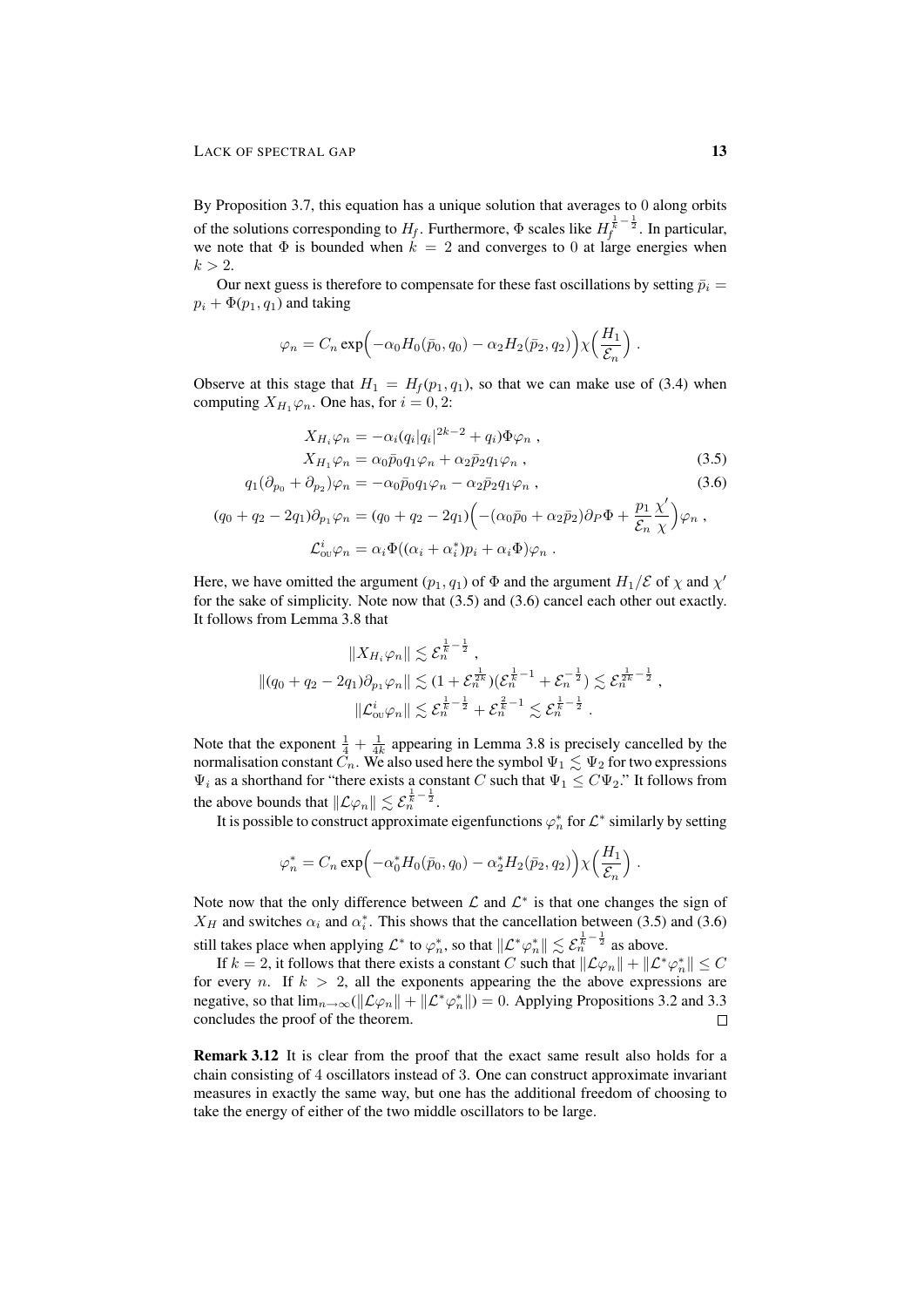## 3.3 Longer chain

In this section, we consider a chain of length  $N + 1$  for  $N \geq 4$ . We will show that if  $k > \frac{3}{2}$ , then the generator of the dynamic has essential spectrum at 0. To this end, define similarly as before

$$
H_0 = \frac{p_0^2 + p_1^2}{2} + \frac{|q_0|^{2k} + |q_1|^{2k}}{2k} + \frac{(q_0 - q_1)^2 + q_1^2}{2},
$$
  
\n
$$
H_r = \frac{q_3^2}{2} + \sum_{i=3}^N \left(\frac{p_i^2}{2} + \frac{|q_i|^{2k}}{2k}\right) + \sum_{i=4}^N \frac{(q_i - q_{i-1})^2}{2},
$$
  
\n
$$
H_c = \frac{p_2^2}{2} + \frac{|q_2|^{2k}}{2},
$$

so that

$$
X_H = X_{H_0} + X_{H_r} + X_{H_c} + (q_1 + q_3 - 2q_2)\partial_{p_2} + q_2(\partial_{p_1} + \partial_{p_3}).
$$

As in the previous section, we consider the operator  $\tilde{\mathcal{L}}$  on the flat  $L^2$  space given by

$$
\tilde{\mathcal{L}} = X_H + \gamma_0 T_0 \mathcal{L}_{\text{ou}}^0 + \gamma_N T_N \mathcal{L}_{\text{ou}}^r.
$$

We have

**Theorem 3.13** If  $N + 1 \geq 5$  and  $k > \frac{3}{2}$ , then the operator  $\tilde{\mathcal{L}}$  has essential spectrum *at* 0. If  $k = \frac{3}{2}$ , it does not have compact resolvent. As previously, these statements are *independent of the value of*  $\beta < 2 \min\{\beta_0, \beta_N\}$ *.* 

*Proof.* Let Φ be defined as in the previous subsection. In this section, we do not only add a corrector term to  $p_1$  and  $p_3$ , but also to  $q_1$  and  $q_3$ . We define  $\Phi^{(2)}$  to be the solution to the Poisson equation  $X_{H_f} \Phi^{(2)} = \Phi$  and we define new variables  $\bar{p}$  and  $\bar{q}$  by

$$
\bar{p}_i = p_i + \Phi(p_2, q_2), \quad \bar{q}_i = q_i + \Phi^{(2)}(p_2, q_2),
$$

for  $i = 1, 3$  and  $(\bar{p}_i, \bar{q}_i) = (p_i, q_i)$  otherwise. With this notation, we set as before

$$
\varphi_n = C_n \exp(-\alpha_0 H_0(\bar{p}, \bar{q}) - \alpha_N H_r(\bar{p}, \bar{q})) \chi(H_c/\mathcal{E}_n) .
$$

In order to compute  $X_H\varphi_n$ , let us first apply  $X_H$  to  $\bar{p}_i$  and  $\bar{q}_i$ :

$$
X_H \bar{q}_0 = \bar{p}_0 ,
$$
  
\n
$$
X_H \bar{p}_0 = -\bar{q}_0 |\bar{q}_0|^{2k-2} + \bar{q}_1 - \bar{q}_0 - \Phi^{(2)} ,
$$
  
\n
$$
X_H \bar{q}_1 = \bar{p}_1 + (q_0 + q_2 - 2q_1) \partial_P \Phi^{(2)} ,
$$
  
\n
$$
X_H \bar{p}_1 = -\bar{q}_1 |\bar{q}_1|^{2k-2} + \bar{q}_0 - 2\bar{q}_1
$$
  
\n
$$
+ (\bar{q}_1 |\bar{q}_1|^{2k-2} - q_1 |q_1|^{2k-2}) + (q_0 + q_2 - 2q_1) \partial_P \Phi + 2\Phi^{(2)} .
$$

Hence

$$
X_H H_0(\bar{p}, \bar{q}) = -\bar{p}_0 \Phi^{(2)} - (\bar{q}_1 |\bar{q}_1|^{2k-1} + 2\bar{q}_1 - \bar{q}_0)(q_0 + q_2 - 2q_1)\partial_P \Phi^{(2)} \qquad (3.7)
$$
  
+  $\bar{p}_1 (\bar{q}_1 |\bar{q}_1|^{2k-2} - q_1 |q_1|^{2k-2}) + \bar{p}_1 (q_0 + q_2 - 2q_1)\partial_P \Phi + 2\bar{p}_1 \Phi^{(2)}$   
=  $R_1 + R_2 + R_3 + R_4 + R_5$ ,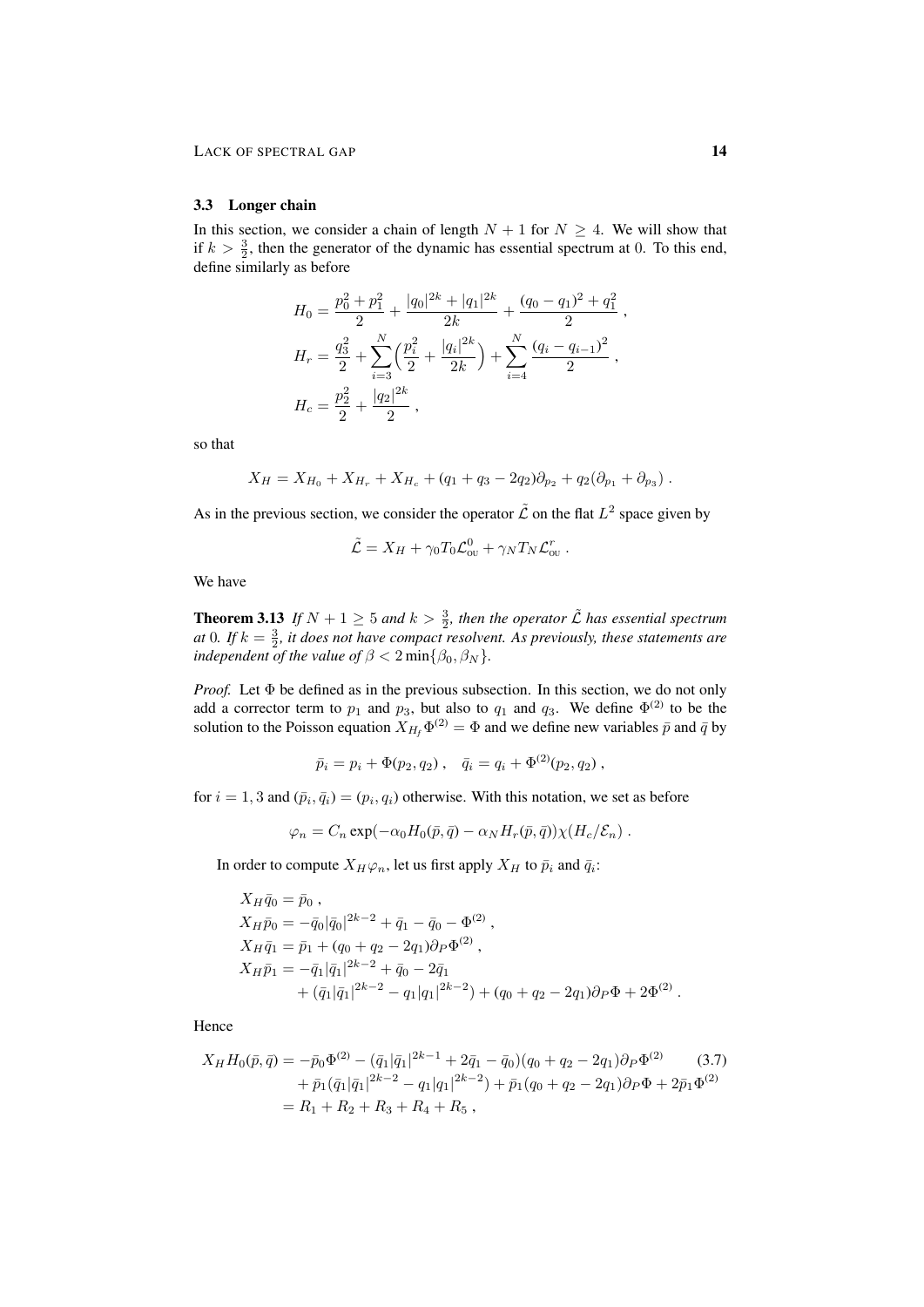and similarly for  $X_H H_r(\bar{p}, \bar{q})$  by symmetry. We have furthermore

$$
X_H H_c = p_2(q_1 + q_3 - 2q_2) ,
$$

so that

$$
X_H \chi(H_c/\mathcal{E}_n) = \frac{q_1 + q_3 - 2q_2}{\mathcal{E}_n} p_2 \chi'(H_c/\mathcal{E}_n) .
$$

Since  $\mathcal{L}_{\text{ou}}^0 \varphi_n = \mathcal{L}_{\text{ou}}^r \varphi_n = 0$ , we thus have

$$
\tilde{\mathcal{L}}\varphi_n = \left(-\alpha_0 X_H H_0(\bar{p}, \bar{q}) - \alpha_N X_H H_r(\bar{p}, \bar{q}) + \frac{X_H \chi(H_c/\mathcal{E}_n)}{\chi(H_c/\mathcal{E}_n)}\right)\varphi_n.
$$

We bound the terms appearing in this expression in the same way as in the previous subsection. Since  $\Phi$  scales like  $H_f^{\frac{1}{k}-\frac{1}{2}}$  and  $\Phi^{(2)}$  scales like  $H_f^{\frac{3}{2k}-1}$ , Lemma 3.8 shows that

$$
||R_1\varphi_n|| \lesssim \mathcal{E}_n^{\frac{3}{2k}-1} , \qquad ||R_2\varphi_n|| \lesssim (1+\mathcal{E}_n^{\frac{1}{2k}})\mathcal{E}_n^{\frac{3}{2k}-\frac{3}{2}} \lesssim \mathcal{E}_n^{\frac{2}{k}-\frac{3}{2}} ,
$$
  
 $||R_3\varphi_n|| \lesssim \mathcal{E}_n^{\frac{3}{2k}-1} , \qquad ||R_4\varphi_n|| \lesssim (1+\mathcal{E}_n^{\frac{1}{2k}})\mathcal{E}_n^{\frac{1}{k}-1} \lesssim \mathcal{E}_n^{\frac{3}{2k}-1} ,$   
 $||R_5\varphi_n|| \lesssim \mathcal{E}_n^{\frac{3}{2k}-1} , \quad ||\frac{X_{HX}}{\chi}\varphi_n|| \lesssim (1+\mathcal{E}_n^{\frac{1}{2k}})\mathcal{E}_n^{-\frac{1}{2}} \lesssim \mathcal{E}_n^{\frac{1}{2k}-\frac{1}{2}} .$ 

Collecting all these bounds, we obtain  $\|\tilde{\mathcal{L}}\varphi_n\| \lesssim \max\{\mathcal{E}_n^{\frac{3}{2k}-1}, \mathcal{E}_n^{\frac{1}{2k}-\frac{1}{2}}\}\.$  As before, if we set

$$
\varphi_n^* = C_n \exp(-\alpha_0^* H_0(\bar{p}, \bar{q}) - \alpha_N^* H_r(\bar{p}, \bar{q})) \chi(H_c/\mathcal{E}_n) ,
$$

we obtain the same bounds for  $\|\tilde{\mathcal{L}}^*\varphi_n^*\|$ . The exponents appearing in all of these bounds are strictly negative whenever  $k > 3/2$ , thus concluding the proof of Theorem 3.13.  $\Box$ 

## 4 Effective dynamics

From now on, we study the case of three oscillators in detail. In this section, we derive an effective dynamic for the outer oscillators that is valid in the regime where most of the energy is located in the center oscillator. More precisely, we show that there exists a change of variable  $(p_i, q_i) \mapsto (\bar{p}_i, \bar{q}_i)$  for  $i = 0, 2$  such that the equations of motion for  $(\bar{p}_i, \bar{q}_i)$  decouple (to leading order) from the rest of the system, provided that the energy of the middle oscillator is large.

As before, we will use throughout this section the symbol  $\Psi_1 \lesssim \Psi_2$  for two expressions  $\Psi_i$  as a shorthand for "there exists a constant C such that  $\Psi_1 \leq C\Psi_2$ ." The constant  $C$  depends in general on the parameters of the model, but is of course independent of the arguments of the  $\Psi_i$ .

**Theorem 4.1** Assume that  $k > \frac{3}{2}$ . There exist smooth functions  $\Phi_p^i$  and  $\Phi_q^i$  depending *on*  $(p_i, q_i, p_1, q_1)$  *such that if we make the change of variables*  $\bar{p}_i = p_i + \Phi_p^i$  *and*  $\bar{q}_i = q_i + \Phi_q^i$  (for  $i = 0, 2$ ), the equations of motion for  $(\bar{p}_i, \bar{q}_i)$  are given by

$$
d\bar{q}_i = \bar{p}_i dt + R_q^i dt + \Sigma_q^i dw_i
$$
  
\n
$$
d\bar{p}_i = -\bar{q}_i |\bar{q}_i|^{2k-2} dt - \bar{q}_i dt - \gamma_i \bar{p}_i dt + R_p^i dt + \Sigma_p^i dw_i
$$
\n(4.1)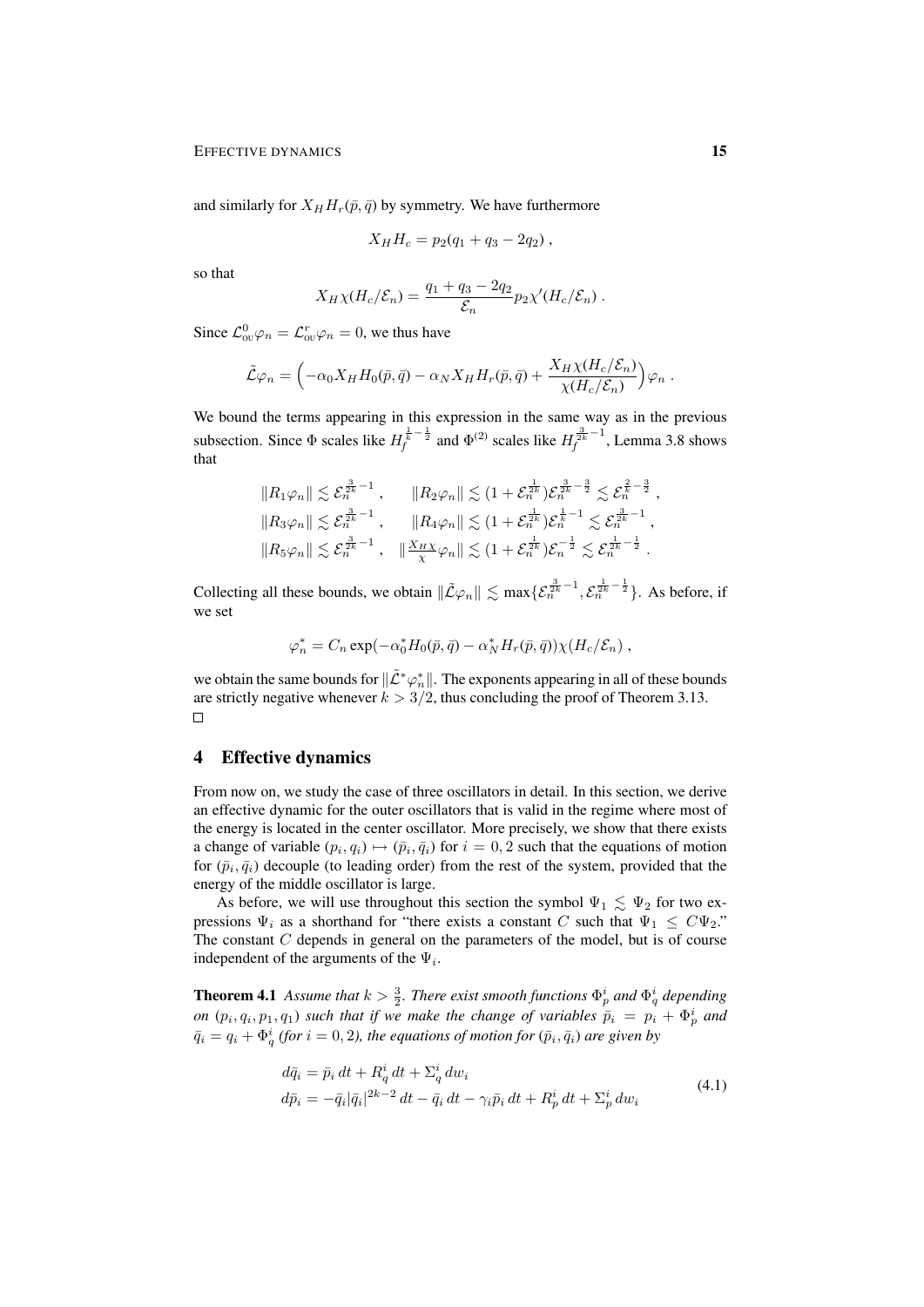for some functions  $R_p^i$ ,  $R_q^i$ ,  $\Sigma_p^i$  and  $\Sigma_q^i$ . Furthermore, the error terms  $R$  and  $\Sigma$  satisfy *the bounds*

$$
|R_p^i| \lesssim (\bar{E}_0 + \bar{E}_2)^{\frac{1}{2} - \delta} \qquad |R_q^i| \lesssim \bar{E}_i^{\frac{1}{2k} - \delta} + \frac{\bar{E}_2^{\frac{1}{2k}}}{\bar{E}_i^{\delta}}
$$
  

$$
|\Sigma_p^i| \lesssim 1 \qquad \qquad |\Sigma_q^i| \lesssim \bar{E}_i^{-\frac{1}{2}} \qquad (4.2)
$$

for some  $\delta > 0$ . Here, the energies  $\bar{E}_i$  are given by  $\bar{E}_i = 1 + H_f(\bar{p}_i, \bar{q}_i)$ .

*Proof.* This theorem gives a change of variables where the high-speed oscillations due to the presence of a breather located on the middle oscillator (that is the case where  $E_0, E_2 \ll E_1$ ) have been decoupled from the remaining degrees of freedom, leaving an effective "averaged out" dynamic. Recalling the formal calculation performed in Section 2, we see that when the energy  $E$  is predominantly concentrated in the central oscillator, then the amplitudes of the oscillations for  $p_i$  and  $q_i$ ,  $i = 0, 2$  scale to leading order like  $E^{\frac{1}{k}-\frac{1}{2}}$  and  $E^{\frac{3}{2k}-1}$  respectively. This indicates that there are natural breakpoints at  $k = 2$  and  $k = 3/2$ . When  $k \ge 2$ , the oscillations of both the  $p_i$  and the  $q_i$  are bounded as  $E$  increases, so that they can be removed by a change of variables which is a bounded perturbation of the identity.

When  $k < 2$ , the amplitude of the oscillations of the  $p_i$  increases with E, but as long as  $k \geq 3/2$ , the amplitude of the  $q_i$  does not. This growth will cause extra difficulties. If we consider  $k < 3/2$ , both amplitudes would grow with E, leading to further complications. Since our goal is to outline the ideas without seeking the greatest generality, we resist the temptation to analyze all cases and restrict ourselves to the case  $k > 3/2$ .

Before we proceed, let us compute the expressions R and  $\Sigma$  for a generic choice of  $\Phi_p^i$  and  $\Phi_q^i$ . Applying Itôs formula to  $\bar{p}_i$  and  $\bar{q}_i$ , we obtain

$$
R_p^i = V'(q_i + \Phi_q^i) - V'(q_i) + \Phi_q^i + \gamma_i \Phi_p^i + \mathcal{L}\Phi_p^i + q_1
$$
  
\n
$$
R_q^i = \mathcal{L}\Phi_q^i - \Phi_p^i, \quad \Sigma_p^i = \sigma_i(1 + \partial_{p_i}\Phi_p^i), \quad \Sigma_q^i = \sigma_i \partial_{p_i}\Phi_q^i.
$$
\n(4.3)

Here and in the sequel we write  $V(q)$  as a shorthand for  $\frac{|q|^{2k}}{2k}$ Here and in the sequel we write  $V(q)$  as a shorthand for  $\frac{|q|}{2k}$  and  $\sigma_i$  as a shorthand for  $\overline{2\gamma_iT_i}.$ 

*The case*  $k \geq 2$ . The only "bad" term in the equations of motion for  $(p_i, q_i)$  is the  $q_1$  in the right hand side of the equation for  $p_i$ . The case  $k \geq 2$  is much easier than the case  $k < 2$  since the system is more "rigid" in the later case. One can then simply take  $\Phi_q^i = 0$  and  $\Phi_p^i = \Phi(p_1, q_1)$ , where  $\Phi$  is the centered solution to the Poisson equation

$$
X_{H_f} \Phi = \mathcal{R}(Q) - Q \tag{4.4}
$$

and  $\mathcal{R} \colon \mathbf{R} \to [0, 1]$  is a smooth odd function such that  $\mathcal{R}(x) = x$  for  $|x| \leq 1$  and  $\mathcal{R}(x) = 0$  for  $|x| \ge 2$ . Making this choice of  $\Phi_p^i$  and  $\Phi_q^i$  in (4.3) yields

$$
\Sigma_q^i = 0, \qquad R_q^i = -\Phi(p_1, q_1),
$$
  
\n
$$
\Sigma_p^i = \sigma_i, \qquad R_p^i = \gamma_i \Phi(p_1, q_1) + \partial_P \Phi(p_1, q_1)(q_0 + q_2 - 2q_1) + \mathcal{R}(q_1)
$$

Since the function  $\Phi$  scales like  $H_f^{\frac{1}{k}-\frac{1}{2}}$  outside of a compact set, it can be checked easily that the bounds (4.2) hold, provided that  $k \geq 2$ . Note that in this case,  $E_i$  and  $\bar{E}_i$  are equivalent in the sense that  $E_1 \lesssim \bar{E}_i \lesssim E_i$  since  $\Phi$  is bounded. Therefore all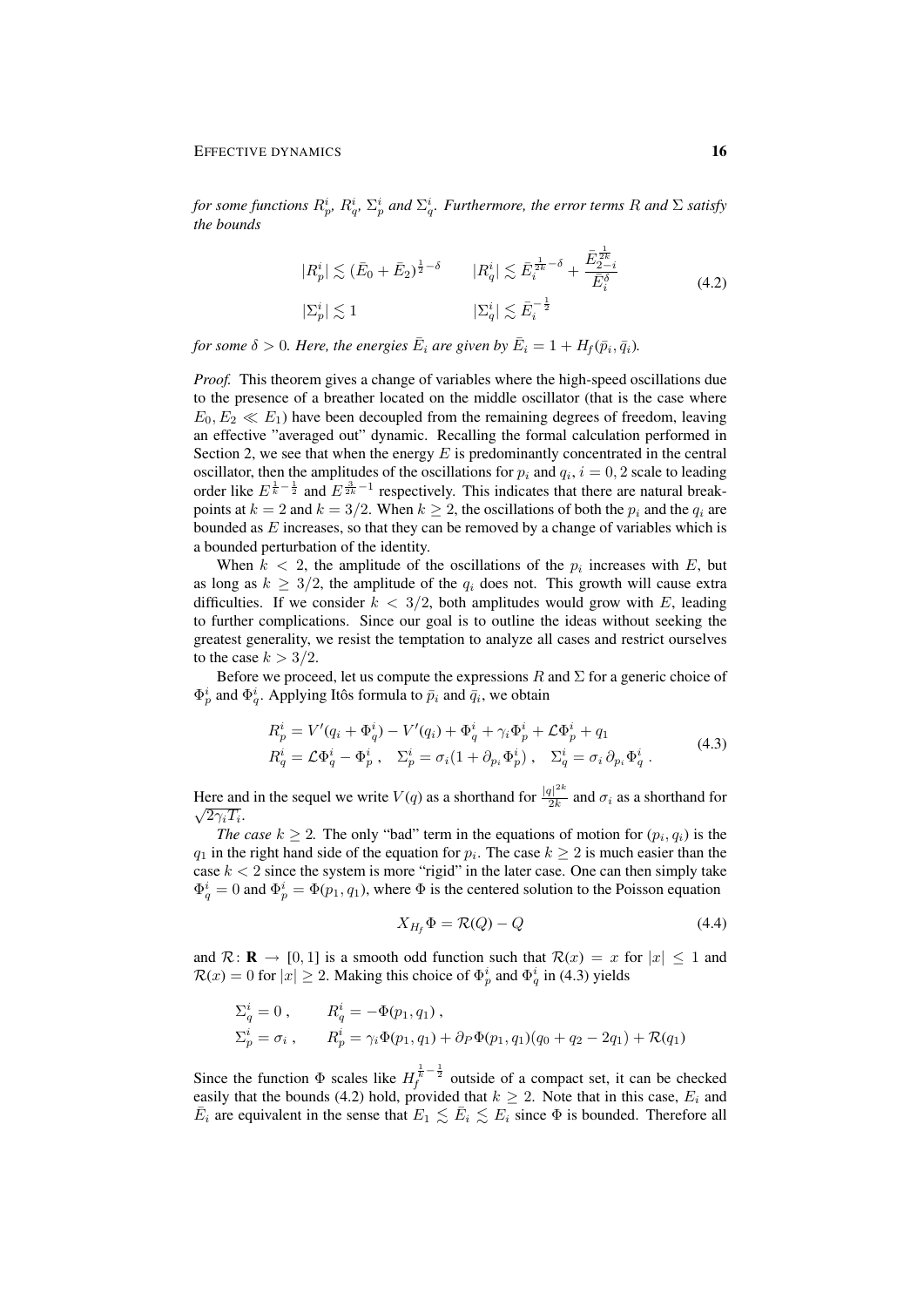occurrences of  $E_j$  in the bounds can be replaced by  $\overline{E}_j$  at the cost of multiplicative constants.

*The case*  $3/2 < k < 2$ . We are now going to assume that  $k < 2$ , which the more delicate case. Note that the second and third terms in  $R_p^i$  above satisfy the bounds (4.2) (with  $E_j$  instead of  $\bar{E}_j$ , but this problem will be dealt with later) provided that  $Q\partial_P\Phi$ scales like  $\hat{H}^{\theta}$  for some  $\theta \leq 0$ . This is the case when  $k \geq \frac{3}{2}$ , which is one of the reasons why we restrict ourselves to this case. Therefore, only the terms involving Φ scale worse then the desired bounds on the error terms and need to be eliminated. This motivates the introduction of the solution  $\Phi^{(2)}$  to the Poisson equation

$$
X_{H_f} \Phi^{(2)} = \Phi \ . \tag{4.5}
$$

Note that  $\Phi^{(2)}$  scales like  $\hat{H}^{\frac{3}{2k}-1}$  outside of a compact set, so that it is bounded if  $k \geq \frac{3}{2}$ . It would be tempting at this point to simply subtract  $\gamma_i \Phi^{(2)}(p_1, q_1)$  to  $p_i$  and add  $\Phi^{(2)}(p_1, q_1)$  to  $q_i$ .

This would however introduce correction terms that grow faster than the bounds in (4.2). The trick is to realise that these correction terms are multiplied with terms that go to 0 as the energy of the middle oscillator becomes large. We therefore multiply  $\Phi^{(2)}$ with a cutoff function that makes sure that this second round of correction is applied only when the energy of the middle oscillator is large compared to the energy of the boundary oscillators.

Let  $\varphi: \mathbf{R}_{+} \to [0, 1]$  be a smooth increasing function such that  $\varphi(x) = 0$  for  $x \le 1$ and  $\varphi(x) = 1$  for  $x > 2$ . Let furthermore  $\alpha$  be an exponent to de determined later and set

$$
\Phi_p^i = \Phi(p_1, q_1) - \gamma_i \Phi^{(2)}(p_1, q_1) , \qquad (4.6a)
$$

$$
\Phi_q^i = \varphi(E_1/E_i^{\alpha})\Phi^{(2)}(p_1, q_1), \qquad (4.6b)
$$

where we defined  $E_i = 1 + H_f(p_i, q_i)$ . In the sequel, we are going to use the shorthand  $\varphi_i^{\alpha} = \varphi(E_1/E_i^{\alpha})$  and we will omit the arguments of  $\Phi$ ,  $\Phi^{(2)}$  and  $\varphi_i^{\alpha}$  in order to simplify notations. Before we turn to the verification of the bounds (4.2), we remark that since  $k < 2$ ,  $E_i$  and  $\overline{E}_i$  are *not* equivalent for  $i = 0, 2$ . Since  $k \ge 3/2$ ,  $E_1$  and  $\overline{E}_1$  are however equivalent in the sense that  $E_1 \lesssim \bar{E}_1 \lesssim E_1$ . Since we wish to bound the remainder in terms of powers of  $\overline{E}_i$  and not  $E_i$ , we are now going to show how these quantities are related. From the definitions of  $\bar{p}_i$  and  $\bar{q}_i$ , we have for  $i = 0, 2$  the estimate

$$
|\bar{E}_i - E_i| \lesssim 1 + |p_i \Phi| \lesssim 1 + \varepsilon p_i^2 + \frac{1}{\varepsilon} \Phi^2 \lesssim 1 + \varepsilon E_i + \frac{1}{\varepsilon} E_1^{\frac{2}{k} - 1}.
$$

By choosing  $\varepsilon$  sufficiently small and moving the term  $\varepsilon E_i$  to the left hand side, we thus obtain the two bounds

$$
E_i \lesssim \bar{E}_i + E_1^{\frac{2}{k}-1} \,, \qquad \bar{E}_i \lesssim E_i + E_1^{\frac{2}{k}-1} \,. \tag{4.7}
$$

Writing  $g = E_1/E_i^{\alpha}$ , and applying Itô's formula to g, we obtain

$$
dg = E_i^{-\alpha} p_1(q_0 + q_2 - 2q_1) dt - \alpha E_1 E_i^{-\alpha - 1} \left(\frac{\sigma_i^2}{2} - \gamma_i p_i^2 + q_1 - q_i\right) dt
$$
  
+ 
$$
\frac{\alpha(\alpha + 1)}{2} E_1 E_i^{-\alpha - 2} \sigma_i^2 p_i^2 dt - \alpha E_1 E_i^{-\alpha - 1} \sigma_i p_i dw_i
$$
  
=  $I_1 dt + I_2 dt + I_3 dt + dM(t)$ .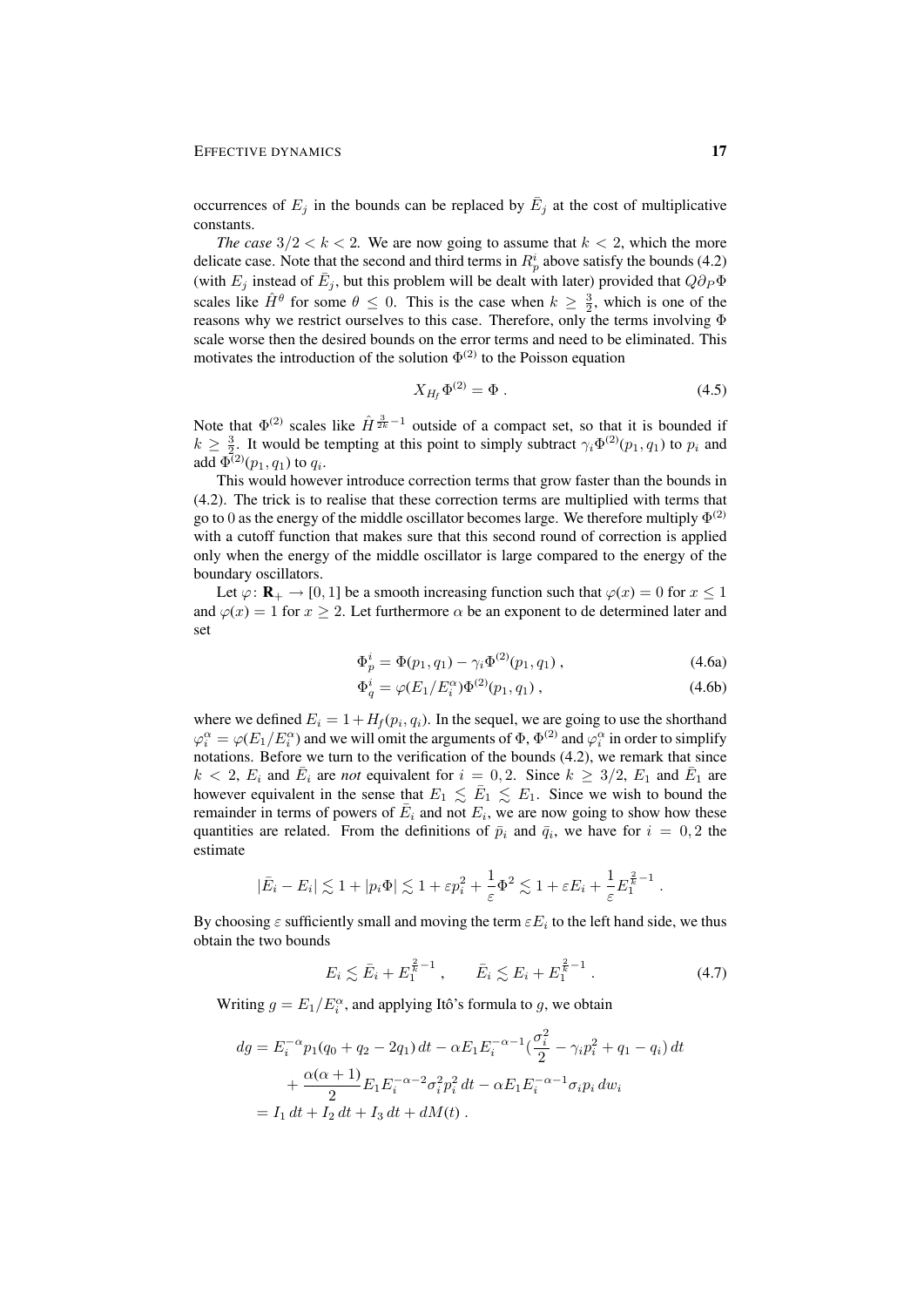$M$  is a martingale since, on any finite time interval, it is easy to get control over the expected value of any power of the total energy. (Even a bound which grows exponentially with the length of the time interval is sufficient.) Bounding each of the three terms  $I_i$  separately we obtain:

$$
|I_1| \lesssim E_i^{-\alpha + \frac{1}{2k}} E_1^{\frac{1}{2}} + E_i^{-\alpha} E_{2-i}^{\frac{1}{2k}} E_1^{\frac{1}{2}} + E_i^{-\alpha} E_1^{\frac{1}{2} + \frac{1}{2k}} ,
$$
  
\n
$$
|I_2| \lesssim E_1 E_i^{-\alpha} + E_1^{1 + \frac{1}{2k}} E_i^{-\alpha - 1} ,
$$
  
\n
$$
|I_3| \lesssim E_1 E_i^{-\alpha - 1} .
$$

Applying Itô's formula to  $\varphi_i^{\alpha}$ , we get

$$
\mathcal{L}\varphi_i^{\alpha} = \varphi'(E_1/E_i^{\alpha})\mathcal{L}g + \alpha^2 \sigma_i^2 \varphi''(E_1/E_i^{\alpha})E_1^2 E_i^{-2\alpha-2} p_i^2 = I_4 + I_5.
$$

Note now that  $\varphi'$  and  $\varphi''$  are zero outside the interval [1, 2]. Therefore, we have  $E_1 \lesssim$  $E_i^{\alpha} \lesssim E_1$  on the support of these functions. This line of reasoning yields for  $1/k \leq$  $\alpha \leq 2k$  the bounds:

$$
\begin{aligned} &|I_4|\lesssim E_i^{\frac{1}{2}(\frac{1}{k}-\alpha)}+E_i^{-\frac{\alpha}{2}}E_{2-i}^{\frac{1}{2k}}+E_i^{\frac{\alpha}{2}(\frac{1}{k}-1)}+1+E_i^{\frac{\alpha}{2k}-1}+E_i^{-1}\lesssim E_{2-i}^{\frac{1}{2k}}\,,\\ &|I_5|\lesssim E_i^{-1}\lesssim 1\;.\end{aligned}
$$

Collecting these estimates and taking into account the support of  $\varphi'$  and  $\varphi''$  produces  $|\mathcal{L}\varphi_i^{\alpha}| \lesssim (1+E_{2-i}^{\frac{1}{2k}})\mathbf{1}_{2E_i^{\alpha} \geq E_1 \geq E_i^{\alpha}}.$ 

Recall that, from the scalings given in Lemma 3.5 of the solutions to the Poisson equation (3.2) and the definitions (4.4) and (4.5) of  $\Phi$  and  $\Phi^{(2)}$ , we have that  $|\Phi| \lesssim$  $E_1^{\frac{1}{k}-\frac{1}{2}}$ ,  $|\partial_P \Phi| \leq E_1^{\frac{1}{k}-1}$ ,  $|\Phi^{(2)}| \leq E_1^{\frac{3}{2k}-1}$ ,  $|\partial_P \Phi^{(2)}| \leq E_1^{\frac{3}{2k}-\frac{3}{2}}$ . We will also use the fact that, from the definition of  $\varphi_i^{\alpha}$  combined with (4.7), one has both bounds

$$
E_i^{\alpha} \lesssim E_1 \,, \qquad \bar{E}_i^{\alpha} \lesssim E_1 \,, \tag{4.8}
$$

on the support of  $\varphi_i^{\alpha}$ . Furthermore, one has the bound  $E_1 \leq E_i^{\alpha}$  on the support of  $1 - \varphi_i^{\alpha}$  which, by (4.7), implies that one also has  $E_1 \lesssim \bar{E}_i^{\alpha}$  on the support of  $1 - \varphi_i^{\alpha}$ .

Using the definitions of  $\Phi_p^i$  and  $\Phi_q^i$  given in (4.6), equation (4.3) yields

$$
R_q^i = -\Phi + \varphi_i^{\alpha} \mathcal{L} \Phi^{(2)} + (\mathcal{L} \varphi_i^{\alpha}) \Phi^{(2)} + \gamma_i \Phi^{(2)}.
$$

We now make use of the definitions of  $\mathcal L$  and  $\Phi^{(2)}$  to obtain

$$
\mathcal{L}\Phi^{(2)} = \Phi + (q_0 + q_2 - 2q_1)\partial_P\Phi^{(2)}.
$$

This allows us to obtain the following bounds for  $R_q^i$ :

$$
|R_q^i| = |(\varphi_i^{\alpha} - 1)\Phi + \varphi_i^{\alpha}(q_0 + q_2 - 2q_1) \partial_P \Phi^{(2)} + (\mathcal{L}\varphi_i^{\alpha})\Phi^{(2)} + \gamma_i \Phi^{(2)}|,
$$
  
\n
$$
\lesssim (1 - \varphi_i^{\alpha})E_1^{\frac{1}{k} - \frac{1}{2}} + \varphi_i^{\alpha} E_1^{-\frac{3}{2}(1 - \frac{1}{k})} (E_i^{\frac{1}{2k}} + E_1^{\frac{1}{2k}} + E_{2 - i}^{\frac{1}{2k}})
$$
  
\n
$$
+ E_{2 - i}^{\frac{1}{2k}} E_1^{\frac{3}{2k} - 1} \mathbf{1}_{2E_i^{\alpha} \ge E_1 \ge E_i^{\alpha}} + 1
$$
  
\n
$$
= I_6 + I_7 + I_8 + 1.
$$

Our aim is to bound the terms  $I_6$ ,  $I_7$ ,  $I_8$  in terms of the  $\overline{E}_j$ 's instead of the  $E_j$ 's. To do so, we now fix

$$
\alpha = \frac{3}{2} \; .
$$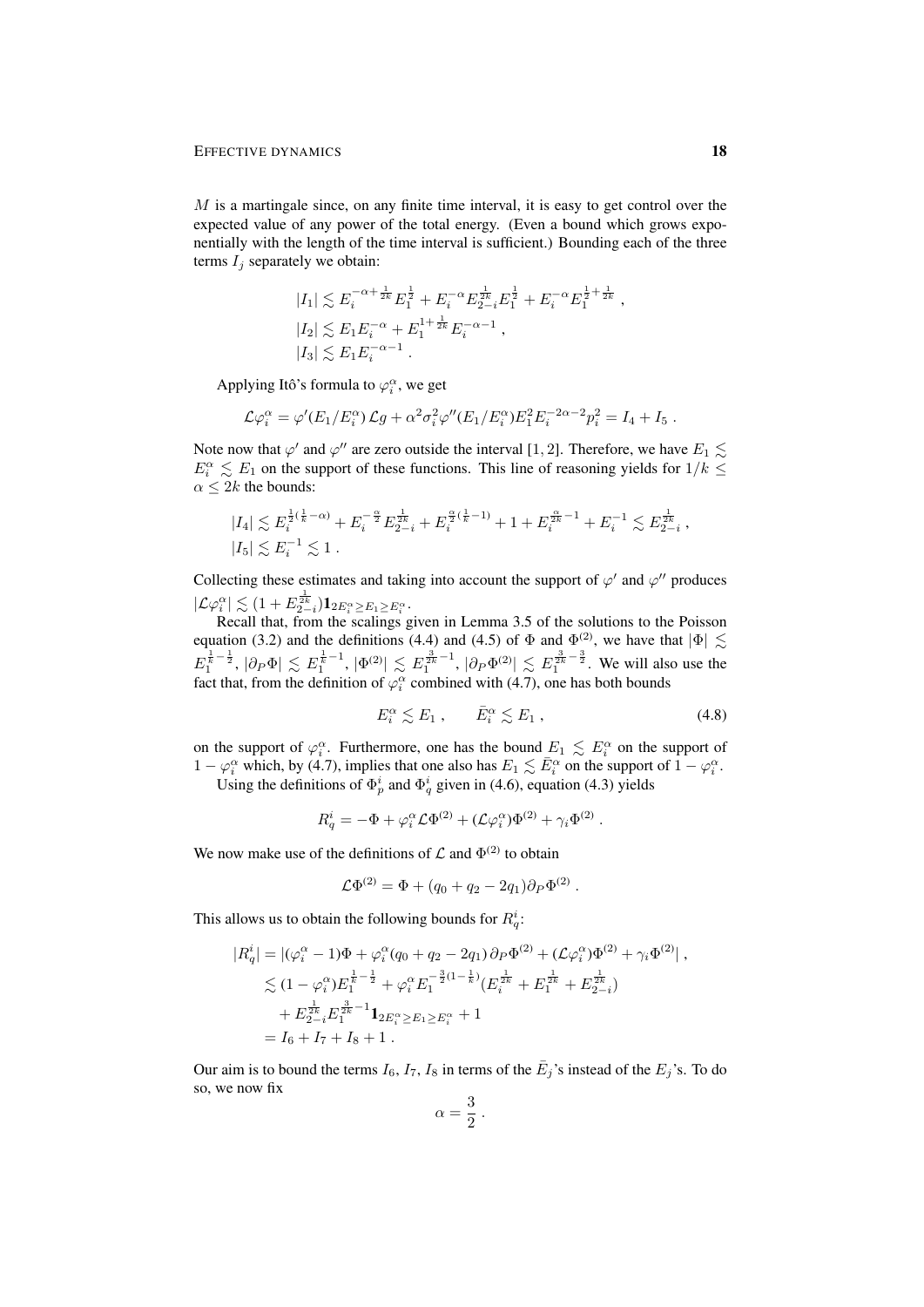Since  $k \in (3/2, 2)$ ,  $\alpha \in (1/k, 2k)$  which is the constraint that we had to impose earlier. Since, as mentioned above,  $E_1 \lesssim \bar{E}_i^{\alpha}$  on the support of  $1 - \varphi_i^{\alpha}$ , one has

$$
|I_6|\lesssim \bar{E}_i^{\frac{\alpha}{k}-\frac{\alpha}{2}}
$$

One can check that the choice  $\alpha = 3/2$  implies that there exists  $\delta > 0$  so that  $\frac{\alpha}{k} - \frac{\alpha}{2} \le \frac{1}{2k} - \delta$  (actually, one can set  $\delta = 1/12$  for the range of values of k considered here). This shows that  $|I_6| \lesssim \bar{E}_i^{\frac{1}{2k} - \delta}$  as required.

To bound  $I_7$ , we make use of the fact that

$$
E_{i}^{\frac{1}{2k}} + E_{2-i}^{\frac{1}{2k}} \lesssim \bar{E}_{i}^{\frac{1}{2k}} + E_{1}^{\frac{1}{k^{2}} - \frac{1}{2k}} + \bar{E}_{2-i}^{\frac{1}{2k}} \lesssim \bar{E}_{i}^{\frac{1}{2k}} + E_{1}^{\frac{1}{2k}} + \bar{E}_{2-i}^{\frac{1}{2k}} ,\qquad(4.9)
$$

.

so that, by virtue of (4.8),

$$
|I_7| \lesssim \varphi_i^{\alpha} E_1^{-\frac{3}{2}(1-\frac{1}{k})} (\bar{E}_i^{\frac{1}{2k}} + \bar{E}_{2-i}^{\frac{1}{2k}}) + \varphi_i^{\alpha} E_1^{\frac{2}{k} - \frac{3}{2}}
$$
  

$$
\lesssim \bar{E}_i^{-\delta} (\bar{E}_i^{\frac{1}{2k}} + \bar{E}_{2-i}^{\frac{1}{2k}}) + 1.
$$

We finally turn to  $I_8$ . We first remark that, by (4.7) and the fact that  $\alpha(\frac{2}{k} - 1) < 1$ , one has  $\bar{E}_i^{\alpha} \leq E_1 \leq \bar{E}_i^{\alpha}$  on the support of the indicator function  $\mathbf{1}_A$  where  $A =$  ${2E_i^{\alpha} \ge E_1 \ge E_i^{\alpha}}$ . We thus obtain

$$
\begin{aligned} |I_8| \lesssim E_{2-i}^{\frac{1}{2k}} \bar{E}_i^{\frac{3\alpha}{2k} - \alpha} \mathbf{1}_A \lesssim (\bar{E}_{2-i}^{\frac{1}{2k}} + E_1^{\frac{1}{2k}(\frac{2}{k}-1)}) \bar{E}_i^{\frac{3\alpha}{2k} - \alpha} \mathbf{1}_A \\ \lesssim (\bar{E}_{2-i}^{\frac{1}{2k}} + \bar{E}_i^{\frac{\alpha}{2k}(\frac{2}{k}-1)}) \bar{E}_i^{\frac{3\alpha}{2k} - \alpha} \lesssim \bar{E}_{2-i}^{\frac{1}{2k}} \bar{E}_i^{-\delta} + \bar{E}_i^{\alpha \frac{1+k-k^2}{k^2}} \end{aligned}
$$

One can check that, for  $\alpha = 3/2$  and the range of k's of interest, the exponent of the last term is strictly smaller than  $1/2k$ . Therefore,  $|I_8| \lesssim \bar{E}_i^{-\delta} (\bar{E}_i^{\frac{1}{2k}} + \bar{E}_{2-i}^{\frac{1}{2k}})$  as required, choosing  $\delta$  smaller if necessary. Collecting all of these bounds shows that  $R_q^i$ does indeed satisfy the bound advertised in (4.2).

Turning to  $R_p^i$ , (4.3) yields

$$
|R_p^i| = |\mathcal{R}(q_1) + (q_0 + q_2 - 2q_1)(\partial_P \Phi - \gamma_i \partial_P \Phi^{(2)}) - (\gamma_i^2 - \varphi_i^{\alpha}) \Phi^{(2)} + V'(q_i + \varphi_i^{\alpha} \Phi^{(2)}) - V'(q_i)|,
$$
  

$$
\lesssim 1 + (\bar{E}_0^{\frac{1}{2k}} + \bar{E}_2^{\frac{1}{2k}} + E_1^{\frac{1}{2k}}) E_1^{\frac{1}{k} - 1} + 1 + |V'(q_i + \varphi_i^{\alpha} \Phi^{(2)}) - V'(q_i)|.
$$

Here, we made use of (4.9) and of (4.7). Since, for  $k \geq 3/2$ ,  $\Phi^{(2)}$  is a bounded function, one has the further bound

$$
|V'(q_i + \varphi_i^{\alpha} \Phi^{(2)}) - V'(q_i)| = |V'(\bar{q}_i) - V'(\bar{q}_i - \varphi_i^{\alpha} \Phi^{(2)})|
$$
  
\$\leq (1 + |\bar{q}\_i|)^{2k-2} |\Phi^{(2)}| \lesssim \bar{E}\_i^{1-\frac{1}{k}} \lesssim \bar{E}\_i^{\frac{1}{2}-\delta},

for  $\delta$  sufficiently small. Collecting these bounds and using the fact that  $k > 3/2$ , we obtain

$$
|R_p^i| \lesssim \bar{E}_0^{\frac{1}{2k}} + \bar{E}_2^{\frac{1}{2k}} + \bar{E}_i^{\frac{1}{2} - \delta} \lesssim \bar{E}_i^{\frac{1}{2} - \delta} + \bar{E}_{2-i}^{\frac{1}{2} - \delta} ,\qquad (4.10)
$$

which is indeed of the form (4.2).

Lastly, the Σ-terms can be bounded by

$$
|\Sigma_q^i| = |\alpha \sigma_i \varphi'(E_1/E_i^{\alpha}) \Phi^{(2)} E_1 E_i^{-\alpha-1} p_i| \lesssim \bar{E}_i^{-\frac{1}{2}} ,
$$

.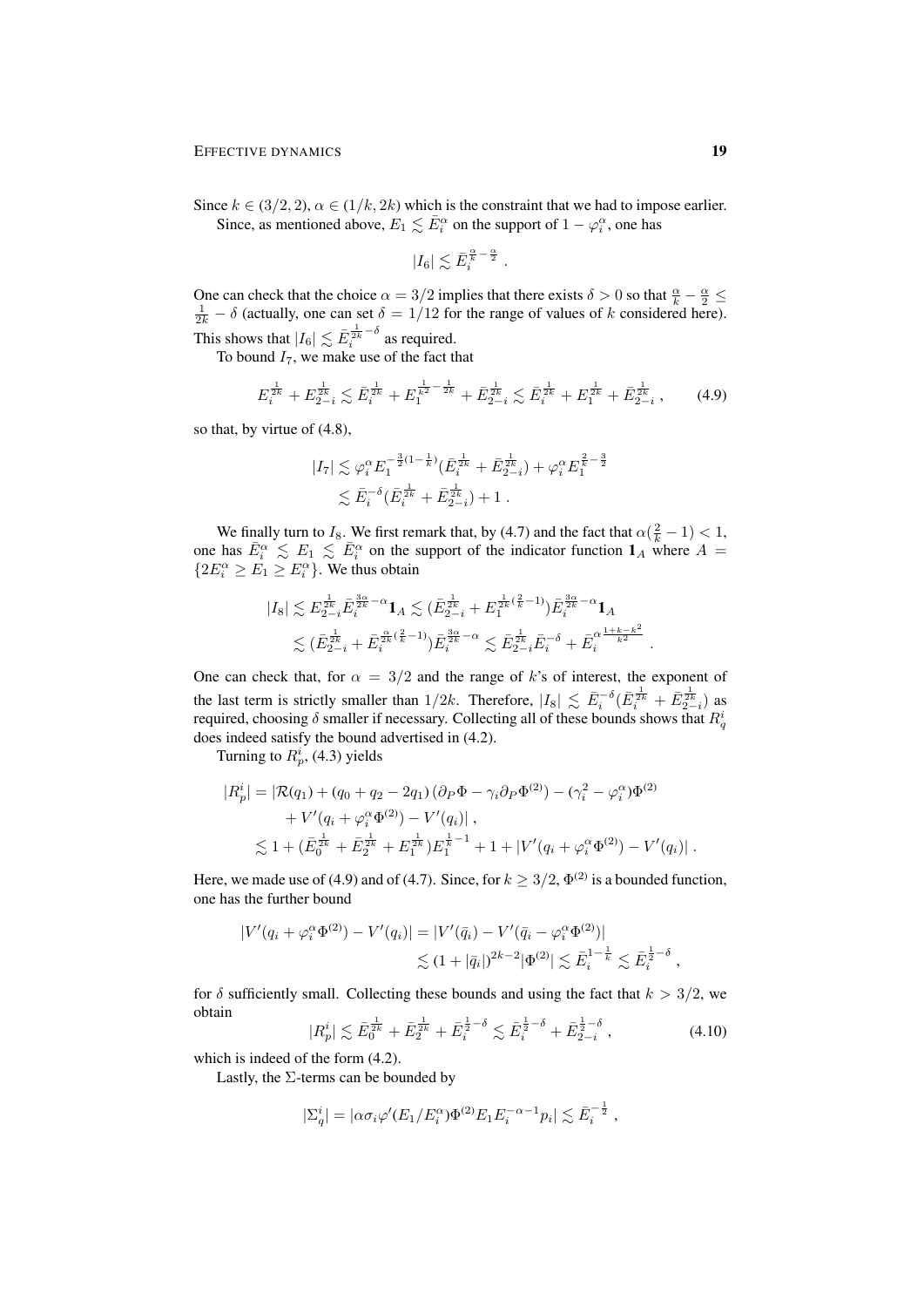$$
\Sigma_p^i = \sigma_i \; ,
$$

where we made use of the fact that, like in the bound of  $I_8$ ,  $E_1$ ,  $E_1^{\alpha}$  and  $\overline{E}_i^{\alpha}$  are equivalent on the support of  $\varphi'(E_1/E_i^{\alpha})$ . This concludes the proof of Theorem 4.1.  $\Box$ 

In the case  $k > 2$ , it will be useful in the sequel to have a better approximation of the dynamics that yields smaller error terms in the regime where most of the energy is located in the middle oscillator:

**Theorem 4.2** Assume that  $k > 2$ . There exist smooth functions  $\Phi_p^i$  and  $\Phi_q^i$  depending *on*  $(p_i, q_i, p_1, q_1)$  *such that if we make the change of variables*  $\bar{p}_i = p_i + \Phi_p^i$  *and*  $\bar{q}_i = q_i + \Phi_q^i$  (for  $i = 0, 2$ ), the equations of motion for  $(\bar{p}_i, \bar{q}_i)$  are given by

$$
d\bar{q}_i = \bar{p}_i dt + R_q^i dt
$$
  
\n
$$
d\bar{p}_i = -\bar{q}_i |\bar{q}_i|^{2k-2} dt - \bar{q}_i dt - \gamma_i \bar{p}_i dt + R_p^i dt + \sigma_i dw_i
$$
\n(4.11)

for some adapted functions processes  $R_p^i$  and  $R_q^i$ . Furthermore, the error terms  $R$ *satisfy the bounds*

$$
|R_p^i| \lesssim (E_0 + E_2)^2 H^{\frac{3}{2k} - 1} \qquad |R_q^i| \lesssim (E_0 + E_2) H^{\frac{3}{2k} - 1} \,. \tag{4.12}
$$

*Here, the energies*  $E_i$  are given as before by  $E_i = 1 + H_f(\bar{p}_i, \bar{q}_i)$  and H is the total *Hamiltonian of our system.*

*Proof.* Following the proof of Theorem 4.1, we set as in  $(4.6)$ 

$$
\Phi_p^i = \Phi(p_1, q_1) - \gamma_i \Phi^{(2)}(p_1, q_1) ,
$$
  

$$
\Phi_q^i = \Phi^{(2)}(p_1, q_1) .
$$

This yields for  $R_p^i$  and  $R_q^i$  the expressions

$$
R_q^i = (q_0 + q_2 - 2q_1)\partial_P \Phi^{(2)} + \gamma_i \Phi^{(2)},
$$
  
\n
$$
R_p^i = \mathcal{R}(q_1) + (q_0 + q_2 - 2q_1)(\partial_P \Phi - \gamma_i \partial_P \Phi^{(2)}) - (\gamma_i^2 - 1)\Phi^{(2)} + V'(q_i + \Phi^{(2)}) - V'(q_i).
$$

The desired bounds now follow from Lemma 4.3 below, together with the fact that both  $\Phi^{(2)}$  and  $Q \partial_P \Phi$  scale like  $H_f^{\frac{3}{2k}-1}$ .  $\Box$ 

**Lemma 4.3** *For every*  $\alpha > 0$ *, the bound* 

$$
x^{-\alpha} \le (x+y)^{-\alpha} \max\{2^{\alpha}, y^{\alpha}\}\
$$

*holds for every*  $x, y \geq 1$ *.* 

*Proof.* If  $x \geq y$ , then  $x^{-\alpha} \leq 2^{\alpha} (2x)^{-\alpha} \leq 2^{\alpha} (x+y)^{-\alpha}$ . If on the other hand  $x \leq y$ , then  $x^{-\alpha} \leq 1 \leq y^{\alpha} (x+y)^{-\alpha}$ .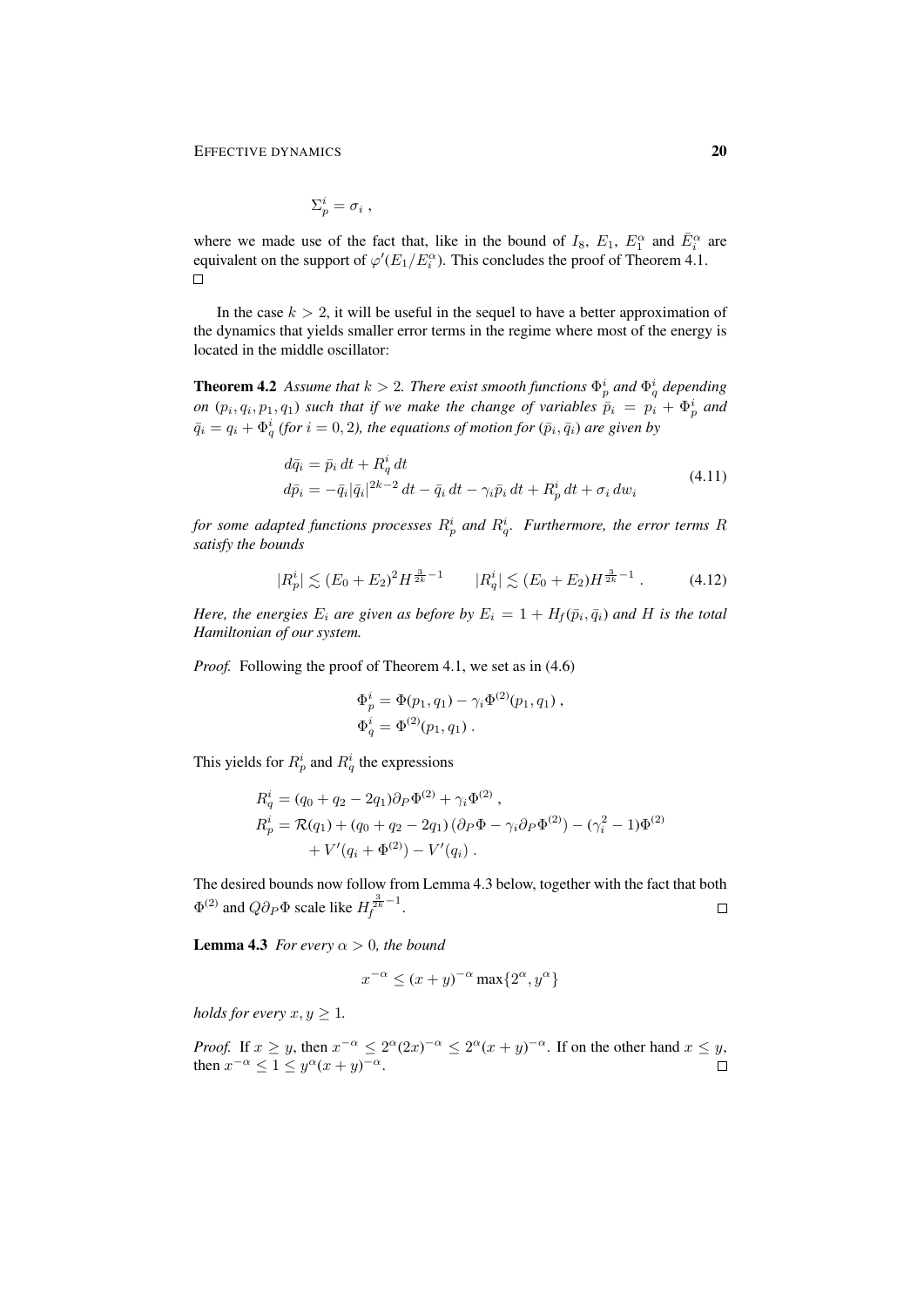## 5 Existence of an invariant measure

#### 5.1 General strategy

To prove the existence of an invariant measure, our aim is to construct a type of *Lyapunov function*  $V(p,q)$  such that  $V(p,q) \to \infty$  as  $|(p,q)| \to \infty$  and  $\mathcal{LV}(p,q) \to -\infty$  as  $|(p, q)| \rightarrow \infty$ . Given such a function, the existence of an invariant measure will follow from the following proposition which is a variant of the classical Kryloff-Bogoliouboff construction [KB37, Has80, p. 52]:

**Proposition 5.1** *Consider an SDE on*  $\mathbb{R}^n$  *with smooth coefficients and denote its generator by* L*. Assume that the SDE has global solutions and generates a Feller semigroup.* If there exists a smooth function  $V: \mathbb{R}^n \to [0, \infty)$  such that the level sets  ${x : LV(x) > C}$  are compact for every C, then the SDE possesses an invariant *probability measure*  $\mu$ *. Furthermore, the function*  $\mathcal{L}V$  *is integrable with respect to*  $\mu$ *and*  $\int$   $\mathcal{L}V(x) \mu(dx) = 0$ .

We will construct the function  $V$  in steps by analyzing the dynamic in the limit of various energies being large and then draw inspiration from the structure of these limiting regimes to construct  $V$ . Operationally, we will make an initial guess for  $V$  and then augment it by a series of correction terms.

*Proof of Proposition 5.1.* Denote by  $x_t$  the solution to the SDE starting at some (deterministic) initial condition  $x_0$ . Applying Itô's formula to  $V(x_t)$ , we get

$$
dV(x_t) = (\mathcal{L}V)(x_t) ds + dM(t),
$$

for some continuous local martingale  $M$ . Therefore, there exists an increasing sequence  $\tau_N$  of stopping times converging to  $+\infty$  such that  $M(t \wedge \tau_N)$  are martingales.

$$
\mathbf{E}\mathcal{V}(x_{t\wedge\tau_N})-\mathcal{V}(x_0)-\mathbf{E}\int_0^{t\wedge\tau_N}(\mathcal{L}\mathcal{V})(x_s)\,ds=0.
$$

Since V is positive this shows that, for every  $K > 0$ ,

$$
\mathbf{E}\int_0^{t\wedge\tau_N}(K-(\mathcal{L}\mathcal{V})(x_s))\,ds\leq \mathcal{V}(x_0)+Kt\;.
$$

Taking K large enough so that  $K - LV \geq 0$ , we can apply the monotone convergence theorem to take the limit  $N \to \infty$  and obtain

$$
-\mathbf{E}\int_0^t (\mathcal{L}\mathcal{V})(x_s) ds \leq \mathcal{V}(x_0) .
$$

Now, by assumption the sets  $A_R = \{x : -\mathcal{L}V(x) \leq R\}$  are compact for all R. In particular, this implies that there exist a  $K > 0$  so that  $-\mathcal{L}V(x) + K \geq 0$  for all x. Now observe that for  $R > -K$ 

$$
\frac{1}{t} \int_0^t \mathbf{P}(x_s \notin A_R) ds = \frac{1}{t} \int_0^t \mathbf{P}(-\mathcal{L}\mathcal{V}(x_s) + K > R + K) ds
$$
  

$$
\leq \frac{1}{t} \int_0^t \frac{K - \mathbf{E}\mathcal{L}\mathcal{V}(x_s)}{R + K} ds \leq \frac{K + \mathcal{V}(x_0)}{K + R}.
$$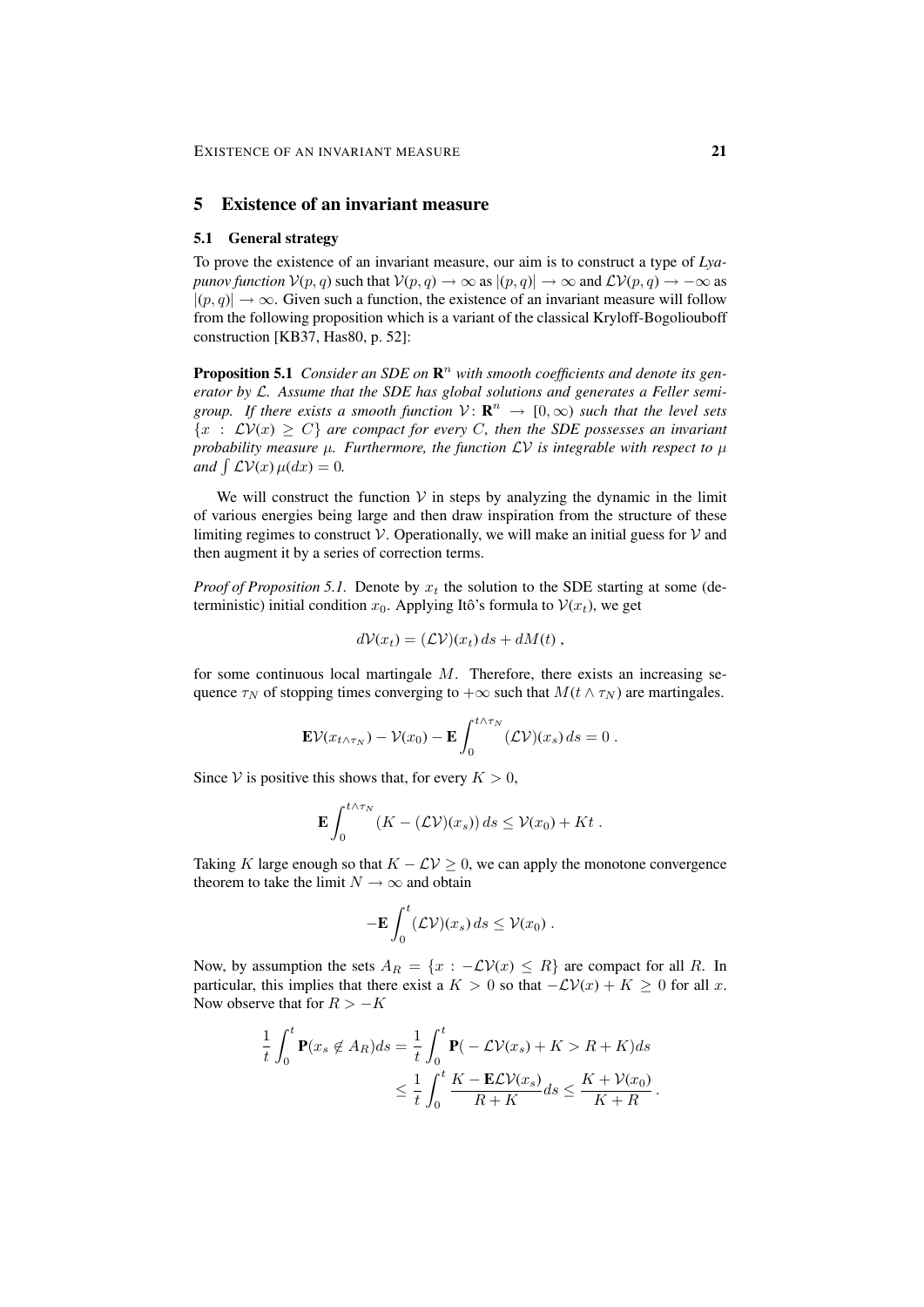Therefore, the sequence of measures  $\mu_t$  defined for measurable sets A by

$$
\mu_t(A) = \frac{1}{t} \int_0^t \mathbf{P}_{x_0}(x_s \in A) ds
$$

is tight. Hence the Kryloff-Bogoliouboff construction [KB37, Has80, p. 52] guarantees the existence of an invariant measure. The last statement then follows from Lebesgue's dominated convergence theorem.  $\Box$ 

**Remark 5.2** We will actually be able to construct a positive smooth function  $V$  with compact level sets that has the property that

$$
\mathcal{L}\mathcal{V}\leq C_1-C_2\mathcal{V}^{\alpha},
$$

for some positive constants  $C_i$  and some (typically quite small)  $\alpha \in (0, 1]$ . In this case, it is known [DFG06] that one does not only have the existence of an invariant measure, but the transition probabilities converge towards it at rate  $\mathcal{O}(t^{-\alpha/(1-\alpha)})$  in the total variation distance. We believe that this convergence actually takes place at a much faster rate, but such a statement is beyond our reach at the moment. See also [Ver97] for related results on subexponential mixing for SDEs.

#### 5.2 Construction of the Lyapunov function

Recall the change of variables  $(p, q) \mapsto (\bar{p}, \bar{q})$  from Theorem 4.1 that leads to an effective decoupled dynamic for the outside oscillators. In order to construct the Lyapunov function  $V$ , we proceed in two steps:

- 1. We gain good control over the dissipation of the energy stored in the outside oscillators. This will be the content of Proposition 5.3.
- 2. We use this in order to get control over the dissipation of the total energy of the system in Theorem 5.6.

**Proposition 5.3** *There is a function*  $U_0$  *equivalent to*  $H_f(\bar{p}_0, \bar{q}_0) + H_f(\bar{p}_2, \bar{q}_2)$  *and such that, for every*  $m > 0$ , there exist constants  $C_m > 0$  and  $c_m > 0$  such that  $\mathcal{L} \mathcal{U}_0^m \leq$  $C_m - c_m \mathcal{U}_0^m.$ 

*Proof.* Inspired by (4.1), we define an *effective Hamiltonian*  $H_0$  by

$$
H_0(p,q) = \frac{p^2}{2} + \frac{|q|^{2k}}{2k} + \frac{q^2}{2} + 1.
$$

(Note that  $H_0$  is equivalent to  $H_f$ .) We set

$$
\mathcal{U}_0 = H_0(\bar{p}_0, \bar{q}_0) + H_0(\bar{p}_2, \bar{q}_2) + \gamma(\bar{p}_0\bar{q}_0 + \bar{p}_2\bar{q}_2)
$$

for some constant  $\gamma$  to be determined later. If  $\gamma$  is sufficiently small and since  $k \geq 1$ , this function is indeed equivalent to  $\bar{E}_0 + \bar{E}_2 = H_f(\bar{p}_0, \bar{q}_0) + H_f(\bar{p}_2, \bar{q}_2)$ . Applying Itô's formula to it, we get from  $(4.1)$  that

$$
d\mathcal{U}_0 = \sum_{i=0,2} \left( (\gamma - \gamma_i) \bar{p}_i^2 - \gamma (|\bar{q}_i|^{2k} + |\bar{q}_i|^2) - \gamma \gamma_i \bar{p}_i \bar{q}_i + (\bar{p}_i + \gamma \bar{q}_i) R_p^i \right. \\
\left. + (|\bar{q}_i|^{2k-2} \bar{q}_i + \gamma \bar{p}_i) R_q^i + (k - \frac{1}{2}) |\bar{q}_i|^{2k-2} |\Sigma_q^i|^2 + \frac{1}{2} |\Sigma_p^i|^2 + \gamma \Sigma_p^i \Sigma_q^i \right) dt
$$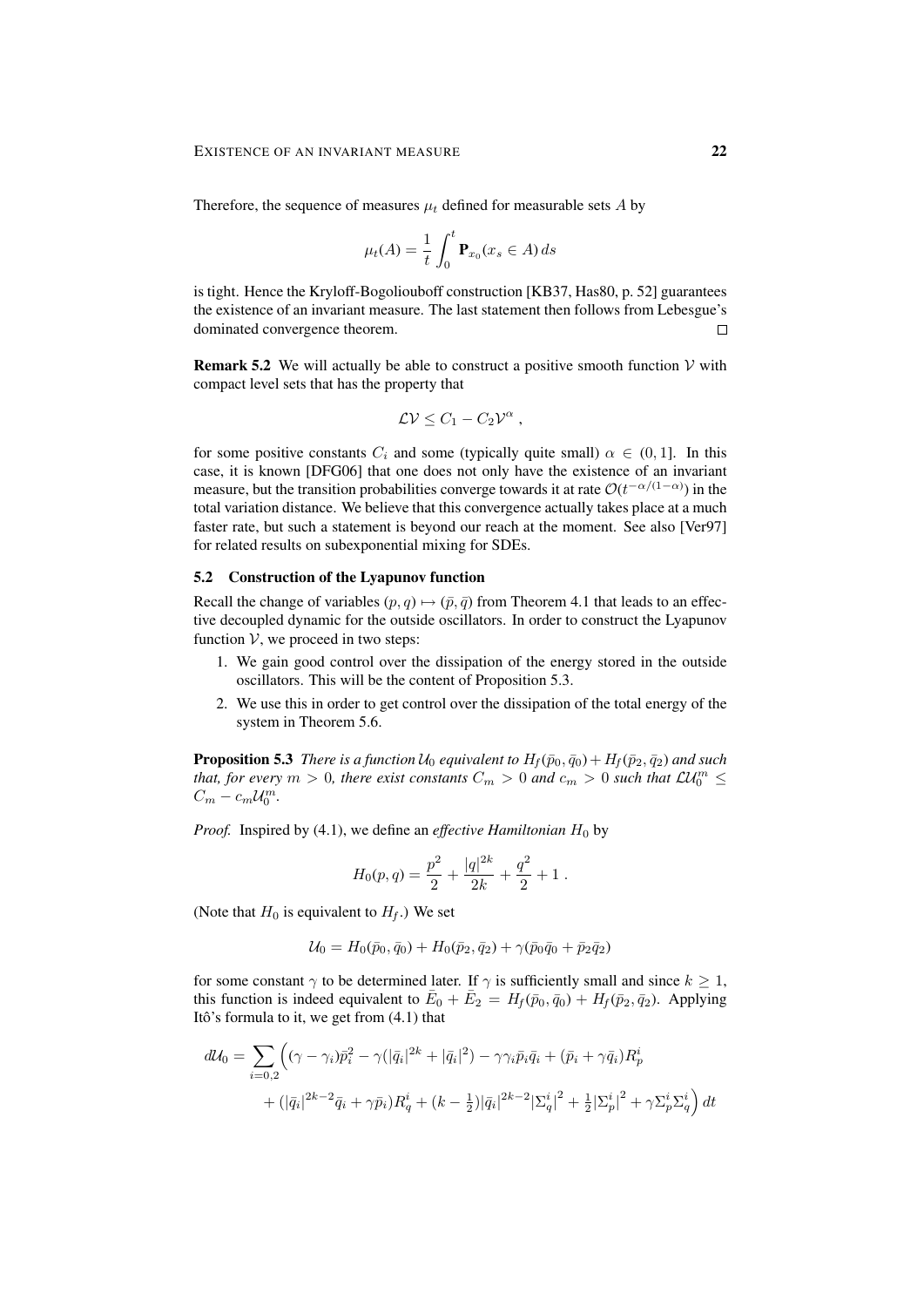+ 
$$
\sum_{i=0,2} \left( (\bar{p}_i + \gamma \bar{q}_i) \Sigma_p^i + (|\bar{q}_i|^{2k-2} \bar{q}_i + \bar{q}_i + \gamma \bar{p}_i) \Sigma_q^i \right) dw_i
$$
.

Fixing  $\gamma = \frac{1}{2} \min\{1, \gamma_0, \gamma_2\}$ , we obtain for some constant C

$$
d\mathcal{U}_0 \le -2\gamma \mathcal{U}_0 dt + C \sum_{i=0,2} \left( |\bar{p}_i \bar{q}_i| + |\bar{p}_i + \gamma \bar{q}_i| |R_p^i| \right) \tag{5.1}
$$

$$
+ (|\bar{q}_i|^{2k-1} + |\bar{p}_i|) |R_q^i| + (1 + |\bar{q}_i|^{2k-2}) |\Sigma_q^i|^2 + |\Sigma_p^i|^2 \right) dt + dM(t) .
$$

Here, M is a continuous Martingale with quadratic variation bounded by

$$
\frac{d\langle M \rangle(t)}{dt} \leq C \sum_{i=0,2} ((|\bar{p}_i|^2 + |\bar{q}_i|^2) |\Sigma_p^i|^2 + (1 + |\bar{q}_i|^{4k-2} + |\bar{p}_i|^2) |\Sigma_q^i|^2).
$$

Using the notation and the bounds of Theorem 4.1, we have

$$
|\bar{p}_i \bar{q}_i| \lesssim \bar{E}_i^{\frac{1}{2} + \frac{1}{2k}} , \qquad |\bar{p}_i + \gamma \bar{q}_i| |R_p^i| \lesssim \bar{E}_i^{1-\delta} ,
$$
  

$$
(|\bar{q}_i|^{2k-1} + |\bar{p}_i|) |R_q^i| \lesssim \bar{E}_i^{1-\delta} + \bar{E}_{2-i}^{1-\delta} , \quad (1 + |\bar{q}_i|^{2k-2}) |\Sigma_q^i|^2 \lesssim \bar{E}_i^{\frac{1}{2} - \frac{1}{k}} .
$$

Since all the powers appearing on the right hand sides of these bounds are strictly less than 1, we have shown that

$$
\mathcal{L}\mathcal{U}_0\leq C-\gamma\mathcal{U}_0\ ,
$$

for some (different) constant C.

In order to bound the quadratic variation of  $M$ , note that one has

$$
(|\bar{p}_i|^2 + |\bar{q}_i|^2) |\Sigma_p^i|^2 \lesssim \bar{E}_i , \qquad (1 + |\bar{q}_i|^{4k-2} + |\bar{p}_i|^2) |\Sigma_q^i|^2 \lesssim \bar{E}_i^{1-\frac{1}{k}} .
$$

In particular, one has for some positive constant C

$$
\langle M \rangle(t) \leq C \int_0^t (1 + \mathcal{U}_0(s)) ds.
$$

The claim now follows by applying Itô's formula to  $\mathcal{U}_0^m$ .

**Remark 5.4** Observe that one could also apply Itô's formula to  $exp(\theta \mathcal{U}_0)$  for sufficiently small  $\theta$  and obtain  $\mathcal{L}$  exp( $\theta \mathcal{U}_0$ )  $\leq C - \alpha$  exp( $\theta \mathcal{U}_0$ ).

**Remark 5.5** If  $k \ge 2$ , then  $\mathcal{U}_0$  is also equivalent to  $H_f(p_0, q_0) + H_f(p_2, q_2)$ . This is *not* the case when  $k < 2$ .

We are now ready to prove the main theorem of this section. Recall that  $H$  is the total Hamiltonian defined in (1.4).

**Theorem 5.6** *Consider the equations of motion (2.1) with*  $k > 3/2$ *. Then there exists a function* V *and constants*  $c, C > 0$  *such that*  $V \ge cH^{\alpha} - C$  *and such that*  $\mathcal{L}V \le$  $\ddot{C} - cH^{\alpha'}$  for some exponents  $\alpha$  and  $\alpha'$ .

 $\Box$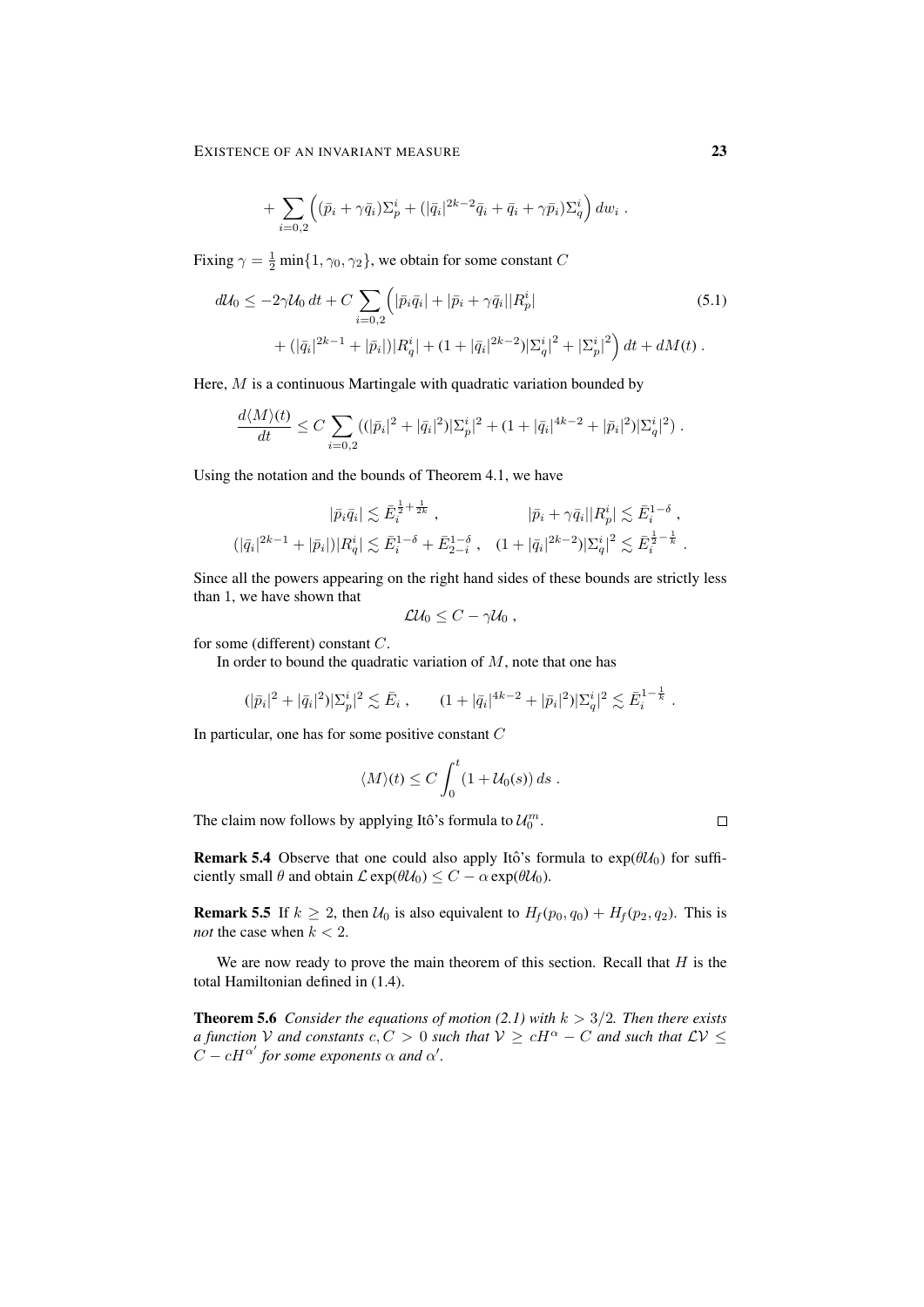*Proof.* The idea is to work "modulo powers of  $U_0$ ." Assume that we can find a function  $U_1$  such that

$$
\mathcal{U}_1 \ge cH^{\alpha} - C\mathcal{U}_0^N \,, \qquad \mathcal{L}\mathcal{U}_1 \le -cH^{\alpha'} + C\mathcal{U}_0^{N'} \,, \tag{5.2}
$$

for some positive exponents  $\alpha$ ,  $\alpha'$  and some (possibly very large) exponents N, N'. We claim that it then suffices to take  $V = U_1 + U_0^{N+N'+1}$ . Note that

$$
\mathcal{V} \ge cH^{\alpha} - C\mathcal{U}_0^N + \mathcal{U}_0^{N+N'+1} \ge cH^{\alpha} - C' ,
$$

for some constant  $C'$ , and so  $V$  grows at infinity (has compact level sets). It then follows from Proposition 5.3 and from (5.2) that

$$
\mathcal{L}\mathcal{V} \le -cH^{\alpha'} + C\mathcal{U}_0^{N'} + C_{N+N'+1} - c_{N+N'+1}\mathcal{U}_0^{N+N'+1} \le C'' - cH^{\alpha'},
$$

for some constant  $C''$ , which is the desired bound. It therefore remains to construct a function  $U_1$  satisfying (5.2).

The starting point for the construction of  $\mathcal{U}_1$  is to apply Itô's formula to  $H^n$ . Since  $dH = \sum_{i=0,2} (-\gamma_i p_i dt + \frac{1}{2} \sigma_i^2 dt + p_i \sigma_i dw_i)$ , we have

$$
dH^{n} = nH^{n-2} \sum_{i=0,2} \left( H\left(\frac{\sigma_i^2}{2} - \gamma_i p_i^2\right) dt + \frac{1}{2} (n-1) \sigma_i^2 p_i^2 dt + H \sigma_i p_i dw_i \right). \tag{5.3}
$$

At this stage, we have to distinguish two cases, as in the proof of Theorem 4.1:

- If  $3/2 < k < 2$ , then the motion of the interior oscillator induces large *(i.e.*) going to infinity with the energy of the middle oscillator) fluctuations in the values of  $p_0$  and  $p_2$ . Therefore, there will always be energy dissipation.
- If  $k \geq 2$ , then the motion of the interior oscillator induces bounded (or small) fluctuations in the values of  $p_0$  and  $p_2$ . In this case, one can subtract a compensator so that only fluctuations remain. There will be a few error terms that seem to be larger than the dominant one, but they can hopefully just be eliminated order by order.

*The case*  $3/2 < k < 2$ : In contrast to the arguments in the proof of Theorem 4.1, this is the "easy" case for this part of the proof. It follows from the proof of Theorem 4.1 that in this case  $\bar{p}_i^2$  is equivalent to  $\hat{p}_i^2$  with  $\hat{p}_i = p_i - \Phi(p_1, q_1)$ . Since  $2\gamma_i \hat{p}_i \Phi \leq$  $\frac{1}{2}\gamma_i \Phi^2 + 2\gamma_i \hat{p}_i^2$ , this allows us to obtain for  $\mathcal{L}H^n$  the bound

$$
\mathcal{L}H^{n} \leq nH^{n-1}(C_n + \gamma_0 \hat{p}_0^2 + \gamma_2 \hat{p}_2^2 - \frac{1}{2}(\gamma_0 + \gamma_2)\Phi^2),
$$

for some positive constant  $C_n$ . This in turn implies that

$$
\mathcal{L}H^n \le H^{n-1}(C_1 + C_2\mathcal{U}_0 - \frac{n}{2}(\gamma_0 + \gamma_2)\Phi^2), \qquad (5.4)
$$

for some constants  $C_i$ . Observe that one can use a similar calculation to obtain the bound

$$
|\mathcal{L}H^n| \le H^{n-1}(C_1 + C_2\mathcal{U}_0 + C_3\Phi^2) ,\qquad (5.5)
$$

for some possibly different constants  $C_i$ .

Note that  $\Phi^2$  scales like  $H_f^{\frac{2}{k}-1}$  which goes to infinity at high energies. We can thus find a positive constant  $\kappa_k$  (which was introduced in (2.8)) and a function  $\mathcal{R}'$  such that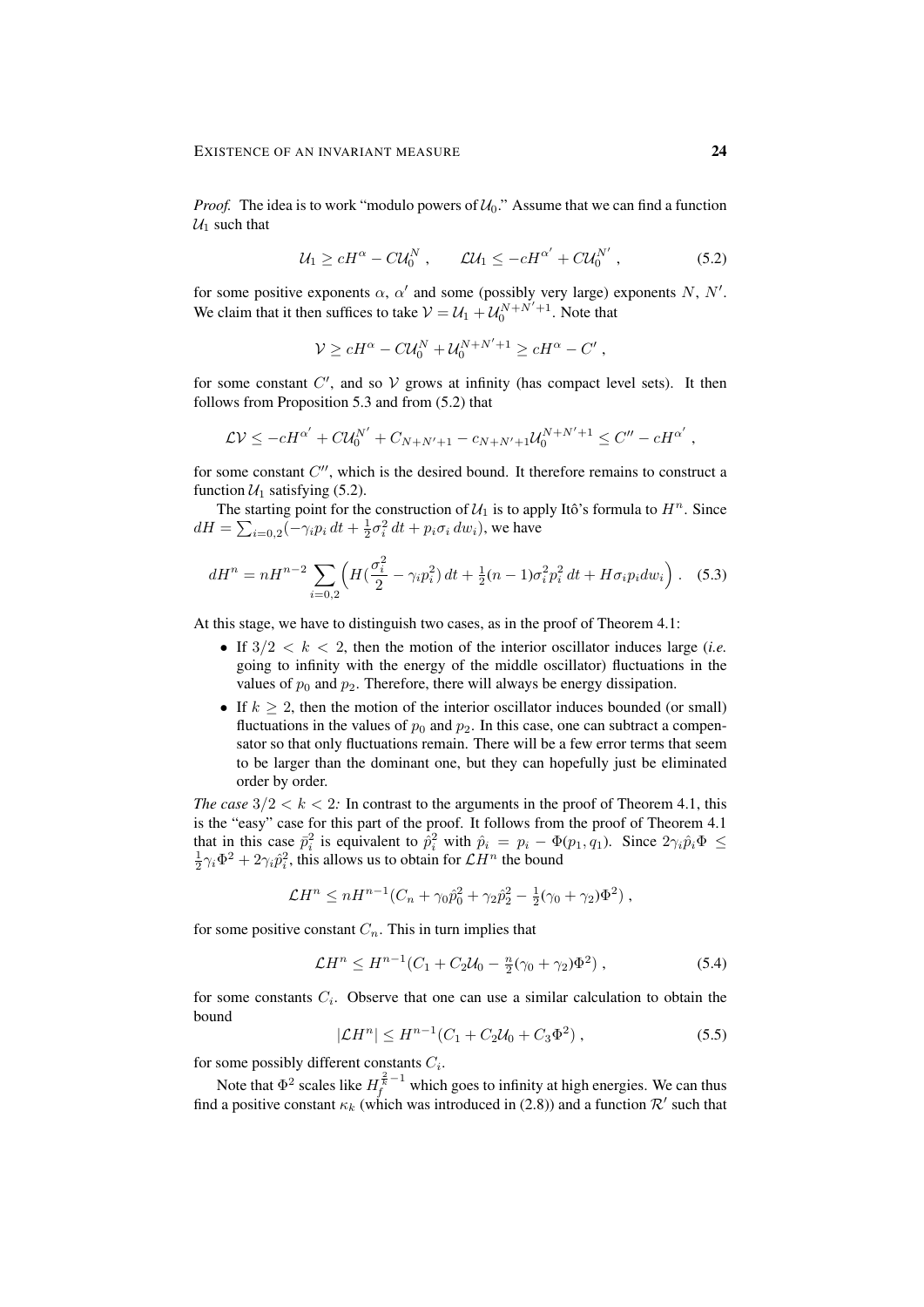$\Phi^2 - \kappa_k H_f^{\frac{2}{k}-1} + \mathcal{R}'(H_f)$  averages out to 0 in the sense of Proposition 3.7. We define Ψ to be the solution to the Poisson equation

$$
X_{H_f} \Psi = \Phi^2 - \kappa_k H_f^{\frac{2}{k} - 1} + \mathcal{R}'(H_f).
$$
 (5.6)

This function is smooth since  $\mathcal{R}'$  is precisely such that  $\Psi = 0$  in a neighborhood of the origin. The function  $\Psi$  then scales like  $H_f^{\frac{5}{2k}-\frac{3}{2}}$ . In particular,  $\Psi$  and  $Q\partial_P\Psi$  are bounded.

With all these preliminaries done, we define

$$
U_1 = H^n + \frac{n}{2}(\gamma_0 + \gamma_2)H^{n-1}\Psi.
$$

Applying Itô's formula to  $U_1$  and using (5.4), (5.5), and (5.6), we obtain

$$
\mathcal{L}U_1 \leq CH^{n-1}(1+\mathcal{U}_0) + C|\Psi|H^{n-2}(1+\mathcal{U}_0 + \Phi^2) \n+ \frac{n}{2}(\gamma_0 + \gamma_2)H^{n-1}(-\kappa_k E_1^{\frac{2}{k}-1} + (q_0 + q_2 - 2q_1)\partial_P\Psi).
$$

Since  $|\Psi|\Phi^2 \lesssim H$  and  $|(q_0 + q_2 - 2q_1)\partial_P \Psi| \lesssim \mathcal{U}_0$ , we have

$$
\mathcal{L}\mathcal{U}_1 \le -\frac{\kappa_k n}{2} (\gamma_0 + \gamma_2) H^{n-1} \kappa_k E_1^{\frac{2}{k}-1} + C H^{n-1} \mathcal{U}_0 , \qquad (5.7)
$$

for some constant C.

We can check that  $U_1$  satisfies the first bound in (5.2), since  $\Psi$  grows slower than H and  $U_0$  is bounded from below by a positive constant. However, it is not clear *a priori* from this expression that it  $U_1$  satisfies the second bound in (5.2).

One can check that

$$
U_0 \geq c(E_0 + E_2) - C\Phi^2,
$$

for some positive constants c and C. Furthermore,  $\Phi^2$  scales like  $H_f^{\frac{2}{\kappa}-1}$  which is strictly smaller than  $H_f$ , so that

$$
U_0 + E_1 \ge cH.
$$

In particular, there exists a constant  $C$  such that

$$
H^{\frac{2}{k}-1} \leq C(E_1^{\frac{2}{k}-1} + \mathcal{U}_0^{\frac{2}{k}-1}).
$$

Inserting this into  $(5.7)$ , we obtain

$$
\mathcal{L}\mathcal{U}_1 \leq -cH^{n+\frac{2}{k}-2} + CH^{n-1}\mathcal{U}_0,
$$

for some constants c and C. Since  $\frac{2}{k} - 1 > 0$ , this shows the existence of a (sufficiently large) power  $N$  such that

$$
\mathcal{L}\mathcal{U}_1 \leq -cH^{n+\frac{2}{k}-2} + C\mathcal{U}_0^N,
$$

which is the desired bound.

*The case*  $k \geq 2$ *:* The reasoning above only worked for  $k < 2$  since in this case one has  $n + \frac{2}{k} - 2 > n - 1$ . When  $k \ge 2$  the situation is slightly more delicate. Here, as before, the energy dissipation mechanism comes from fluctuations of  $p_0^2$  and  $p_2^2$  around their mean. However, the amplitude of these oscillations now *decreases* as the energy stored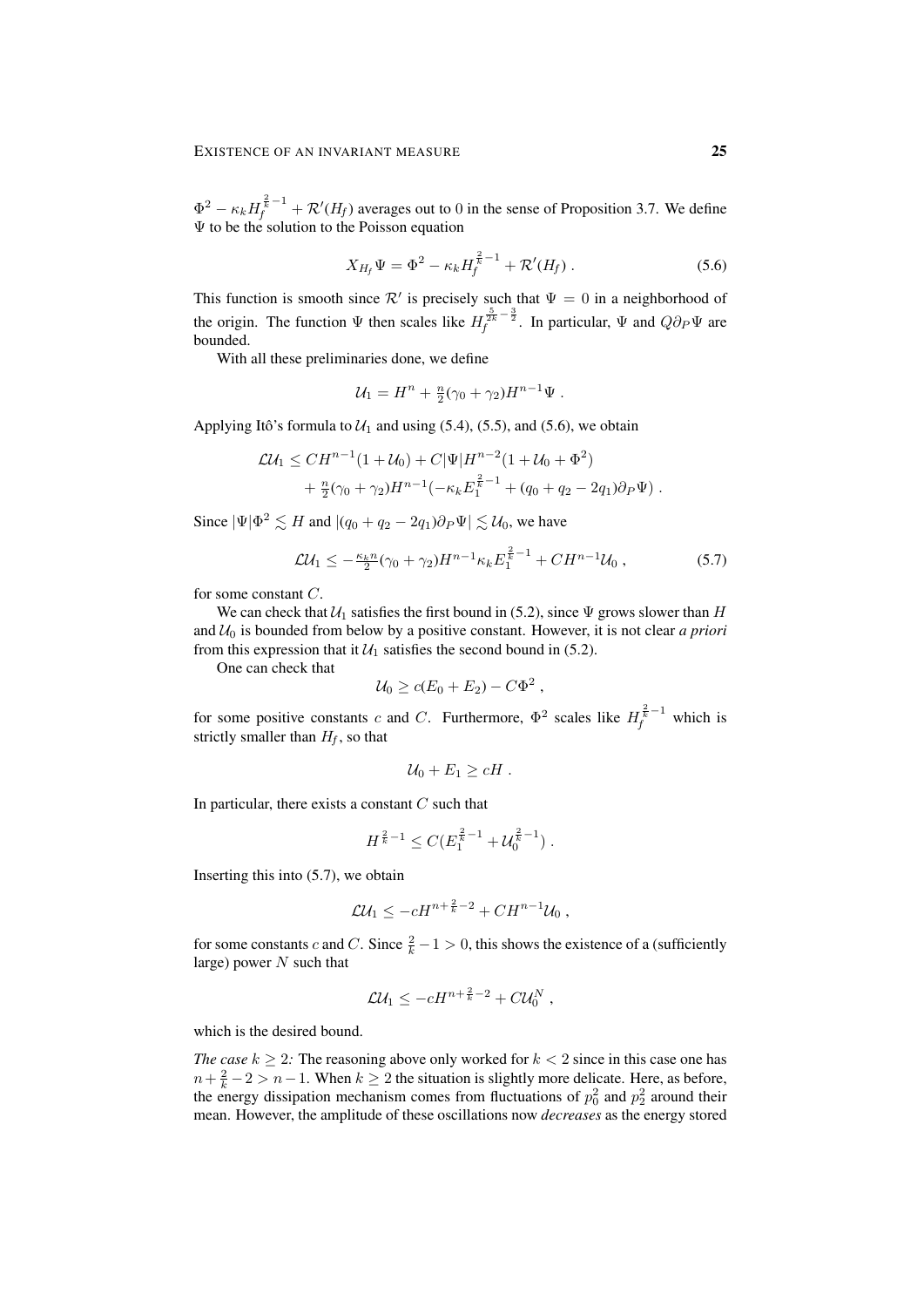in the middle oscillator increases, so that we have to be more careful. In particular,  $p_i^2$ can no longer be treated as a perturbation with respect to  $\Phi^2$ , as we did in the previous case.

The expression in (5.3) suggests that, in order to extract these small fluctuations, we should compensate  $H<sup>n</sup>$  by subtracting

$$
\Xi = nH^{n-1}[H_0(\bar{p}_0, \bar{q}_0) + H_0(\bar{p}_2, \bar{q}_2)],
$$

where the "bar" variables are as in Theorem 4.2. Note that here, and anywhere from this point on, we use the variables  $(\bar{p}_i, \bar{q}_i)$  from Theorem 4.2 and *not* from Theorem 4.1. This is because we require a sufficiently good effective dynamics so that the error terms are small with respect to  $\Phi^2$ . The bounds obtained in Theorem 4.1 are not sufficiently small for that. Setting as before  $\bar{E}_i$  as a shorthand for  $H_f(\bar{p}_i, \bar{q}_i)$ , one has

$$
\mathcal{L}\Xi = nH^{n-2} \sum_{i=0,2} \left( H(\frac{\sigma_i^2}{2} - \gamma_i \bar{p}_i^2) + (n-1)\bar{E}_i(\frac{\sigma_i^2}{2} - \gamma_i p_i^2) + \frac{1}{2}(n-1)(n-2)\bar{E}_i H^{-1}\sigma_i^2 p_i^2 + (n-1)\sigma_i^2 p_i \bar{p}_i + H(\bar{p}_i R_p^i + \bar{q}_i(|\bar{q}_i|^{2k-2} + 1)R_q^i) \right)
$$

The important term in this expression is  $nH^{n-1}(\frac{\sigma_0^2+\sigma_2^2}{2}-\gamma_0\bar{p}_0^2-\gamma_2\bar{p}_2^2)$ , all the other terms will be treated as perturbations. Setting  $\mathcal{U}_1^0 = \overline{H}^n - \Xi$ , we obtain

$$
\mathcal{L}U_1^0 = -nH^{n-1} \sum_{i=0,2} \gamma_i (p_i^2 - \bar{p}_i^2) + \mathcal{E}.
$$

with

$$
\mathcal{E} = nH^{n-2} \sum_{i=0,2} \left( -(n-1)\bar{E}_i \left( \frac{\sigma_i^2}{2} - \gamma_i p_i^2 \right) - H(\bar{p}_i R_p^i + \bar{q}_i (|\bar{q}_i|^{2k-2} + 1) R_q^i) \right. \\ - \frac{1}{2} (n-1)\sigma_i^2 ((n-2)\bar{E}_i H^{-1} p_i^2 - 2p_i \bar{p}_i + p_i^2) \right).
$$

We can check that one has  $|\mathcal{E}| \lesssim H^{n-2+\frac{3}{2k}} \mathcal{U}_0^2$  so that, for every  $\delta > 0$ , there exist constants C and N such that the error term E is bounded by  $H^{n+\frac{3}{2k}-2+\delta} + C\mathcal{U}_0^N$ .

At this stage, we use the explicit expression for  $\bar{p}_i$  to rewrite this bound as

$$
\mathcal{L} \mathcal{U}_1^0 \leq -n H^{n-1} \sum_{i=0,2} \gamma_i (\Phi^2 + \gamma_i^2 (\Phi^{(2)})^2 - 2\gamma_i \Phi \Phi^{(2)} + 2\bar{p}_i (\gamma_i \Phi^{(2)} - \Phi)) + \mathcal{E}.
$$

This puts us now in a situation similar to (5.4), with the difference that, up to powers of  $\mathcal{U}_0$ , the error term  $\mathcal{E}$  is of order  $H^{n-2+\frac{3}{2k}+\delta}$  instead of being of order  $H^{n-1}$ . Since  $\Phi^2$ is larger than  $H_f^{\frac{3}{2k}-1}$ , this is the feature that will allow us to obtain the required bound. Since  $\Phi^{(2)}$  scales like  $H_f^{\frac{3}{2k}-1}$ , we obtain in the same way as in the proof of Theorem 4.2 that  $|\Phi^{(2)}| \lesssim H^{\frac{3}{2k}-1}\mathcal{U}_0^{1-\frac{3}{2k}}.$  This shows that

$$
\mathcal{L} \mathcal{U}_1^0 \le -n H^{n-1} \sum_{i=0,2} \gamma_i (\Phi^2 - 2\bar{p}_i \Phi) + \mathcal{E}_2 , \qquad (5.8)
$$

where the error term  $\mathcal{E}_2$  satisfies the bound  $|\mathcal{E}_2| \lesssim H^{n + \frac{3}{2k} - 2 + \delta} + C\mathcal{U}_0^N$  as before<sup>2</sup>.

<sup>&</sup>lt;sup>2</sup>The interested reader can check that expanding the square around  $p_i$  instead of  $\bar{p}_i$  would lead to troublesome terms.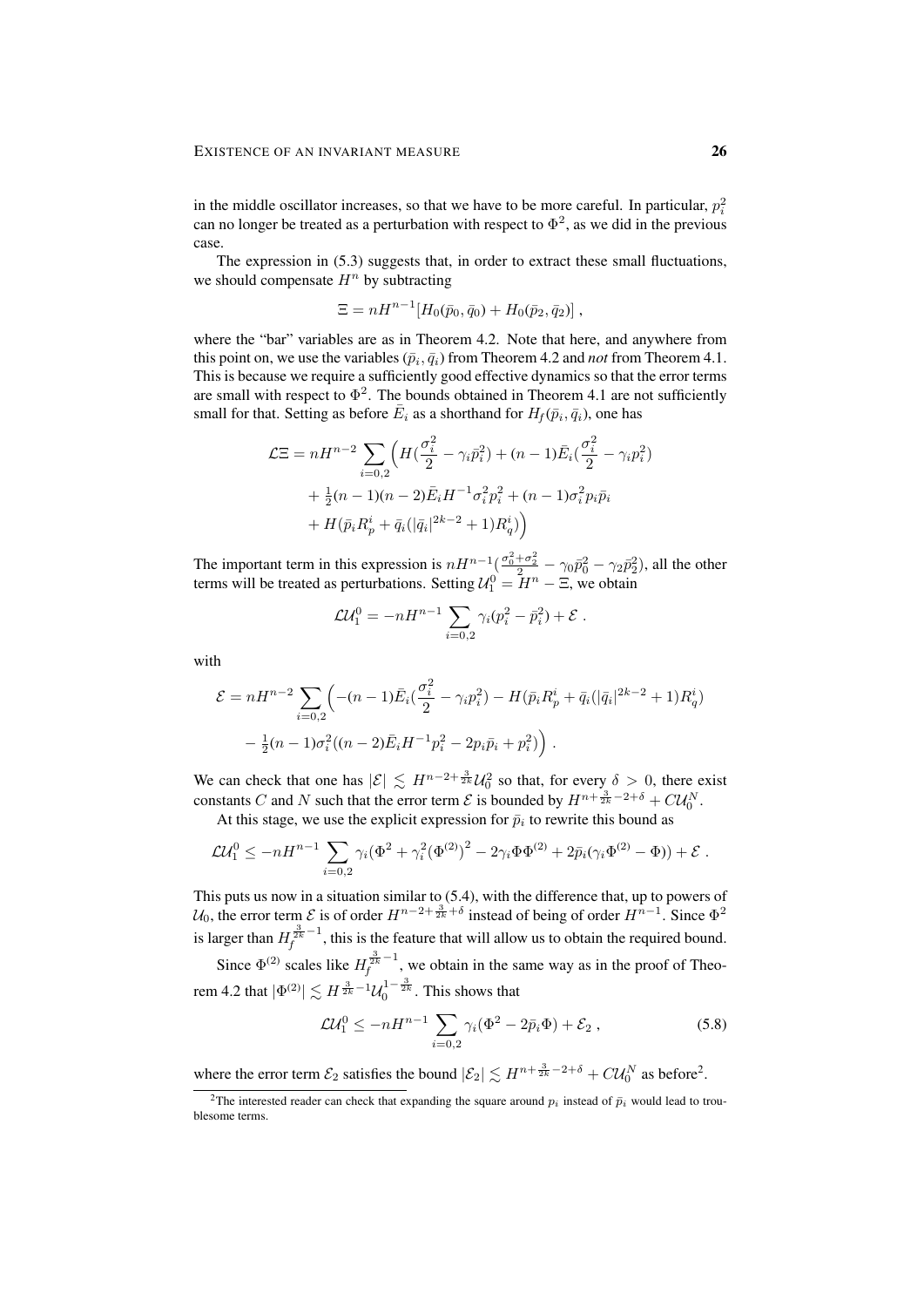Since these terms oscillate very rapidly, we would like to replace them by their averaged effect over one period of the middle oscillator. To leading order, the terms  $p_i\Phi$  and  $\Phi^2$  will average out to 0 and  $\kappa_k E^{\frac{2}{k}-1}_1$  respectively. The latter contribution will turn out to be the dominant term leading to an overall dissipation of energy. Defining  $\Psi$  and  $\Phi^{(2)}$  as in (5.6) and (4.5) respectively, we finally set

$$
\mathcal{U}_1 = \mathcal{U}_1^0 + nH^{n-1} \sum_{i=0,2} \gamma_i (\Psi - 2\bar{p}_i \Phi^{(2)}) \,. \tag{5.9}
$$

Our investigation of  $\mathcal{L}U_1$  begins with

$$
\mathcal{L}H^{n-1}\Psi = -H^{n-1}(\kappa_k E_1^{\frac{2}{k}-1} - \Phi^2) + H^{n-1}\Big(\mathcal{R}'(E_1) + (q_0 + q_2 - 2q_1)\partial_P\Psi\Big) + (n-1)H^{n-3}\Psi \sum_{i=0,2} \Big(H\big(\frac{\sigma_i^2}{2} - \gamma_i p_i^2\big) + \frac{1}{2}(n-2)\sigma_i^2 p_i^2\Big) = -H^{n-1}(\kappa_k E_1^{\frac{2}{k}-1} - \Phi^2) + I_9 + I_{10} .
$$

Since the function  $\mathcal{R}'$  has compact support, we have for example  $|\mathcal{R}'(E_1)| \lesssim E_1^{-1}$ . Using the trick from Lemma 4.3, this yields  $|\mathcal{R}'(E_1)| \lesssim H^{-1}U_0$ . This allows us to obtain the bound

$$
|I_9| \lesssim H^{n-2} \mathcal{U}_0 + H^{n-1 + \frac{1}{2k}} E_1^{\frac{5}{2k} - 2} \lesssim H^{n-2} \mathcal{U}_0 + H^{n-3 + \frac{3}{k}} \mathcal{U}_0^{2 - \frac{5}{2k}}
$$

Since  $\Psi$  is bounded, one furthermore has

$$
|I_{10}| \lesssim H^{n-2} \mathcal{U}_0 + H^{n-3} \mathcal{U}_0.
$$

Turning to the second term in  $\mathcal{L}U_1$ , we have

$$
\mathcal{L}H^{n-1}\bar{p}_i\Phi^{(2)} = H^{n-1}\bar{p}_i\Phi + H^{n-1}\bar{p}_i(q_0 + q_2 - 2q_1)\partial_P\Phi^{(2)}
$$
  
+  $(n-1)H^{n-3}\bar{p}_i\Phi^{(2)} \sum_{j=0,2} \left( H(\frac{\sigma_j^2}{2} - \gamma_j p_j^2) + \frac{1}{2}(n-2)\sigma_j^2 p_j^2 \right)$   
+  $H^{n-1}\Phi^{(2)}(-\bar{q}_i|\bar{q}_i|^{2k-2} - \bar{q}_i + R_p^i - \gamma_i\bar{p}_i) + (n-1)H^{n-2}\sigma_i^2 p_i\Phi^{(2)}$   
=  $H^{n-1}\bar{p}_i\Phi + I_{11} + I_{12} + I_{13} + I_{14}$ .

Using the bound on  $R_p^i$  from (4.12), the error terms appearing in this expression can be bounded by

$$
|I_{11}| \lesssim H^{n-1+\frac{1}{2k}} \mathcal{U}_0^{\frac{1}{2}} E_{1}^{\frac{3}{2k}-\frac{3}{2}} \lesssim H^{n-\frac{5}{2}+\frac{2}{k}} \mathcal{U}_0^{2-\frac{3}{2k}},
$$
  
\n
$$
|I_{12}| \lesssim H^{n-2} \mathcal{U}_0^{\frac{3}{2}} + H^{n-3} \mathcal{U}_0^{\frac{3}{2}},
$$
  
\n
$$
|I_{13}| \lesssim H^{n-1} E_{1}^{\frac{3}{2k}-1} (\mathcal{U}_0 + \mathcal{U}_0^2 H^{\frac{3}{2k}-1}) \lesssim H^{n-2+\frac{3}{2k}} \mathcal{U}_0^{3-\frac{3}{2k}}
$$
  
\n
$$
|I_{14}| \lesssim H^{n-2} \mathcal{U}_0^{\frac{1}{2}}.
$$

By Young's inequality, it can be checked that, for every  $\delta > 0$  there exist constants C and N such that  $|I_j| \le H^{n-2+\frac{3}{2k}+\delta} + C\mathcal{U}_0^N$  for  $j = 9, \ldots, 14$ . Inserting these bounds into  $(5.8)$  and  $(5.9)$ , this shows that

$$
\mathcal{L}\mathcal{U}_1 \leq -n\kappa_k(\gamma_0 + \gamma_2)H^{n-1}E_1^{\frac{2}{k}-1} + H^{n-2+\frac{3}{2k}+\delta} + C\mathcal{U}_0^N.
$$

.

,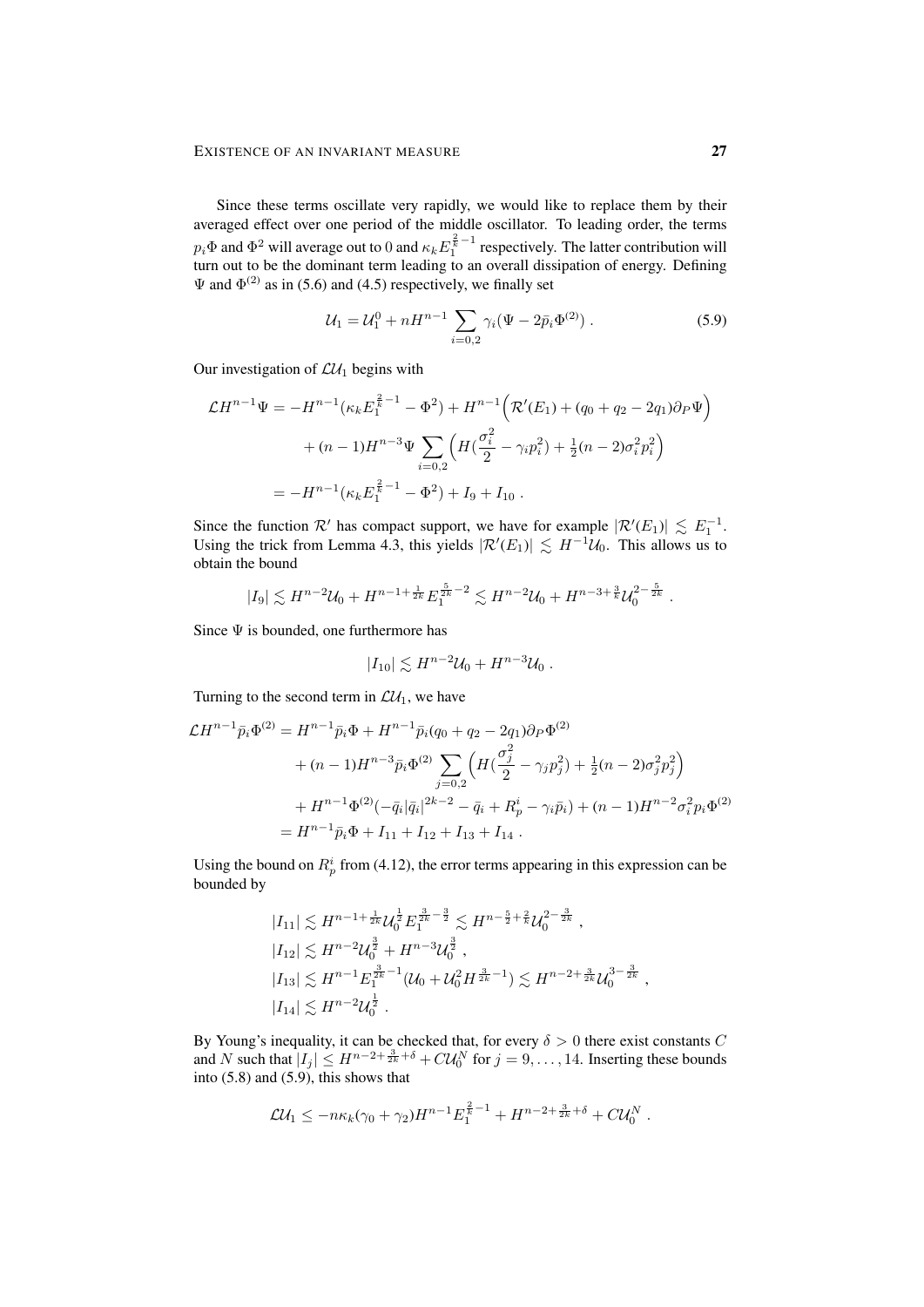Since  $\frac{2}{k} - 1 \le 0$  and since  $n - 2 + \frac{2}{k} > n - 2 + \frac{3}{2k} + \delta$  for sufficiently small  $\delta$ , we finally obtain

$$
\mathcal{L}\mathcal{U}_1 \leq -\frac{1}{2}n\kappa_k(\gamma_0 + \gamma_2)H^{n-2+\frac{2}{k}} + C\mathcal{U}_0^N,
$$

for a possibly different constant  $C$ . This is precisely the bound  $(5.2)$  which was the missing piece to complete the proof of Theorem 5.6, the principal result of this article.  $\Box$ 

## References

- [BK07] J. BRICMONT and A. KUPIAINEN. Towards a derivation of Fourier's law for coupled anharmonic oscillators. *Comm. Math. Phys.* 274, no. 3, (2007), 555–626.
- [BLP78] A. BENSOUSSAN, J.-L. LIONS, and G. PAPANICOLAOU. *Asymptotic analysis for periodic structures*, vol. 5 of *Studies in Mathematics and its Applications*. North-Holland Publishing Co., Amsterdam, 1978.
- [BLR00] F. BONETTO, J. L. LEBOWITZ, and L. REY-BELLET. Fourier's law: a challenge to theorists. In *Mathematical physics 2000*, 128–150. Imp. Coll. Press, London, 2000.
- [DFG06] R. DOUC, G. FORT, and A. GUILLIN. Subgeometric rates of convergence of fergodic strong markov processes, 2006. Preprint.
- [EE87] D. E. EDMUNDS and W. D. EVANS. *Spectral theory and differential operators*. Oxford Mathematical Monographs. The Clarendon Press Oxford University Press, New York, 1987. , Oxford Science Publications.
- [EH00] J.-P. ECKMANN and M. HAIRER. Non-equilibrium statistical mechanics of strongly anharmonic chains of oscillators. *Comm. Math. Phys.* 212, no. 1, (2000), 105–164.
- [EH03] J.-P. ECKMANN and M. HAIRER. Spectral properties of hypoelliptic operators. *Comm. Math. Phys.* 235, no. 2, (2003), 233–253.
- [EPR99a] J.-P. ECKMANN, C.-A. PILLET, and L. REY-BELLET. Entropy production in nonlinear, thermally driven Hamiltonian systems. *J. Statist. Phys.* 95, no. 1-2, (1999), 305–331.
- [EPR99b] J.-P. ECKMANN, C.-A. PILLET, and L. REY-BELLET. Non-equilibrium statistical mechanics of anharmonic chains coupled to two heat baths at different temperatures. *Comm. Math. Phys.* 201, no. 3, (1999), 657–697.
- [GW69] K. GUSTAFSON and J. WEIDMANN. On the essential spectrum. *J. Math. Anal. Appl.* 25, (1969), 121–127.
- [Has80] R. Z. HAS'MINSKII. Stochastic stability of differential equations, vol. 7 of Mono*graphs and Textbooks on Mechanics of Solids and Fluids: Mechanics and Analysis*. Sijthoff & Noordhoff, Alphen aan den Rijn, 1980. Translated from the Russian by D. Louvish.
- [HLW06] E. HAIRER, C. LUBICH, and G. WANNER. *Geometric numerical integration*, vol. 31 of *Springer Series in Computational Mathematics*. Springer-Verlag, Berlin, second ed., 2006. Structure-preserving algorithms for ordinary differential equations.
- [HN04] F. HÉRAU and F. NIER. Isotropic hypoellipticity and trend to equilibrium for the Fokker-Planck equation with a high-degree potential. *Arch. Ration. Mech. Anal.* 171, no. 2, (2004), 151–218.
- [HN05] B. HELFFER and F. NIER. *Hypoelliptic estimates and spectral theory for Fokker-Planck operators and Witten Laplacians*, vol. 1862 of *Lecture Notes in Mathematics*. Springer-Verlag, Berlin, 2005.
- [Kat95] T. KATO. *Perturbation theory for linear operators*. Classics in Mathematics. Springer-Verlag, Berlin, 1995. Reprint of the 1980 edition.